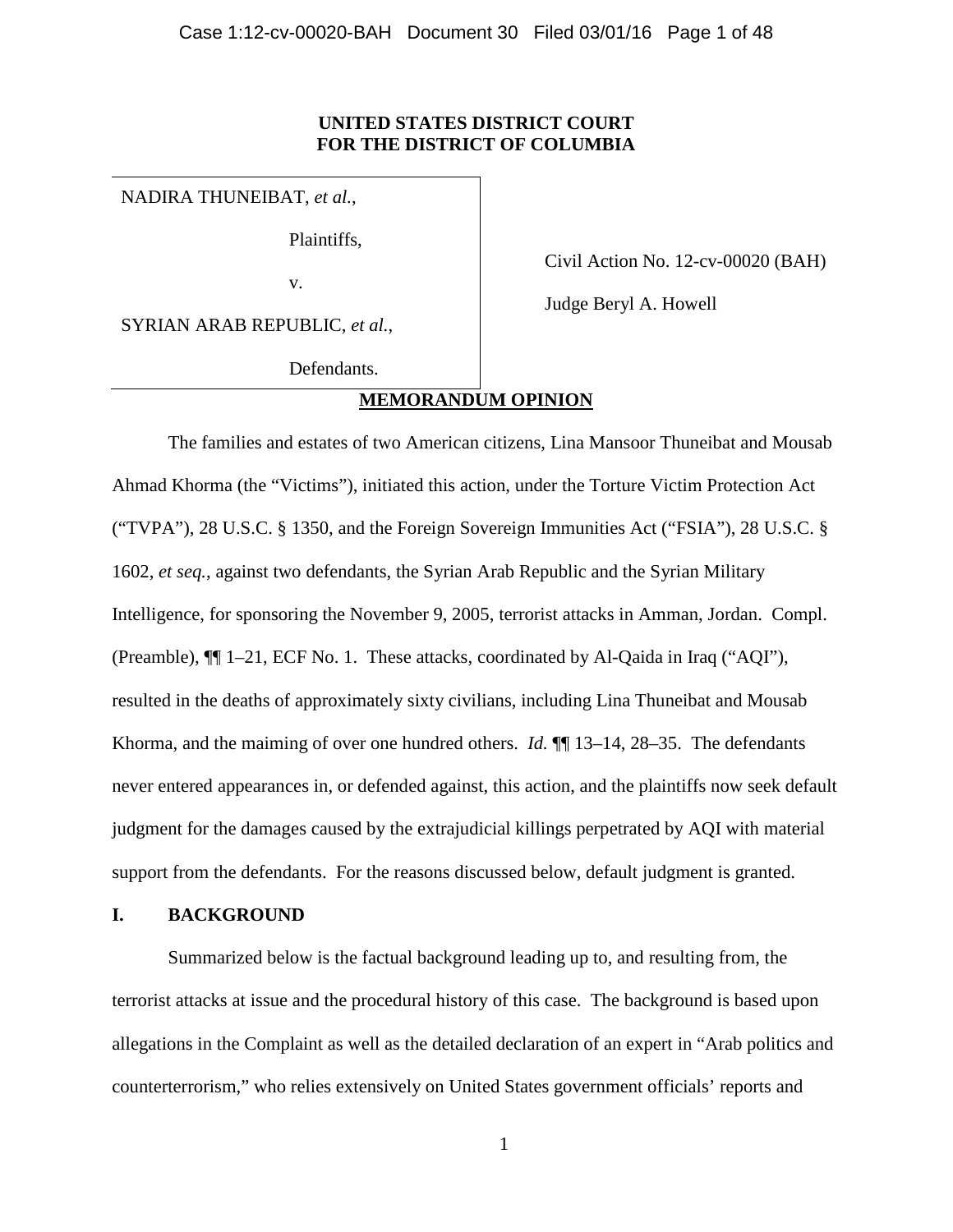#### Case 1:12-cv-00020-BAH Document 30 Filed 03/01/16 Page 2 of 48

statements. Pls.' Mot. Default Judgment ("Pls.' Mot."), Ex. A (Decl. of David Schenker, dated March 19, 2015 ("Schenker Expert Decl.")) at 2, ECF No. 26-2.

# **A. SYRIAN SUPPORT OF TERRORISM THREATS IN THE KINGDOM OF JORDAN**

In 1994, the Kingdom of Jordan ("Jordan") entered into an "historic peace treaty with Israel brokered by U.S. President Bill Clinton." Compl. ¶ 26. Since then, Jordan has become a key ally of the United States in the counterterrorism effort, by "sharing intelligence information with the United States on militant groups" in the Middle East, "prosecut [ing] suspects with ties to al-Qaeda," *id.*, "provid[ing] crucial logistical support to United States forces in Iraq," *id.* ¶ 27, and "allow[ing] Amman to be used as a staging base for transit into and out of Iraq," *id*.

In response to Jordan's relationship with the United States and Israel, AQI, an organization designated as a Foreign Terrorist Organization ("FTO") by the U.S. Department of State, and its leader, Jordanian national Ahmad Fadil Nazzal Al Khalayleh, also known as Abu Musab Al-Zarqawi ("Zarqawi"), targeted Jordan for terror attacks. *Id.* (Preamble), ¶ 29. Zarqawi and AQI's efforts have been supported by Syria, which has been included on the U.S. Department of State's list of State Sponsors of Terrorism since 1979 and is known to "'support groups'" that "'have carried out scores of attacks against Palestinian and other Arab, Turkish, Israeli, and Western targets . . . .'" *Id.* ¶ 49 (quoting a U.S. Department of State Bulletin published in 1987) (ellipsis in the original).

For example, in 1999, Zarqawi allegedly participated in a plot to bomb Jordanian tourist sites, including one of the three hotels targeted in the November 9, 2005 attacks at issue in this case. *Id.* ¶ 29. In 2002, from his base in Syria, Zarqawi and AQI planned and facilitated the assassination in Amman, Jordan, of U.S. Agency for International Development ("USAID") official Lawrence Foley. *Id.*; Schenker Expert Decl. at 7. The terrorists allegedly trained in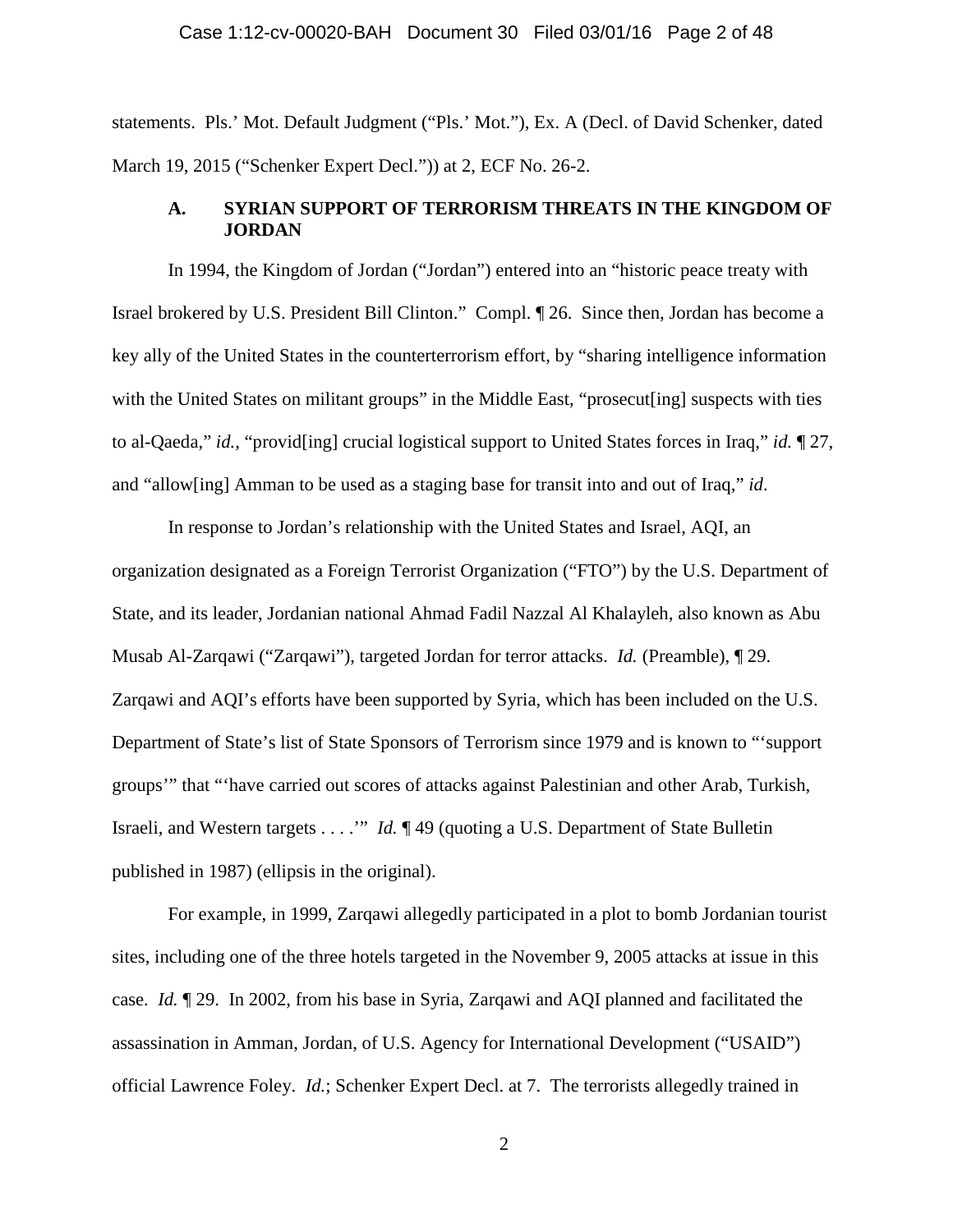#### Case 1:12-cv-00020-BAH Document 30 Filed 03/01/16 Page 3 of 48

Syrian military barracks "under the supervision of Syrian soldiers, who instructed them in the use of submachine guns, rifles, pistols and the construction of bombs," and the weapons used to assassinate Foley were allegedly provided by Syria. Compl. ¶ 54*.* Zarqawi, along with two other known associates, were convicted in Jordan and sentenced to death, *in absentia*, for Foley's assassination. *Id.* ¶ 29; Schenker Expert Decl. at 7.

In 2003, after the United States led a multinational invasion of Iraq, Syria explicitly articulated a policy of defeating the U.S.-led armed forces in Iraq. Schenker Expert Decl. at 4 (quoting former Syrian Foreign Minister Farouq Shara). Zarqawi and an Aleppo-based militant Islamist cleric employed by the Syrian government "'co-established . . . the Al-Qaeda branch in Iraq after the US invasion.'" *Id.* (quoting Sami Moubayed, *the Islamic Revival in Syria*, MIDDLE EAST MONITOR, Sept.-Oct. 2006). Syria became a crucial base for AQI, and "several of Zarqawi's key deputies and supporters based their operations out of the state." *Id.* at 5. The same year, in 2003, Zarqawi and AQI allegedly "attacked the Jordanian embassy in Iraq, killing fourteen and wounding forty." Compl. ¶ 29. In a hearing before the Senate Armed Services Committee in 2003, then Deputy Secretary of Defense Paul Wolfowitz testified that several foreign fighters killed by U.S. forces in Iraq went there through Syria, and the entry permits on their passports said "'volunteer for jihad,'" or "'to join the Arab volunteers,'" indicating that Syria was well aware of the jihadi nature of these transient volunteer soldiers as they passed through Syrian borders. Shenker Expert Decl. at 5 (quoting former Deputy Secretary of Defense Paul Wolfowitz). Indeed, Zarqawi was aided in fundraising and operational planning by Fawzi Mutlaz al Rawi, who was also appointed by the Syrian President Bashar Assad in 2003 to be the leader of the Iraqi wing of the ruling Syrian Ba'ath party. *Id.* at 6. Rawi is financially supported by the Syrian Government and has "'close ties to Syrian Intelligence.'" *Id.* (quoting U.S.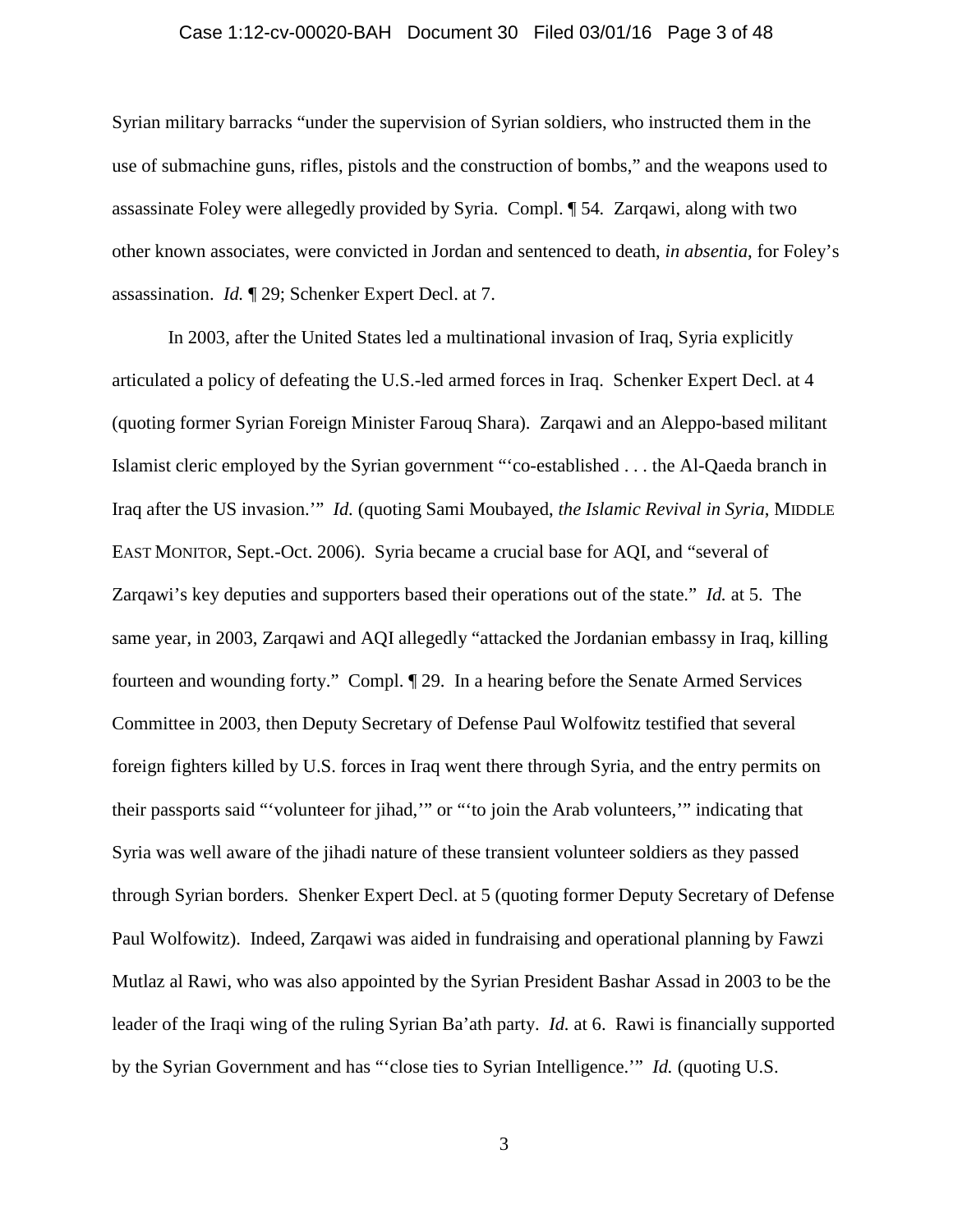# Case 1:12-cv-00020-BAH Document 30 Filed 03/01/16 Page 4 of 48

DEPARTMENT OF TREASURY, TREASURY DESIGNATES INDIVIDUALS WITH TIES TO AL QAIDA, FORMER REGIME (Dec. 7 2007)).

In 2004, Zarqawi and AQI planned an attack on "several Jordanian and American targets" in Amman, including the U.S. embassy, involving detonation of "a truck bomb laden with chemicals that . . . would create a chemical plume" with the capability of "kill[ing] over 100,000" people. Schenker Expert Decl. at 7; Compl. ¶ 29. Jordanian forces thwarted the attack for which Zarqawi later took responsibility, claiming that it was in "retribution for Jordan housing a 'big database used by the enemy of Islam to track down holy warriors.'" Schenker Expert Decl. at 7 (quoting Maggie Michael, *Al Qaeda Operative: Jordan Attack Planned*, AP, Apr. 30, 2004); Compl. ¶ 30. According to the confession of a captured terrorist, Zarqawi "provided the funding necessary for the operation" through a Syrian resident, named Suleiman Khaled Darwish a/k/a Abu al Ghadiyyeh, who was designated by the United States Treasury Department in 2005 as a Specially Designated Global Terrorist ("SDGT"). Schenker Expert Decl. at 5–8. Ghadiyyeh regularly arranged for jihadis affiliated with AQI and Zarqawi to travel through Syria into Iraq. *Id.* at 8. Yet, even after the United States made numerous requests to Syria to "'hand over, capture, or kill'" Ghadiyyeh, Syria continued to "provid[e] safehaven for Ghadiyyeh as a matter of policy." *Id.* (quoting Pamela Hess, *Syria Raid May Point to a New US Poster*, AP, October 28, 2008). In 2008, the United States Special Operations forces killed Ghadiyyeh in a Syrian village, six miles from the Iraqi border. *Id*.

The State Department's 2005 Patterns of Global Terrorism publication concluded that Syria remained a "'facilitation hub for terrorists operating in Iraq . . . .'" Compl. ¶ 58. In 2007, then-General David Petraeus echoed that Syria acts as "critical support for the AQI insurgency in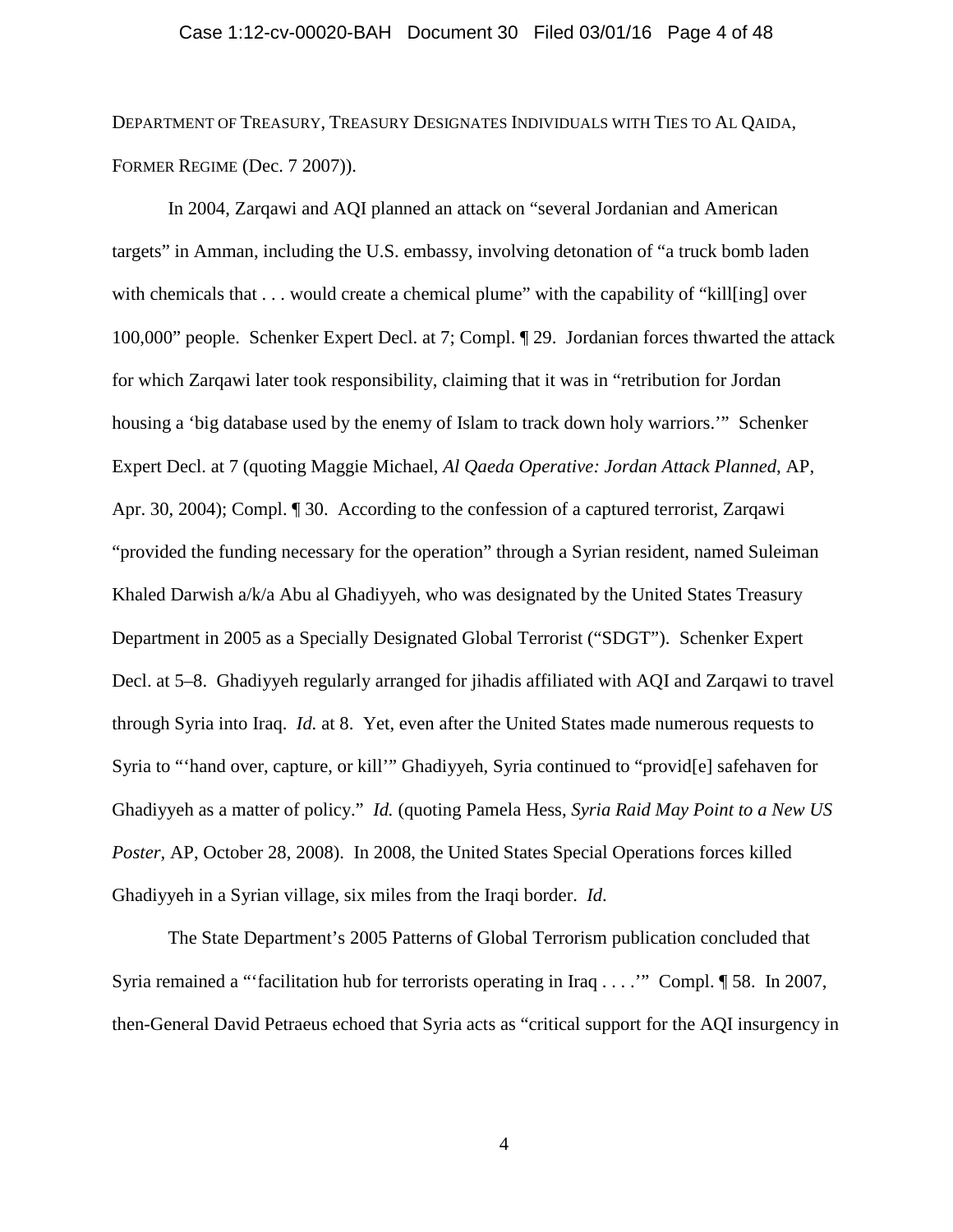#### Case 1:12-cv-00020-BAH Document 30 Filed 03/01/16 Page 5 of 48

Iraq," and plays a "pivotal role as the source of foreign fighters entering Iraq." Schenker Expert Decl. at 6.

# **B. THE ATTACKS IN AMMAN, JORDAN ON NOVEMBER 9, 2005**

On November 4, 2005, Zarqawi sent four AQI suicide bombers into Amman, Jordan. Compl. ¶ 31. Five days later, on November 9, 2005, these four suicide bombers, wearing "bomb belts packed with the powerful explosive RDX and ball bearings, designed to inflict the maximum number of casualties," entered the lobbies of the Radisson SAS, the Grand Hyatt and the Days Inn. *Id.* ¶ 32; Schenker Expert Decl. at 8. According to a coordinated plan, the suicide bombers detonated their bombs within minutes of one another, killing a total of fifty-seven civilians, including the Victims, and wounding 110 others. Schenker Expert Decl. at 8.

Shortly after the attacks, AQI and Zarqawi "issued several claims of responsibility." Schenker Expert Decl. at 10–11. On November 10, 2005, AQI posted two statements in Arabic on a jihadi website, acknowledging that "the Army of al-Qaeda" carried out the attacks. *Id.* at 10. The statements explained that these hotels were targeted because they were "'headquarters, safe haven, residence and meeting place of the evil state of Jordan, the sons of Alqami [Shiites], and their guests,'" "'the filthy tourists of the Jews and Westerners.'" *Id.* at 10–11 (quoting Appendix B (First AQI Online Statement, dated November 10, 2005) at 21, ECF No. 26-2 and Appendix C (Second AQI Online Statement, dated November 10, 2005) at 23, ECF No. 26-2) (alteration in the original). On November 18, 2005, Zarqawi posted a twenty-seven minute long video, explaining that "'Al Qaida took this blessed step'" because, *inter alia*, "'[the Jordanian] army has become a devoted guardian of the Zionist state,'" "'the obscenity and corruption spread [by the Jordanian government] have turned Jordan into a quagmire of utter profanity and debauchery, and anyone who has seen the hotels, the houses of entertainment, the dance parties,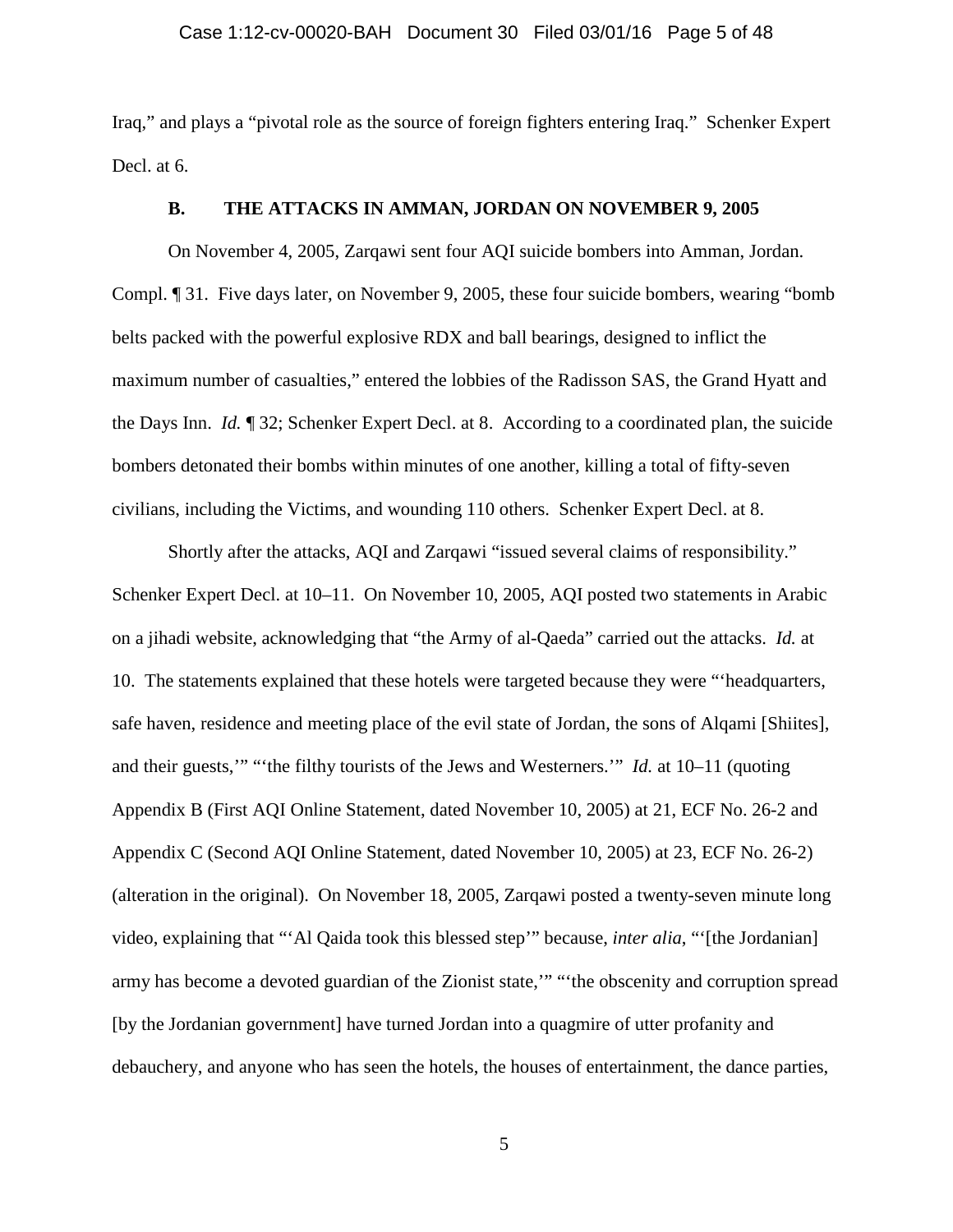# Case 1:12-cv-00020-BAH Document 30 Filed 03/01/16 Page 6 of 48

the wine bars, and the tourist resorts . . . is wrenched with sorrow,'" and that "'[a]s for the situation in Iraq, Jordan has served and is still serving as a rear supply base for the American army.'" *Id.* at 11–12 (quoting *Al-Qaeda Explains Amman Bombings Threatens: "In a Few Days, the Infidel Leaders Will Witness an Event that Will Make [The Amman Bombings] Seem Insignificant,"* MEMRI SPECIAL DISPATCH NO. 1043, December 8, 2005 (hereinafter "Transcript of Zarqawi Statement, dated November 18, 2005")). Zarqawi explained that the hotels were chosen specifically in order to "kill as many Americans and Israelis as possible." *Id.* at 12.

#### **C. THE TWO VICTIMS AND THEIR FAMILIES**

One of the Victims is Lina Mansoor Thuneibat, who was an American citizen and nine years old at the time of her death from the terrorist attacks. She was sitting at a table inside the ballroom at the Radisson SAS hotel in Amman, Jordan, attending the wedding of her first cousin, when two suicide bombers entered, one of whom "jumped onto a table, and detonated his bomb belt, killing himself, Lina Mansoor Thuneibat and at least thirty-five (35) others, and injuring many others." Compl. ¶ 33. At the time, Lina was living temporarily in Amman, Jordan, to attend an elite private school. Pls.' Mot., Ex. J ("Nadira Thuneibat Decl.") ¶ 16, ECF No. 26-11.

Lina's mother, Nadira Thuneibat, an American citizen, was standing outside the ballroom at the time of the blast. She survived but witnessed the death of her uncle, who was struck in the heart with shrapnel, and waded through the chaotic aftermath in the ballroom where "'bodies and blood'" were strewn all over the floor, including people decapitated and disemboweled. *Id.* ¶¶ 23–25. Most significantly, Nadira lost her daughter that day. As a result of this traumatic experience, Nadira suffered physical and emotional devastation. Her menstrual cycle stopped due to shock. *Id.* ¶ 35. She became depressed, experienced wild mood swings, and developed an eating disorder. *Id.* ¶ 46.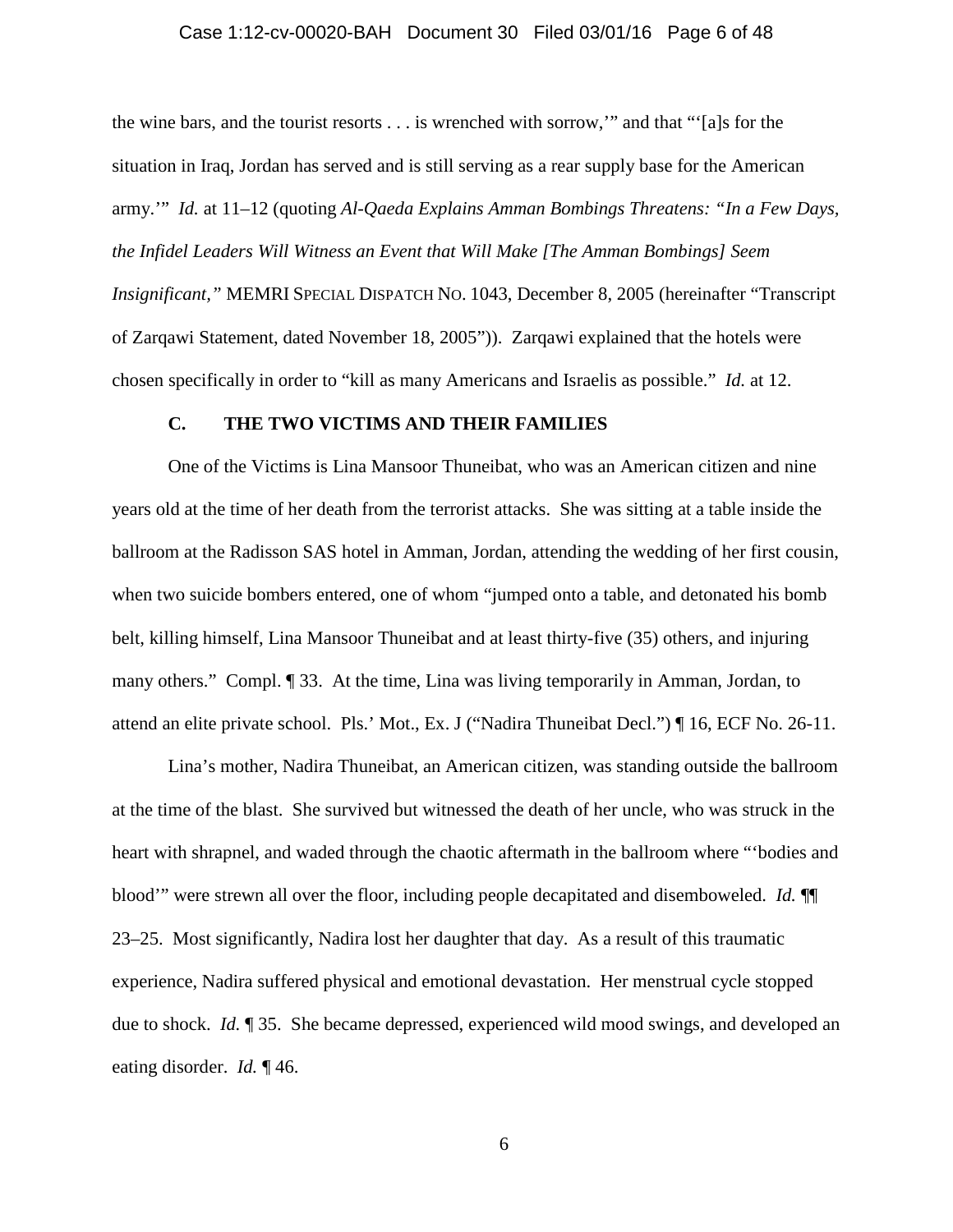# Case 1:12-cv-00020-BAH Document 30 Filed 03/01/16 Page 7 of 48

Lina's father, Mansoor al-Thuneibat, an American citizen, who was not in Amman on the night of the attack, *id.* ¶ 36, was "devastated" by the death of his daughter, *id.* ¶ 37, and became withdrawn and depressed as a result, *id.*  $\P$  40, 41. In December 2006, he was diagnosed with brain tumor. *Id.* ¶ 42. A year later, in December 2007, following two surgeries to remove the tumor, Mansoor died of a heart attack. *Id.* Similarly, Lina's two brothers, O.M.T. and Muhammad Mansoor Thuneibat, both American citizens, also suffered and continue to suffer severe emotional trauma due to their sister Lina's death. *Id.* ¶¶ 48, 55

The second Victim, Mousab Ahmad Khorma, an American citizen, was a thirty-nineyear-old deputy chairman of the Cairo Amman Bank. Compl. ¶ 34. He was waiting for friends in the lobby of the Grand Hyatt in Amman, Jordan, on November 9, 2005, when he was killed in an explosion after a suicide bomber entered the hotel lobby and detonated his bomb belt. *Id.* In total, ten people were killed and numerous others were injured. *Id.* 

Mousab is survived by three siblings, two brothers and a sister, and his now-deceased mother, all Jordanian citizens. Pls.' Mot., Ex. K ("Tariq Khorma Decl.") ¶¶ 5, 6, ECF No. 26- 12. Samira Khorma, Mousab's mother, became inconsolable upon learning of her son's premature death, and, as a result, this once lively sociable woman became "a recluse, refused to leave and house and dressed in black from that moment until she died." Pls.' Mot., Ex. L ("Tatsiana Khorma Decl.") ¶ 36, ECF No. 26-13. Mousab's siblings were all devastated as well, and continue to suffer severe mental anguish to this day. Tariq Khorma Decl. ¶ 63, Tatsiana Khorma Decl. ¶ 34, Pls.' Mot., Ex. M ("Zeid Khorma Decl.") ¶ 56, ECF No. 26-14.

#### **D. Procedural History**

The plaintiffs filed this lawsuit against the defendants on January 9, 2012. *See* Compl. After more than two years and numerous attempts to serve the defendants, on August 29, 2014,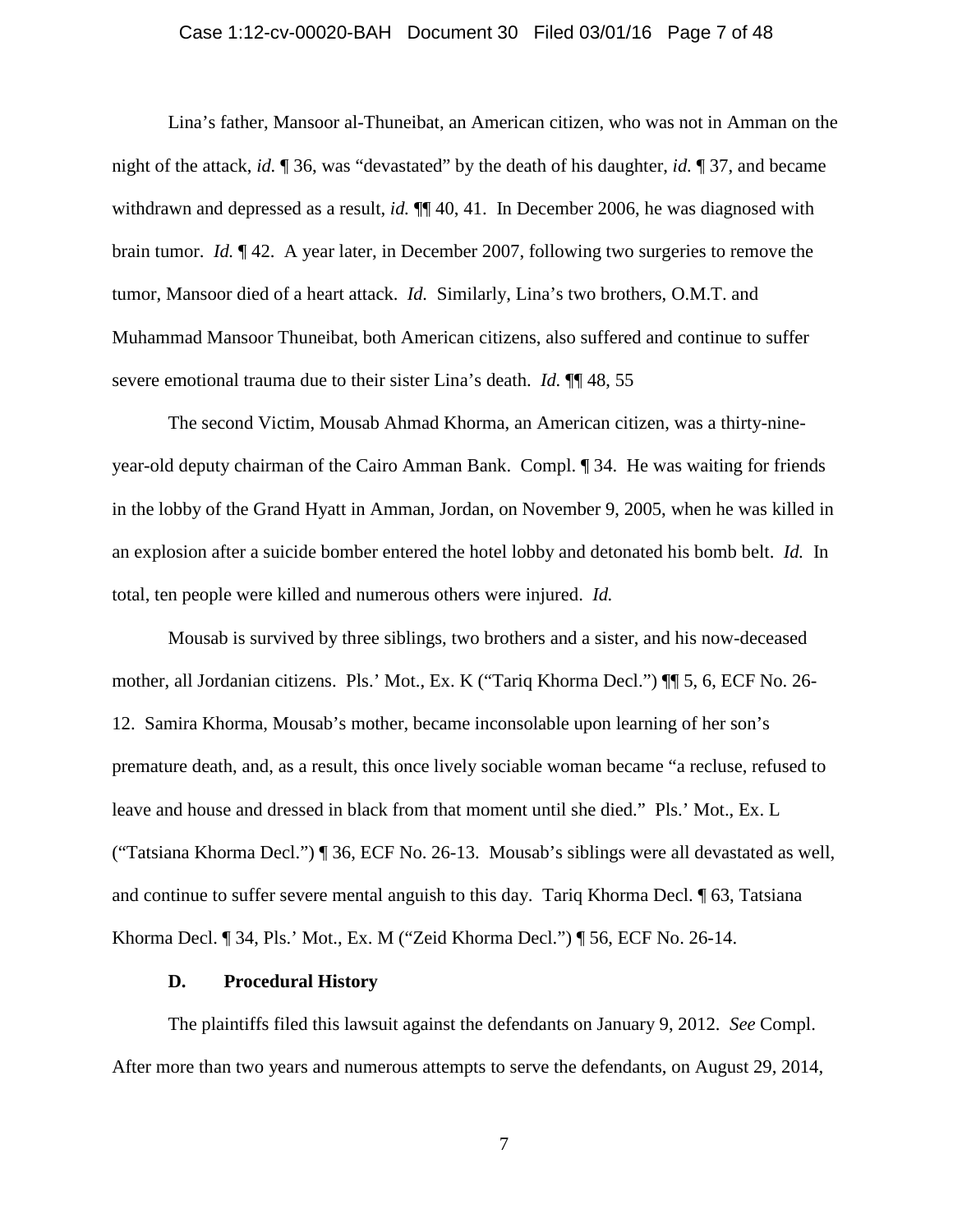#### Case 1:12-cv-00020-BAH Document 30 Filed 03/01/16 Page 8 of 48

the plaintiffs filed a declaration of proof of service, attesting that the defendants were properly served in accordance with 28 U.S.C  $\S$  1608(a), which provides the procedure for completing service upon a foreign state or political subdivision of a foreign state. *See* Status Report, dated October 23, 2012, ECF No. 11; Status Report, dated June 24, 2013, ECF No. 14; Declaration of Proof of Service ("Decl. Proof of Service"), dated August 29, 2014, ECF No. 22. The Clerk entered default against the defendants on December 5, 2014. Entry of Default, dated December 5, 2014, ECF No. 24. The plaintiffs subsequently filed the instant motion for default judgment. *See* Pls.' Resp. to Court's Order to Show Cause, dated January 16, 2015, ECF No. 25; Pls.' Mot. The plaintiffs' briefing, with over three hundred pages in exhibits, was comprehensive, and, thus, an evidentiary hearing is unnecessary.[1](#page-7-0)

<span id="page-7-0"></span><sup>&</sup>lt;sup>1</sup> The plaintiffs, in response to the Court's Minute Order, dated April 6, 2015, directing the plaintiffs to submit three proposed dates for an evidentiary hearing, advised the Court that they have submitted sufficient evidence, as part of their motion for default judgment, to satisfy their burden of proof. Pls.' Resp. to Order at 1, ECF No. 27. The Court agrees. To establish the legal and factual bases for their claims, the plaintiffs submitted as evidence four well-supported expert declarations from three eminently-qualified experts on Middle Eastern politics, forensic economics and Jordanian law. Mr. Schenker, the plaintiffs' proffered expert on "Arab Politics and counterterrorism," is the Director of the Washington Institute's Program on Arab Politics. Schenker Expert Decl. at 1–2. Having studied Middle Eastern politics for over two decades, he previously served as the "Levant Director in the Office of the Secretary of Defense," "advising the [S]ecretary and other senior Pentagon leadership on the military and political affairs of Jordan, Syria, Lebanon and the Palestinian territories," for which work he received "the Office of the Secretary of Defense Medal for Exceptional Civilian Service," in 2005. *Id.* at 2. The plaintiffs' proffered expert on economic damages, Dr. Stan Smith, is equally impressive. After earning his Ph.D in economics from the University of Chicago, Dr. Smith has published dozens of articles regarding economic losses in peerreviewed journals, and testified as a forensic economic expert in numerous lawsuits. Pls.' Mot., Ex. H ("Smith Curriculum Vitae") at 1–6, ECF No. 26-9. The plaintiffs have also proffered Mr. Yousef S. Khalilieh as an expert on Jordanian law. Pls.' Mot. Ex. E ("Khalilieh Expert Decl.") at 1, ECF No. 26-6. After receiving two law degrees from the University of Westminster and the University of London, respectively, Mr. Khalilieh has been an active member of the Jordanian Bar Association and a practicing attorney in Amman, Jordan, since 1995. *Id.* In other words, all of the proffered experts are highly qualified to speak on their areas of expertise. The plaintiffs also submitted four credible declarations, with corroborating details, from members of the Victims' families, documenting their perspective of the events at issue and the emotional distress and mental anguish they suffered as a result of the attacks. Consequently, no evidentiary hearing is necessary for further evaluation of the declarations submitted by the plaintiffs, and the uncontroverted facts averred therein are taken as true. *See Roth v. Islamic Republic of Iran*, 78 F. Supp. 3d 379, 386 (D.D.C. 2015) ("Courts may rely on uncontroverted factual allegations that are supported by affidavits." (citing *Rimkus v. Islamic Republic of Iran*, 750 F. Supp. 2d 163, 171 (D.D.C. 2010))); *Gates v. Syrian Arab Republic*, 580 F. Supp. 2d 53, 63 (D.D.C. 2008) (quoting *Estate of Botvin v. Islamic Republic of Iran*, 510 F. Supp. 2d 101, 103 (D.D.C. 2007)).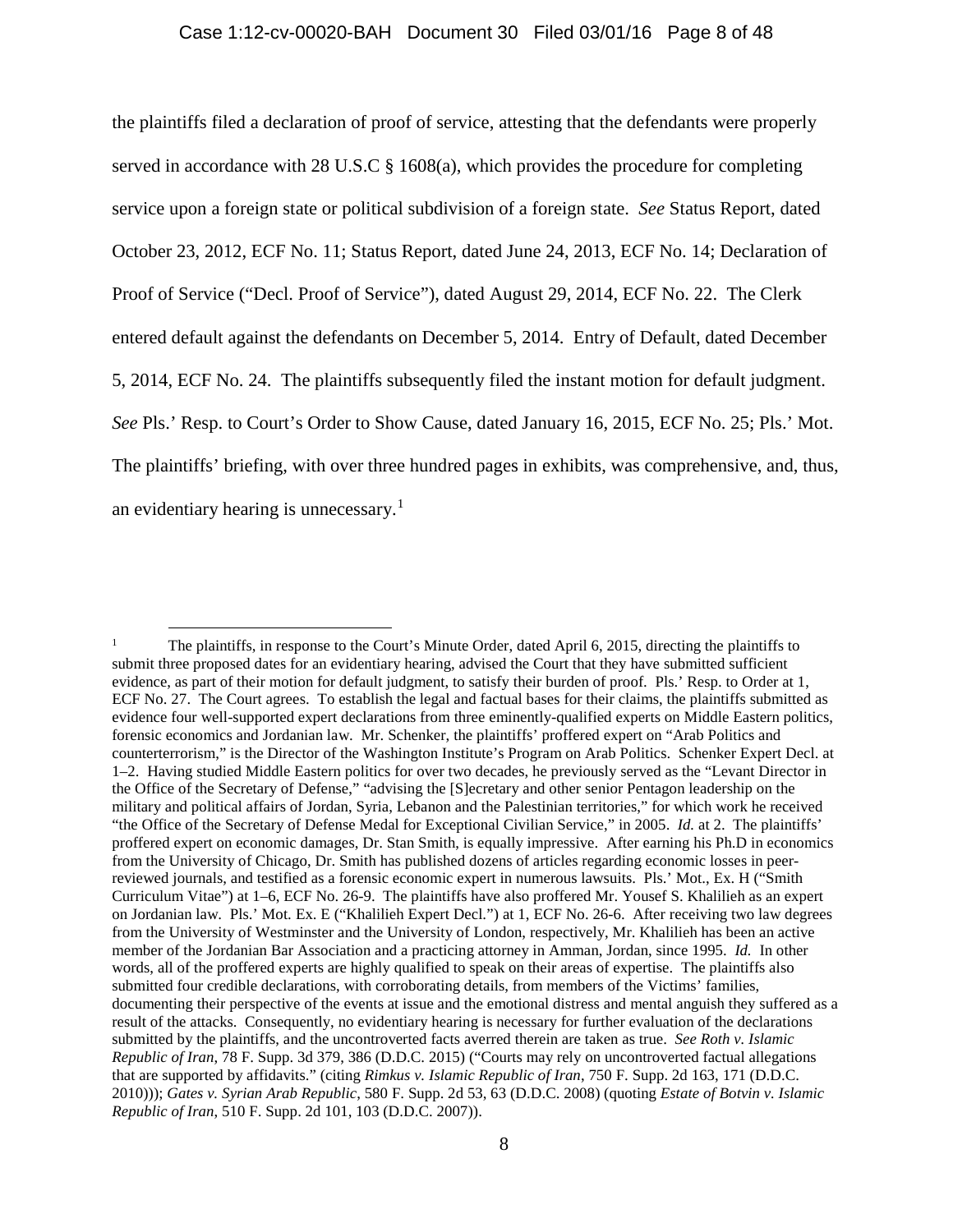# **II. LEGAL STANDARD**

Under Federal Rule of Civil Procedure  $55(b)(2)$ , the Court may consider entering a default judgment when a party applies for that relief. *See* FED. R. CIV. P. 55(b)(2). "[S]trong policies favor resolution of disputes on their merits," and therefore "'[t]he default judgment must normally be viewed as available only when the adversary process has been halted because of an essentially unresponsive party.'" *Jackson v. Beech*, 636 F.2d 831, 836 (D.C. Cir. 1980) (quoting *H.F. Livermore Corp. v. Aktiengesellschaft Gebruder Loepfe*, 432 F.2d 689, 691 (D.C. Cir. 1970)). A default judgment is appropriate when a defendant is "a 'totally unresponsive' party and its default plainly willful, reflected by its failure to respond to the summons and complaint, the entry of default, or the motion for default judgment." *Hanley-Wood LLC v. Hanley Wood LLC*, 783 F. Supp. 2d 147, 150 (D.D.C. 2011).

"[E]ntry of a default judgment is not automatic," however. *Mwani v. bin Laden*, 417 F.3d 1, 6 (D.C. Cir. 2005) (footnote omitted). The procedural posture of a default does not relieve a federal court of its "affirmative obligation" to determine whether it has subject matter jurisdiction over the action. *See James Madison Ltd. by Hecht v. Ludwig*, 82 F.3d 1085, 1092 (D.C. Cir. 1996). Additionally, "a court should satisfy itself that it has personal jurisdiction before entering judgment against an absent defendant." *Mwani*, 417 F.3d at 6. The party seeking default judgment has the burden of establishing both subject matter jurisdiction over the claims and personal jurisdiction over the defendants. *See, e.g., FC Inv. Grp. LC v. IFX Mkts., Ltd.*, 529 F.3d 1087, 1091 (D.C. Cir. 2008) ("The plaintiffs have the burden of establishing the court's personal jurisdiction over [the defendants]."); *Khadr v. United States*, 529 F.3d 1112, 1115 (D.C. Cir. 2008) ("[T]he party claiming subject matter jurisdiction . . . has the burden to demonstrate that it exists.").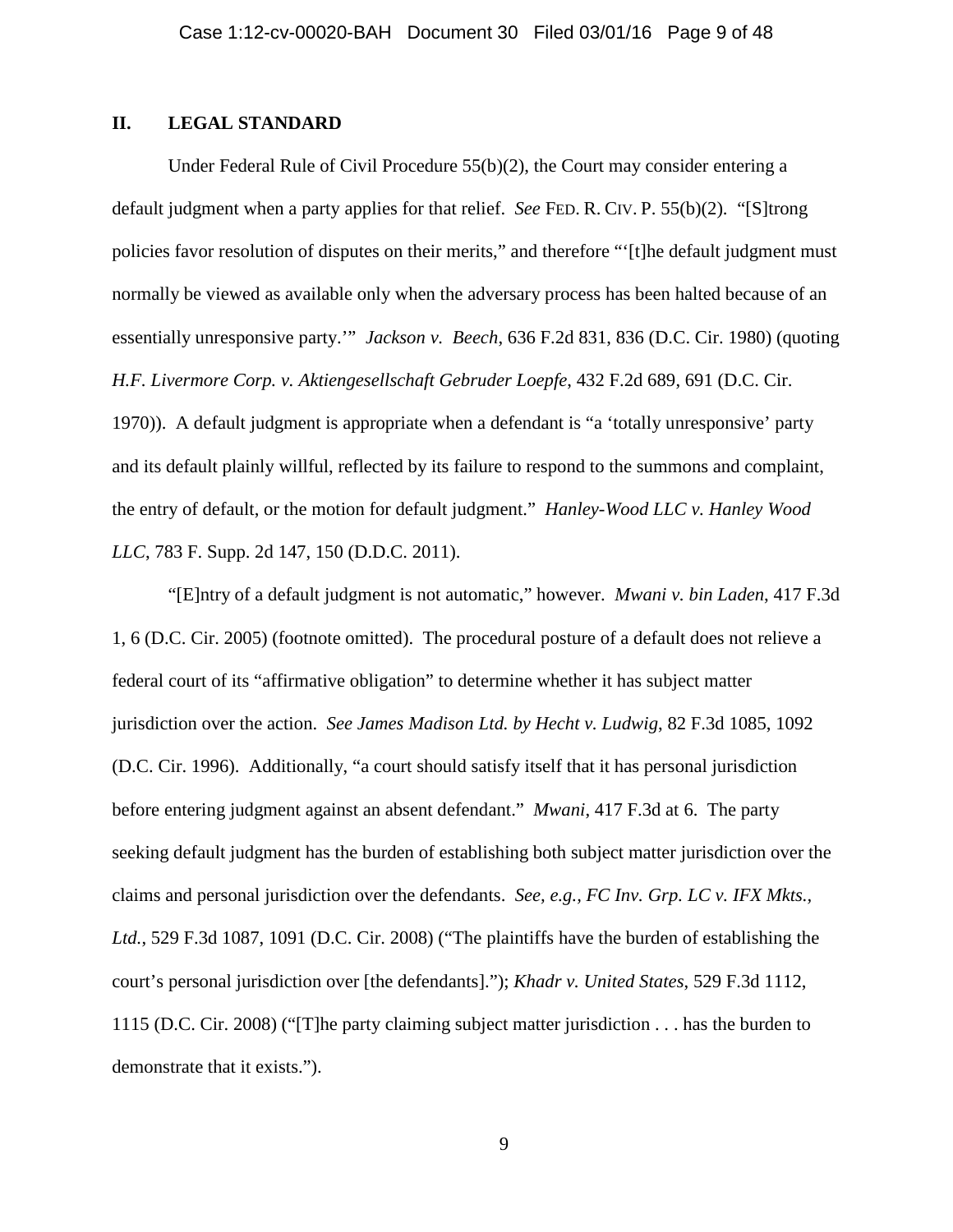# Case 1:12-cv-00020-BAH Document 30 Filed 03/01/16 Page 10 of 48

Finally, when default is sought under the FSIA, a claimant must "establish[] his claim or right to relief by evidence satisfactory to the court." 28 U.S.C. § 1608(e). "This provides foreign sovereigns a special protection akin to that assured the federal government by FED. R. CIV. P. 55(e)," which has been renumbered by the 2007 amendment to Rule 55(d). *Jerez v. Republic of Cuba*, 775 F.3d 419, 423 (D.C. Cir. 2014); *see also* H.R. REP. No. 94-1487, at 26 (1976) (stating that § 1608(e) establishes "the same requirement applicable to default judgments against the U.S. Government under rule 55(e), F.R. Civ. P."). While the "FSIA leaves it to the court to determine precisely how much and what kinds of evidence the plaintiff must provide, requiring only that it be 'satisfactory to the court,'" courts must be mindful that Congress enacted Section 1605A, FSIA's terrorism exception, and Section 1608(e) with the "aim[] to prevent state sponsors of terrorism—entities particularly unlikely to submit to this country's laws—from escaping liability for their sins." *Han Kim v. Democratic People's Republic of Korea*, 774 F.3d 1044, 1047–48 (D.C. Cir. 2014) (quoting 28 U.S.C. § 1608(e)).

With this objective in mind, the D.C. Circuit has instructed that "courts have the authority—indeed, we think, the obligation—to 'adjust [evidentiary requirements] to . . . differing situations.'" *Id.* (quoting *Bundy v. Jackson*, 641 F.2d 934, 951 (D.C. Cir. 1981)). Courts must draw their "'findings of fact and conclusions of law from admissible testimony in accordance with the Federal Rules of Evidence.'" *Id.* at 1049 (quoting *Daliberti v. Republic of Iraq*, 146 F. Supp. 2d 19, 21 n.1 (D.D.C. 2001)). Uncontroverted factual allegations that are supported by admissible evidence are taken as true. *Roth v. Islamic Republic of Iran*, 78 F. Supp. 3d 379, 386 (D.D.C. 2015) (citing *Rimkus v. Islamic Republic of Iran*, 750 F. Supp. 2d 163, 171 (D.D.C. 2010)); *Gates v. Syrian Arab Republic*, 580 F. Supp. 2d 53, 63 (D.D.C. 2008) (quoting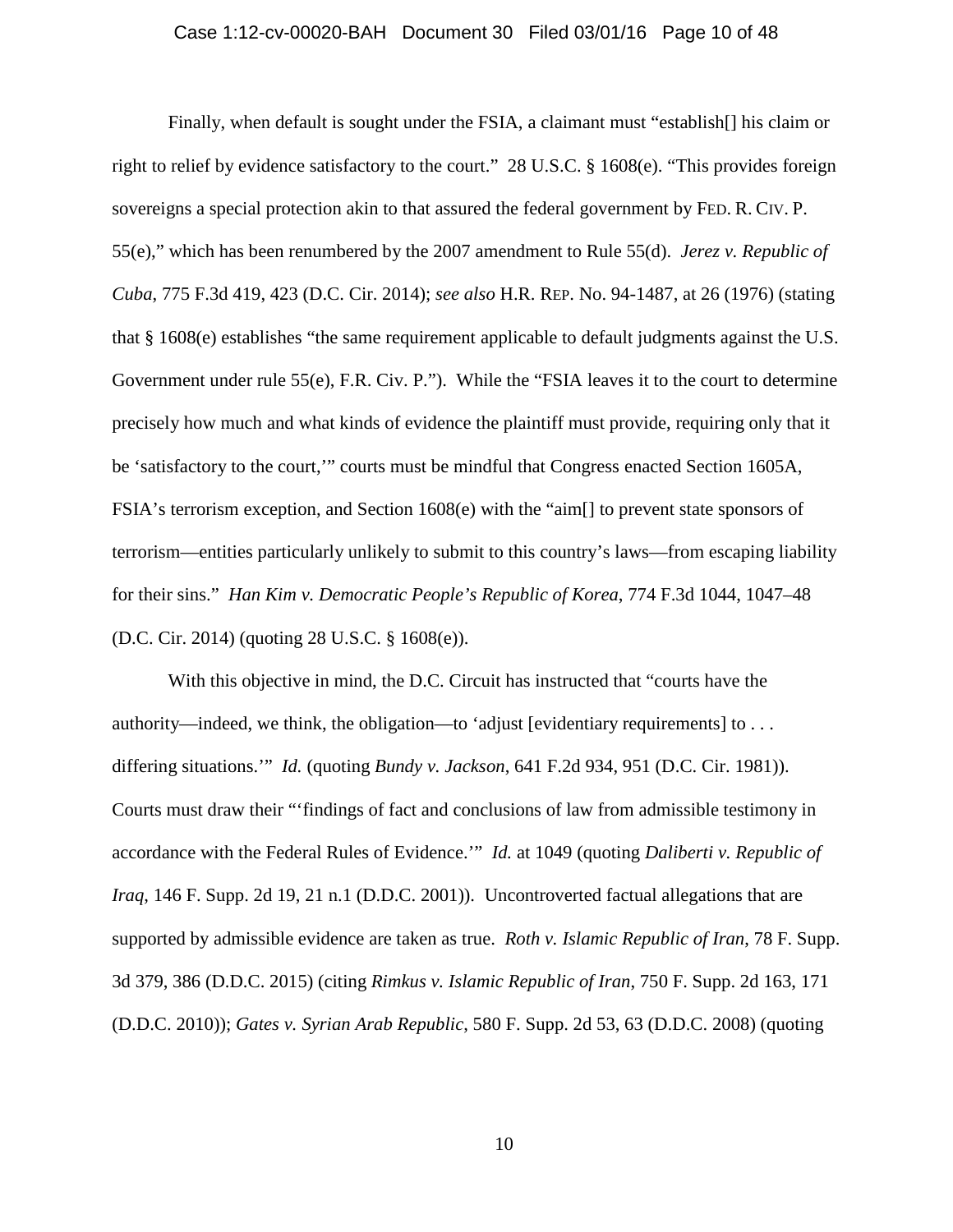*Estate of Botvin v. Islamic Republic of Iran*, 510 F. Supp. 2d 101, 103 (D.D.C. 2007)), *aff'd Gates v. Syrian Arab Republic*, 646 F.3d 1 (D.C. Cir. 2011).

#### **III. DISCUSSION**

A default judgment may be entered when (1) the Court has subject matter jurisdiction over the claims, (2) personal jurisdiction is properly exercised over the defendants, (3) the plaintiffs have presented satisfactory evidence to establish their claims against the defendants, and (4) the plaintiffs have satisfactorily proven that they are entitled to the monetary damages they seek. Each of these requirements is addressed *seriatim* below.

# **A. SUBJECT MATTER JURISDICTION UNDER THE FSIA**

The Syrian Arab Republic is indisputably a foreign sovereign and the Syrian Military Intelligence, which is a "political subdivision" of Syria, is also considered a foreign sovereign for the purposes of this lawsuit under 28 U.S.C. § 1603(a). *See Gates*, 646 F.3d at 128 n.1 ("The Syrian Military Intelligence and the individual defendants are considered part of the state itself under the FSIA." (citing 28 U.S.C. § 1603(a),(b); *Cicippio–Puleo v. Islamic Republic of Iran,* 353 F.3d 1024, 1033–34 (D.C. Cir. 2004), *superseded by statute,* 28 U.S.C. § 1605A; and *Roeder v. Islamic Republic of Iran,* 333 F.3d 228, 234 (D.C. Cir. 2003))). This Court may exercise "original jurisdiction" over a foreign state "without regard to amount in controversy" so long as the claim is a "nonjury civil action" seeking "relief *in personam* with respect to which the foreign state is not entitled to immunity either under sections 1605–1607 of this title or under any applicable international agreement." *See* 28 U.S.C. § 1330(a) (italics added). Here, the plaintiffs have not demanded a jury trial, *see* Civil Cover Sheet at 2, ECF No. 1-1, and bring civil federal and other tort claims against the defendants as a foreign sovereign for *in personam* relief.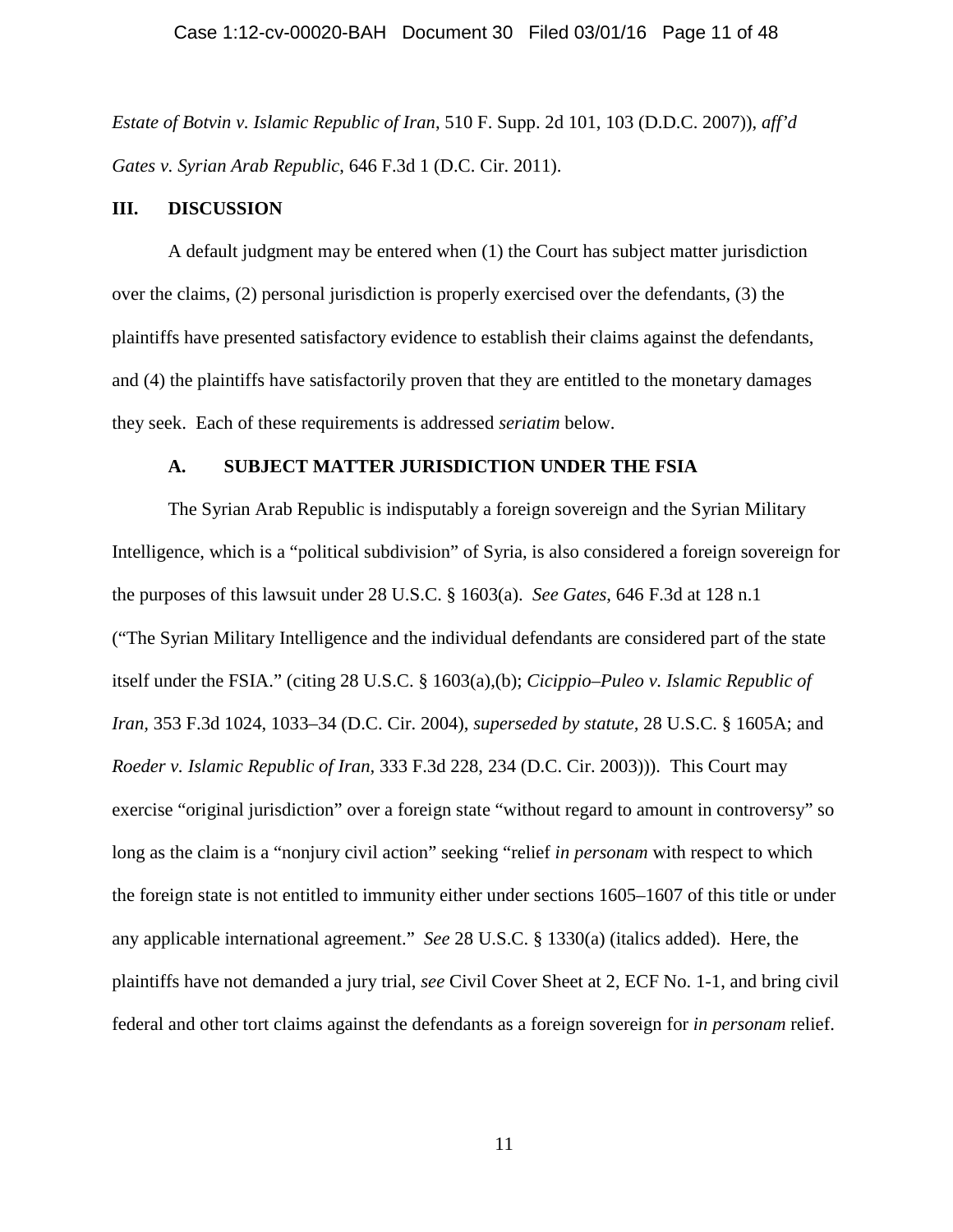#### Case 1:12-cv-00020-BAH Document 30 Filed 03/01/16 Page 12 of 48

Thus, the key question is whether the defendants are entitled to immunity under the FSIA or other international agreement.

Foreign governments are generally immunized from lawsuits brought against them in the United States unless an FSIA exception applies. *See* 28 U.S.C. § 1604; *Mohammadi v. Islamic Republic of Iran*, 782 F.3d 9, 13 (D.C. Cir. 2015). The plaintiffs invoke jurisdiction under the FSIA's "terrorism exception," Compl. ¶ 22; Pls.' Mem. Supp. Mot. Default J. ("Pls.' Mem.") at 4, ECF No. 26-1, which provides that "[a] foreign state shall not be immune from the jurisdiction of courts of the United States or of the States in any case . . . in which money damages are sought against a foreign state for personal injury or death that was caused by an act of torture, extrajudicial killing, aircraft sabotage, hostage taking, or the provision of material support or resources for such an act . . . ." 28 U.S.C. § 1605A. The plaintiffs must prove four elements to establish subject matter jurisdiction under this exception: (1) "the foreign country was designated a 'state sponsor of terrorism at the time [of] the act,'" *Mohammadi*, 782 F.3d at 14 (quoting 28 U.S.C. § 1605A(a)(2)(A)(i)(I)); (2) "the 'claimant or the victim was' a 'national of the United States' at that time," *id.* (quoting 28 U.S.C.  $\S$  1605A(a)(2)(A)(ii)); (3) "in a case in which the act occurred in the foreign state against which the claim has been brought, the claimant has afforded the foreign state a reasonable opportunity to arbitrate the claim," 28 U.S.C. §  $1605(A)(a)(2)(A)(iii)$ ; and (4) the plaintiff seeks monetary damages "for personal injury or death caused by 'torture, extrajudicial killing, aircraft sabotage, hostage taking, or the provision of material support or resources for such an act,' if 'engaged in by an official, employee, or agent' of a foreign country," *Mohammadi*, 782 F.3d at 14 (quoting 28 U.S.C. § 1605A(a)(1)). These four elements have been satisfactorily proven here.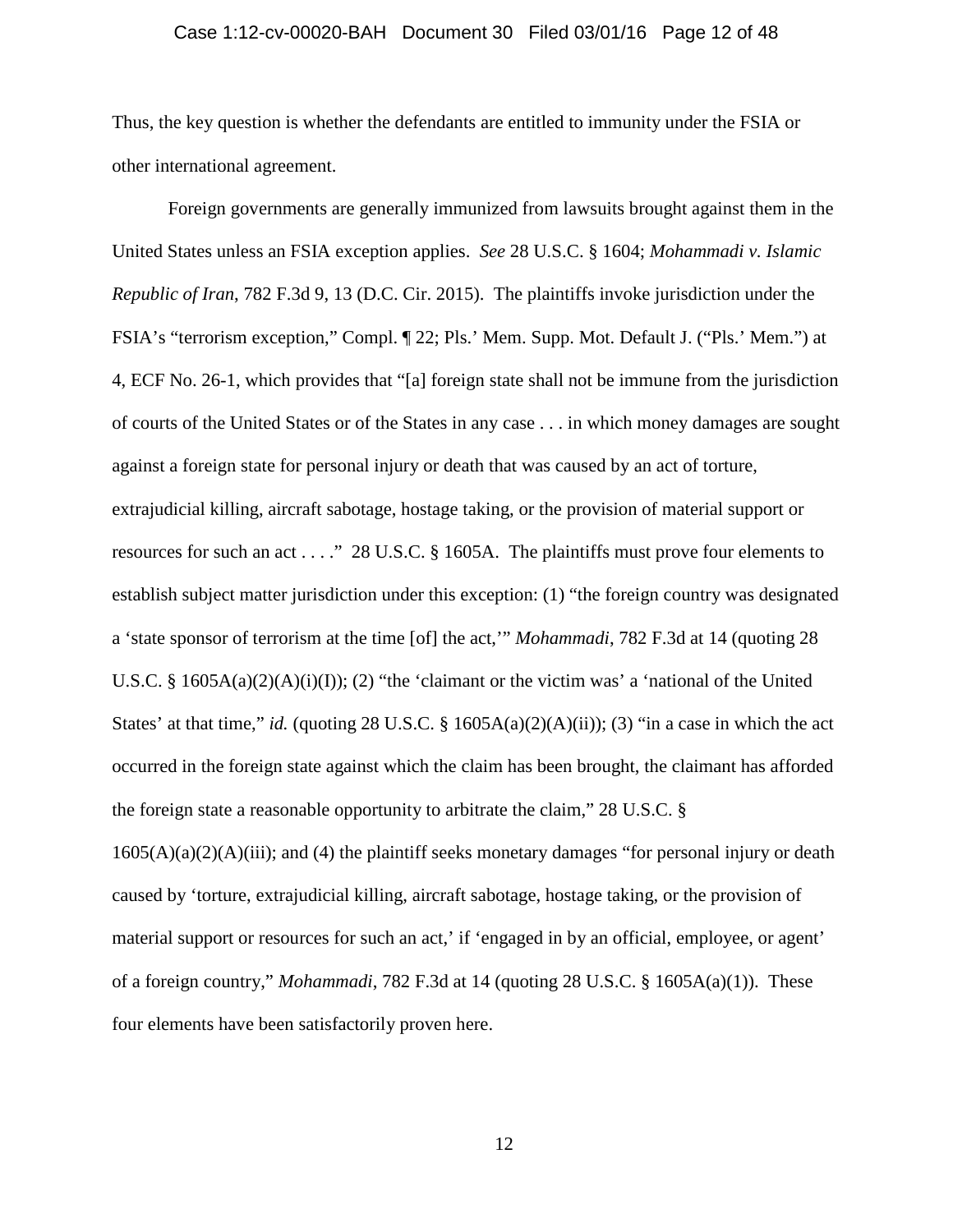# Case 1:12-cv-00020-BAH Document 30 Filed 03/01/16 Page 13 of 48

The plaintiffs indisputably meet the first element. Syria has been continuously designated a state sponsor of terrorism since 1979. Schenker Expert Decl. at 4 ("Syria was an inaugural member of the US Department of State's list of State Sponsors of Terrorism in 1979, and remains on this list until today."); *see also Gates*, 646 F.3d at 2 ("Syria has been designated a state sponsor of terrorism since 1979.").

The plaintiffs also meet the second element that the "claimant[s] or victim[s]" must be "national[s] of the United States" at the time of the attacks. 28 U.S.C. § 1605A(a)(2)(A)(ii)(I). Members of the Victims' families have submitted affidavits attesting to the Victims' citizenship at the time of the November 9, 2005, attacks. *See*, *e.g.,* regarding Lina Mansoor Thuneibat, Nadira Thuneibat Decl. ¶ 11 ("Our daughter Lina Mansoor Thuneibat was born in . . . 1996. . . . She was a U.S. citizen continuously since her birth, until her death at the age of 9 as a result of the bombings of the Radisson SAS, Grand Hyatt and Days Inn hotels in Amman, Jordan, on November 9, 2005[.]"); regarding Mousab Ahmad Khorma, Tariq Khorma Decl. ¶ 7 ("Mousab was murdered in the Amman Hotel Bombings on November 9, 2005, at the age of 39, and he was a United States citizen at the time of his death.").

Members of the Thuneibat Family, who bring separate claims against the defendants, have also averred to their citizenship at the time of the attacks. *See* Nadira Thuneibat Decl. ¶ 3 ("I naturalized as a United States citizen on August 17, 1979 . . . . I have been a U.S. citizen continuously since my naturalization."), ¶ 5 ("Mansoor [al-Thuneibat] naturalized as a United States citizen on May 12, 1992. . . . Mansoor remained a U.S. citizen continuously since his naturalization, until the time of his death by heart attack on December 6, 2007."), ¶ 9 ("Our son Muhammad Mansoor Thuneibat was born in . . . 1993. . . . He has been a U.S. citizen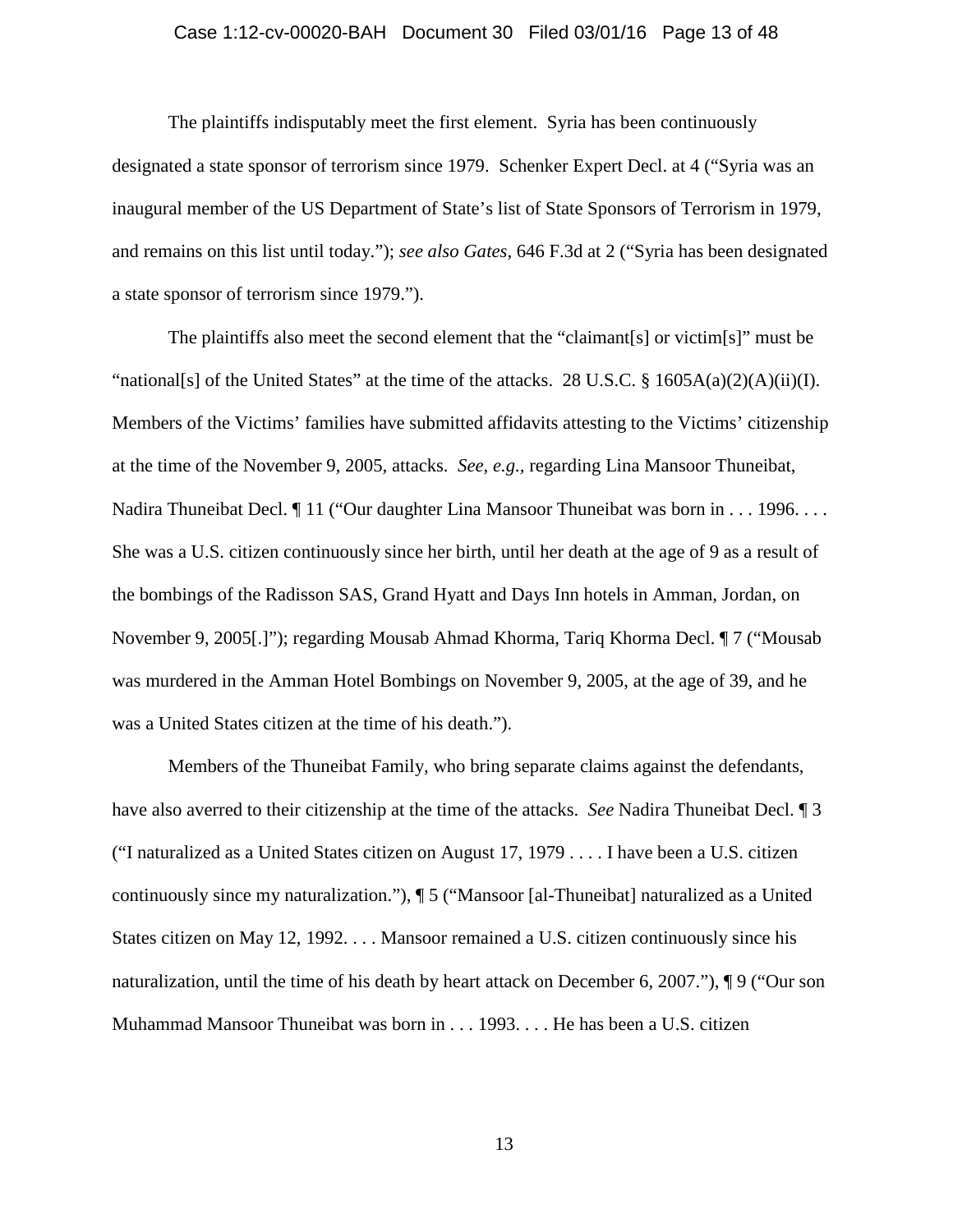# Case 1:12-cv-00020-BAH Document 30 Filed 03/01/16 Page 14 of 48

continuously since birth."), ¶ 10 ("Our son O.M.T. was born in . . . 1998. . . . He has been a U.S. citizen continuously since birth.").

Mousab's immediate family members, who have asserted their own claims against the defendants, were not U.S. nationals at the time of the attack, however. Tariq Khorma Decl*.* ¶ 2 ("I am not a United States citizen."), ¶ 5 ("Both of my parents were subjects of the Kingdom of Jordan, and neither of them was a citizen of the united States."), ¶ 6 ("I have two surviving biological siblings, Zeid Ahmad Khorma . . . and Tatsiana Ahmad Khorma . . . neither is a citizen of the United States."). Nevertheless, the Khorma family plaintiffs may assert their claims for emotional anguish resulting from Mousab's extrajudicial killing, Compl. ¶ 77, because the victim was a U.S. national at the time of the attacks. *See Worley v. Islamic Republic of Iran*, 75 F. Supp. 3d 311, 327 (D.D.C. 2014) (holding that foreign plaintiffs may assert claims that are based on "injuries suffered by victims who meet the statute's requirements" (citing *Leibovitch v. Islamic Republic of Iran*, 697 F. 3d 561, 570, 572 (7th Cir. 2012))); *Estate of Doe v. Islamic Republic of Iran*, 808 F. Supp. 2d 1, 13 (D.D.C. 2011); *Owens v. Republic of Sudan*, 826 F. Supp. 2d 128, 149 (D.D.C. 2011). Consequently, all plaintiffs, including the non-U.S. nationals, satisfy the second element.

The plaintiffs do not need to satisfy the third element here because the terrorist attacks at issue did not occur "in the foreign state against which the claim has been brought." 28 U.S.C. §  $1605(A)(a)(2)(iii)$ . The terrorist acts that took the lives of the Victims occurred in Jordan, and the plaintiffs bring this suit against Syria. As a result, the plaintiff do not need to "afford the foreign state a reasonable opportunity to arbitrate the claim" before bringing this action here. *Id.* 

Lastly, the plaintiffs have produced satisfactory evidence to establish the fourth element: that their damages arise from the defendants' "provision of material support or resources" for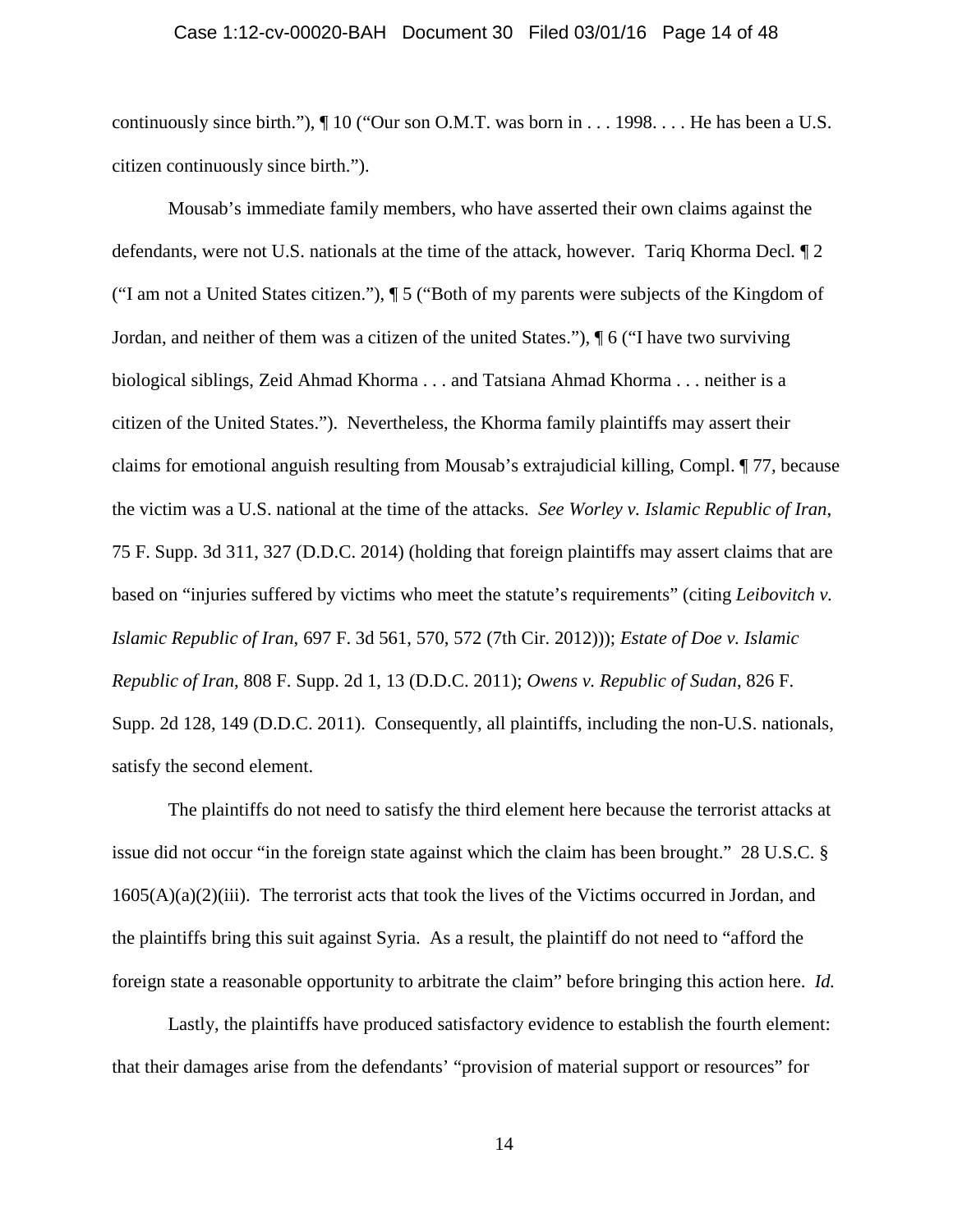# Case 1:12-cv-00020-BAH Document 30 Filed 03/01/16 Page 15 of 48

extrajudicial killings that took the lives of the Victims. 28 U.S.C.  $\S$  1605A(a)(1). "Extrajudicial killing" has the "meaning given . . . in section 3 of the Torture Victim Protection Act of 1991," 28 U.S.C. § 1605A(h)(7), which, in turn, defines this term to mean "a deliberate killing not authorized by a previous judgment pronounced by a regularly constituted court affording all the judicial guarantees which are recognized as indispensable by civilized people," Pub. L. No. 102- 256, § 3(a), 106 Stat. 73, 73 (1992) (codified at 28 U.S.C. § 1350 note § 3(b)). Both Victims were killed at hotels in Amman, Jordan, while engaging in social events, when separate, coordinated suicide bombers detonated bomb belts. Nadira Thuneibat Decl. ¶¶ 21, 25; Tariq Khorma Decl. ¶¶ 24–29, 40–42. Clearly, both Victims were killed outside the judicial system, and neither was afforded "indispensable" judicial guarantees. Thus, the plaintiffs have submitted credible affidavits, *see supra* n.1, firmly establishing that the instant claims arise from the extrajudicial killings of the Victims, as defined by Section 1605A.

In addition, as part of the requisite fourth element for application of the FSIA's terrorism exception, the plaintiffs have established that these suicide bombers were trained, funded, and sent by Zarqawi and his organization AQI, which received material support and resources from the defendants. Schenker Expert Decl. at 9. Shortly after the attacks, Zarqawi and AQI claimed responsibility for the explosions. *Id.* at 10–11. Zarqawi expressed regret that "he didn't succeed in killing more Americans and Israelis." *Id.* at 12.

The plaintiffs have supplied satisfactory proof that the defendants provided material support to Zarqawi and AQI, enabling them to perpetrate these attacks. The Schenker expert declaration attests that the defendants provided crucial "material support," defined as "any property . . . or service, including . . . financial services, lodging, training, . . . safehouses . . . facilities . . . and transportation, except medicine or religious materials," 18 U.S.C. §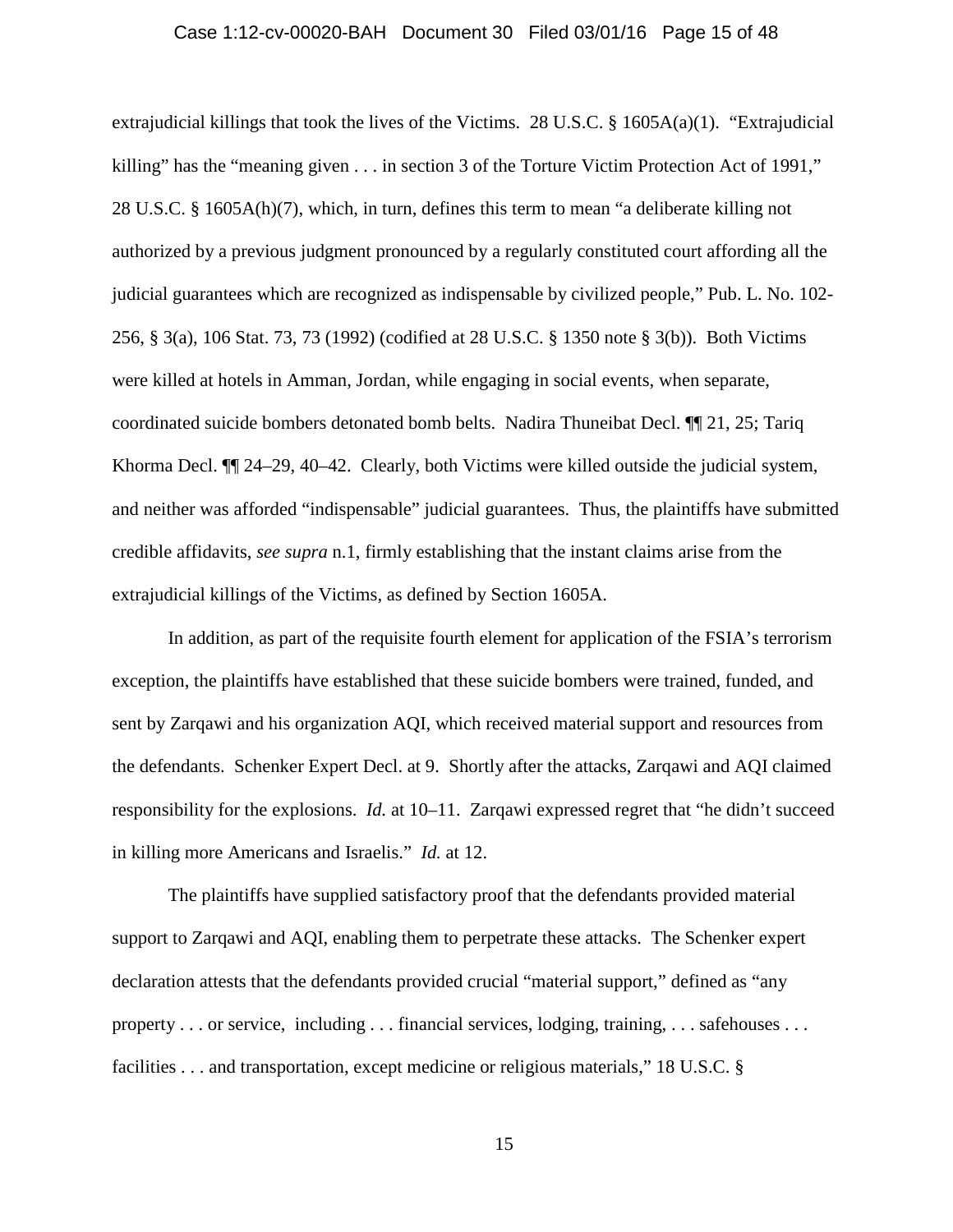#### Case 1:12-cv-00020-BAH Document 30 Filed 03/01/16 Page 16 of 48

2339A(b)(1), by (1) providing an established and stable "transit pipeline" such that foreign fighters from other countries were able to enter target countries through Syria, Schenker Expert Decl. at 13, (2) allowing AQI supporters and deputies to operate in Syria unmolested despite government awareness of their presence and terrorist activities, *id.* at 5–8, and (3) providing essential financial services to Zarqawi, who financed the attacks using funds "that moved through Syria," *id.* at 9. In fact, a key Zarqawi deputy, Fawzi Mutlazq al Rawi, was appointed by the Syrian President in 2003 to lead the Iraqi wing of the Syrian Ba'ath party. This Zarqawi deputy, whose responsibilities within Zarqawi's terrorist organization are to plan and fund terrorist plots, is "'supported financially by the Syrian Government, and has close ties to Syrian Intelligence." *Id.* at 6 (quoting U.S. DEPARTMENT OF TREASURY, TREASURY DESIGNATES INDIVIDUALS WITH TIES TO AL QAIDA, FORMER REGIME (Dec. 7 2007)).

The plaintiffs' expert further avers that the Syrian government not only condoned Zarqawi and AQI's destabilizing activities but encouraged them. In 2003, the then-Syrian Foreign Minister declared publicly that "'Syria's interest is to see the invaders defeated in Iraq,'" referring to the multinational armed forces led by the United States. Schenker Expert Decl. at 4 (quoting former Syrian Foreign Minister Farouq Shara). This was more than merely a passive statement of interest. The Syria government "employed local staff—including an Aleppo-based militant Islamic cleric . . . to recruit Syrians and help organize the infiltration into Iraq from Syrian territory." *Id.* This same cleric, "[a]s one Assad regime official described it, . . . 'coestablished, with Abu Musab Al-Zarqawi, the Al-Qaeda branch in Iraq after the US invasion.'" *Id.* (quoting *The Islamic Revival in Syria*). These considerations bolster the plaintiffs' expert's conclusion that "[w]ithout Syria, there would not have been a developed foreign fighter transit pipeline and an advanced funding network underwriting terrorist operations in Iraq, Jordan, and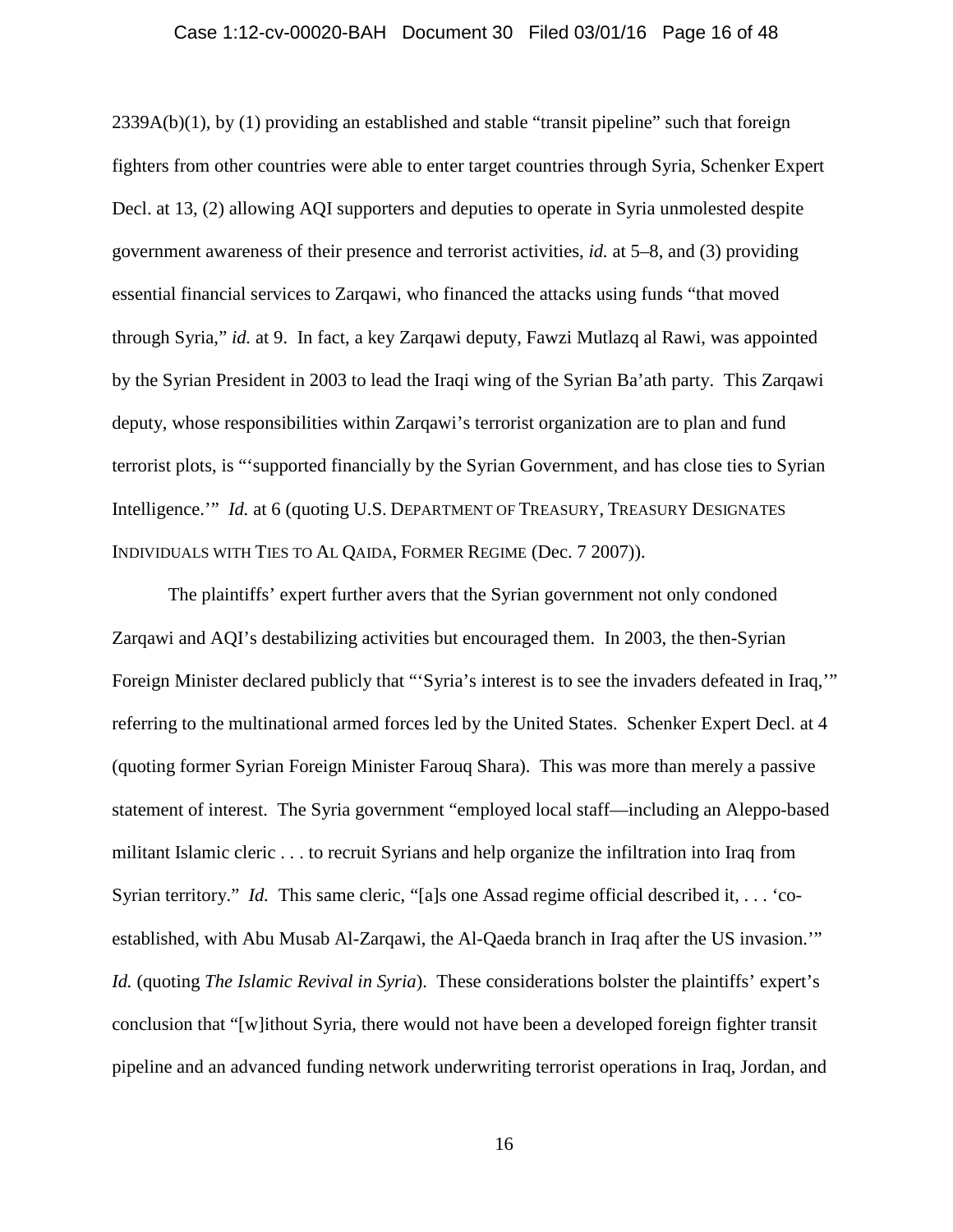# Case 1:12-cv-00020-BAH Document 30 Filed 03/01/16 Page 17 of 48

elsewhere throughout the region . . . . Syrian support for this network led to the deaths of hundreds of Americans in Iraq, and bolstered a terrorist network that killed dozens of Jordanians on November 9, 2005." *Id.* at 13–14. Consequently, the plaintiffs have satisfactorily established that the defendants' material support to Zarqawi and AQI proximately caused the Victims' untimely deaths.

Other courts confronted with similar types of material support have found sufficient causation between the resources provided and the harm eventually inflicted. *See Roth*, 78 F. Supp. 3d at 394 (holding that the plaintiffs have demonstrated "'a reasonable connection'" between defendants' acts and their damages, where the defendants provided "money and training," and "encouraged the escalation of terrorist activities"); *Worley*, 75 F. Supp. 3d at 325 (sovereign immunity is waived where the defendants "provided funding, equipment and training to Hezbollah, thereby assisting it in carrying out the barracks bombings," and the defendants "approved and instigated the attack"); *Wyatt v. Syrian Arab Republic*, 908 F. Supp. 2d 216, 228 (D.D.C. 2012) (allowing suit to continue under Section 1605A where the defendants provided  $\lq(1)$  weapons and ammunition; (2) financial assistance; (3) safe haven and shelter to PKK leadership; and (4) terrorist training by members of the Syrian armed forces and intelligence agencies"); *Gates*, 580 F. Supp. 2d at 67–68 (finding that "Syria in fact did provide material support and resources to Zarqawi and al-Qaeda in Iraq," by serving "as Zarqawi's organizational and logistical hub from 2002 to 2005," and "by providing munitions, training, recruiting, and transportation to him and his followers").

Accordingly, the defendants do not enjoy foreign sovereign immunity from the instant suit, pursuant to 28 U.S.C. § 1605A, and subject matter jurisdiction may be properly exercised pursuant to 28 U.S.C. § 1330(a).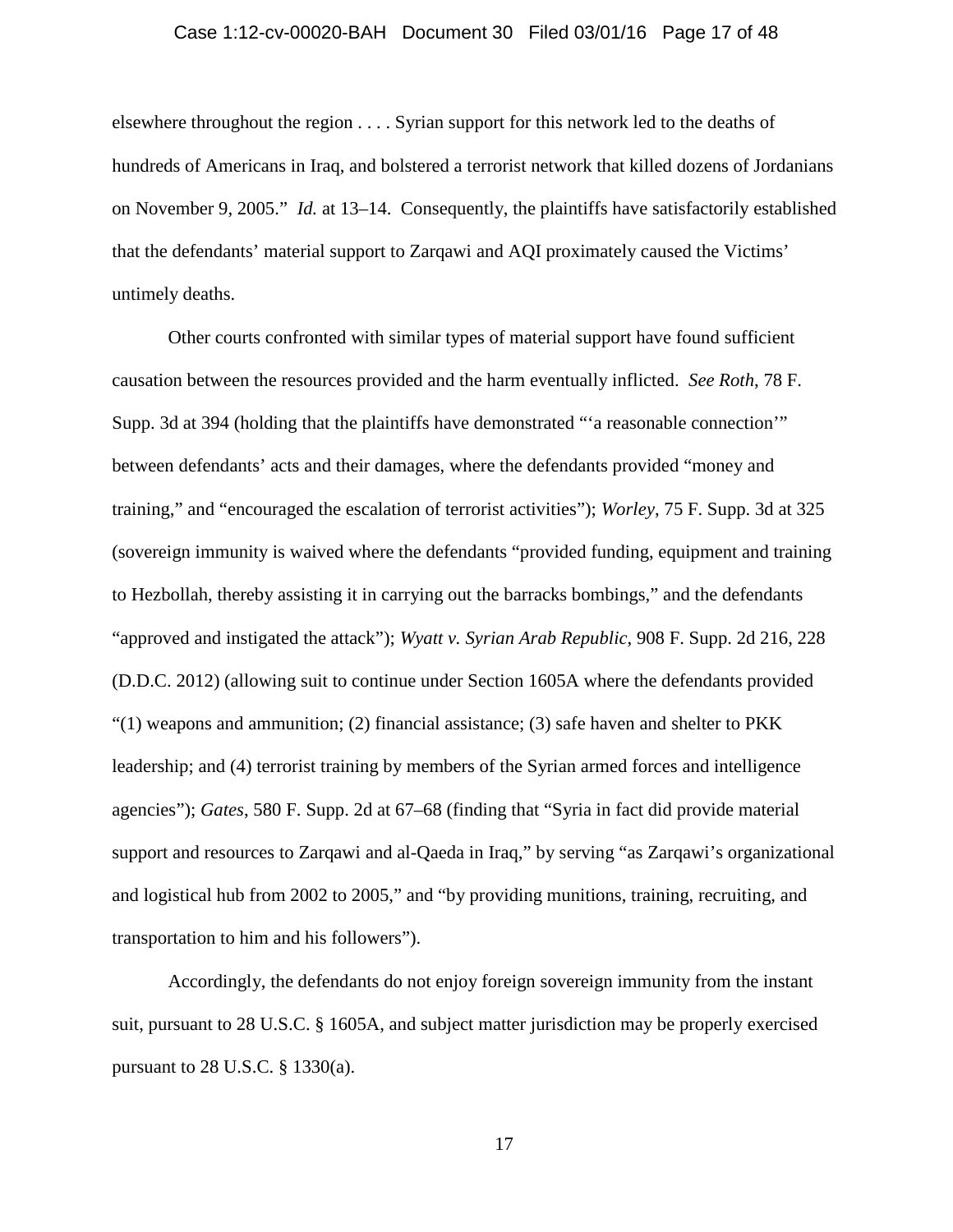# **B. PERSONAL JURISDICTION**

The Court next examines whether effective service has been made, as required by 28 U.S.C. § 1330(b), which governs personal jurisdiction over foreign states. *See* 28 U.S.C. § 1330(b) (providing that "[p]ersonal jurisdiction over a foreign state shall exist as to every claim for relief over which the district courts have jurisdiction. . . where service has been made under section 1608 of this title"). Service may be effected under 28 U.S.C. § 1608 in one of four ways: (1) by "special arrangement for service between the plaintiff and the foreign state," (2) "in accordance with an applicable international convention on service of judicial documents," and if the first two options were not applicable, the service may be completed (3) by "sending a copy of the summons and complaint and a notice of suit, together with a translation of each into the official language of the foreign state, by any form of mail requiring a signed receipt, to be addressed and dispatched by the clerk of the court to the head of the ministry of foreign affairs of the foreign state concerned," or (4) by requesting the clerk of the court to send the aforementioned package to "the Secretary of State in Washington, District of Columbia, to the attention of the Director of Special Consular Services—and the Secretary shall transmit one copy of the papers through diplomatic channels to the foreign state and shall send to the clerk of the court a certified copy of the diplomatic note indicating when the papers were transmitted." 28 U.S.C. § 1608(a).

The defendants have neither a special arrangement for service with the plaintiffs nor entered into any international convention governing service. Consequently, the plaintiffs attempted to serve the defendants in the latter two ways authorized under Section 1608. Unfortunately, the plaintiffs were stymied for two and a half years because international delivery into Syria could not be completed and the United States suspended its embassy operations in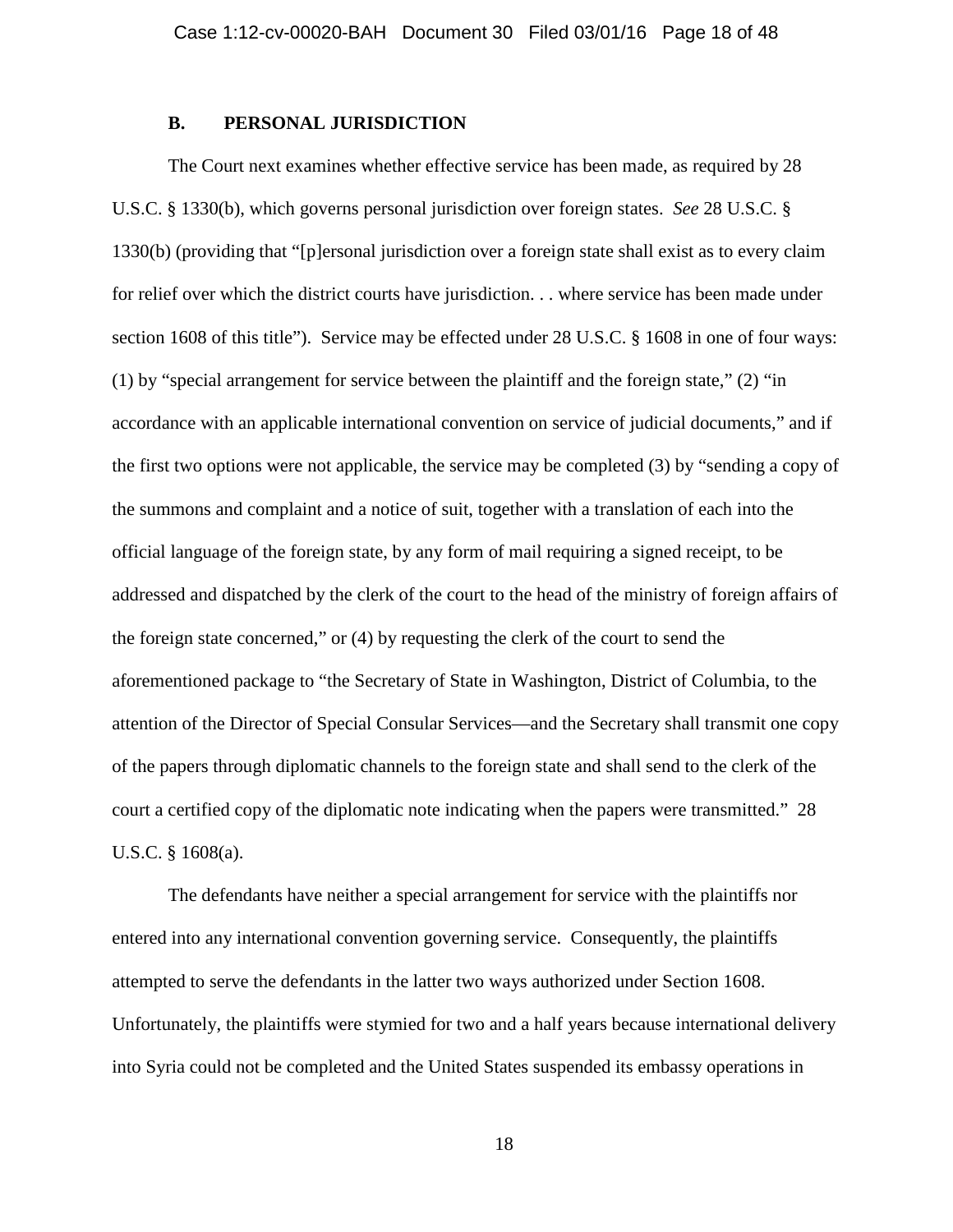#### Case 1:12-cv-00020-BAH Document 30 Filed 03/01/16 Page 19 of 48

Syria. *See e.g.*, Status Report, dated Oct. 23, 2012, ECF No. 11; Pls.' Mot. to Extend Time for Service of Process and to Reissue Summons for Service on Syrian Defendants, ECF No. 17. Finally, in August 2014, the plaintiffs were able to mail the necessary papers, through DHL, "'to the head of the ministry of foreign affairs of the foreign state concerned,'" and the package was accepted by a person at the Syrian Ministry of Foreign Affairs. Decl. Proof of Service ¶¶ 4, 5 (quoting 28 U.S.C. § 1608(a)(3)); *see also Gates*, 646 F.3d at 4 (finding the plaintiffs effected service upon Syria where the necessary papers were mailed via DHL, in accordance with 28 U.S.C. § 1608(a)(3)).

Accordingly, the plaintiffs have established that service was properly effected against the defendants and, thus, personal jurisdiction is properly exercised.

# **C. DEFENDANTS' LIABILITY**

The families and estates of the two Victims bring seven claims against the defendants, including 28 U.S.C. § 1605A(c) and state common law torts for assault, battery, intentional infliction of emotional distress, wrongful death, conspiracy to sponsor a terrorist organization and aiding and abetting a terrorist organization, Comp. ¶¶ 69–98, for which claims they seek economic damages for loss of life, *id.* ¶ 80, emotional and physical pain and suffering endured prior to death, *id*. **[83, solatium damages,** *id***. [76, and punitive damages,** *id***.** [98.<sup>[2](#page-18-0)</sup> Section 1605A(c) provides a federal private right of action against designated state sponsors of terrorism for enumerated categories of persons, including "national[s] of the United States," for "personal injury or death caused by that foreign state . . . for which the courts of the United States may maintain jurisdiction  $\dots$  for money damages." 28 U.S.C. § 1605A(c). Successful plaintiffs may recover damages that "include economic damages, solatium, pain and suffering, and punitive

<span id="page-18-0"></span><sup>&</sup>lt;sup>2</sup> The complaint denominates nine separate counts, but two of these purported claims amount only to requests for relief. *See* Compl. (Count V—Action for Survival Damages) & (Count IX—Punitive Damages).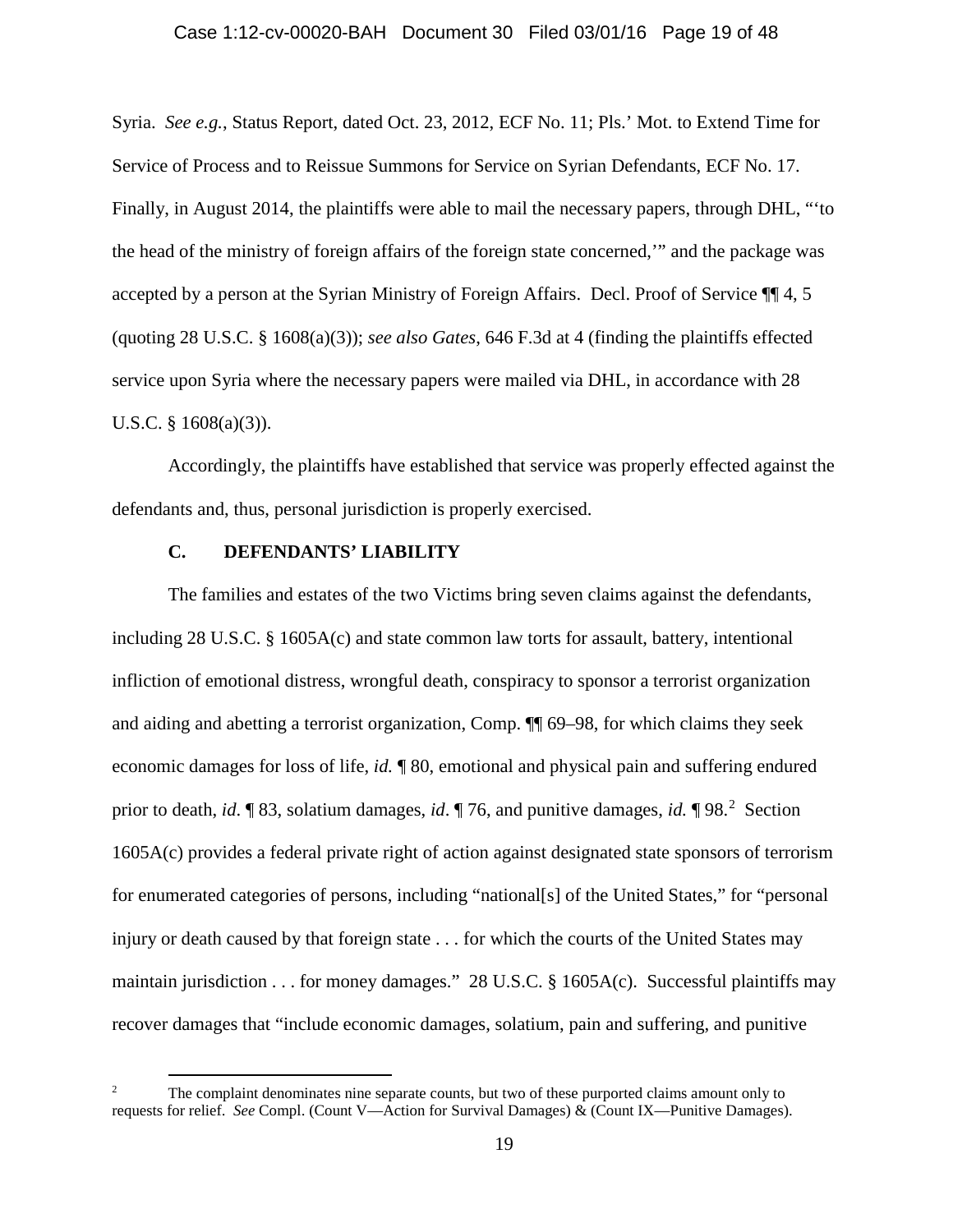damages." *Id*. The types of claims available to the plaintiffs differ based on their status as Victims or family members, and their citizenship, as discussed in more detail below.

# *1. The Victims' Estates*

The two Victims of the November 9, 2005, attacks, represented in this action by their respective estates, were American citizens at the time of the attacks and, therefore, are expressly covered by, and entitled to bring claims under, Section 1605A(c). *See* 15 V.I.C. § 601 (Virgin Islands law permitting personal representatives to bring actions on behalf of the decedent); McKinney's EPTL § 11-3.2 (New York law permitting the same); Pls.' Mot., Ex. C ("Letter of Administration for Lina Thuneibat") at 2, ECF No. 26-4; Pls.' Mot., Ex. D ("Letter of Administration for Mousab Khorma"), ECF No. 26-5. Although Section 1605(A)(c) provides a private right of action, it provides no guidance on the substantive bases for liability to determine plaintiffs' entitlement to damages. Consequently, courts have applied "'general principles of tort law,'" such as the RESTATEMENT (SECOND) OF TORTS, to determine liability. *See also Roth*, 78 F. Supp. 3d at 399 (citing *Oveissi*, 879 F. Supp. 2d at 54); *Worley*, 75 F. Supp. 3d at 335.

The Victims may recover for their wrongful deaths if they can establish the defendants caused their deaths. [3](#page-19-0) *See* RESTATEMENT (SECOND) OF TORTS § 925 (1965). As discussed *supra*  in Part III.A, the plaintiffs have submitted satisfactory evidence demonstrating that the Victims' deaths were the result of extrajudicial killings perpetrated by Zarqawi and AQI, who received material support from the defendants, and, as a result, the defendants are liable to the Victims for "'economic losses which result from [these] decedent[s'] premature death[s.]'" *Valore v. Islamic Republic Iran*, 700 F. Supp. 2d 52, 78 (D.D.C. 2010) (quoting *Flatow v. Islamic Republic of* 

<span id="page-19-0"></span>The Victims also assert claims under other tort theories, but, because they are entitled to relief under Section 1605A(c), these other claims need not be addressed. *See Kassman v. Am. Univ.*, 546 F.2d 1029, 1034 (D.C. Cir. 1976) ("Where there has been only one injury, the law confers only one recovery, irrespective of the multiplicity of parties whom or theories which the plaintiff pursues.").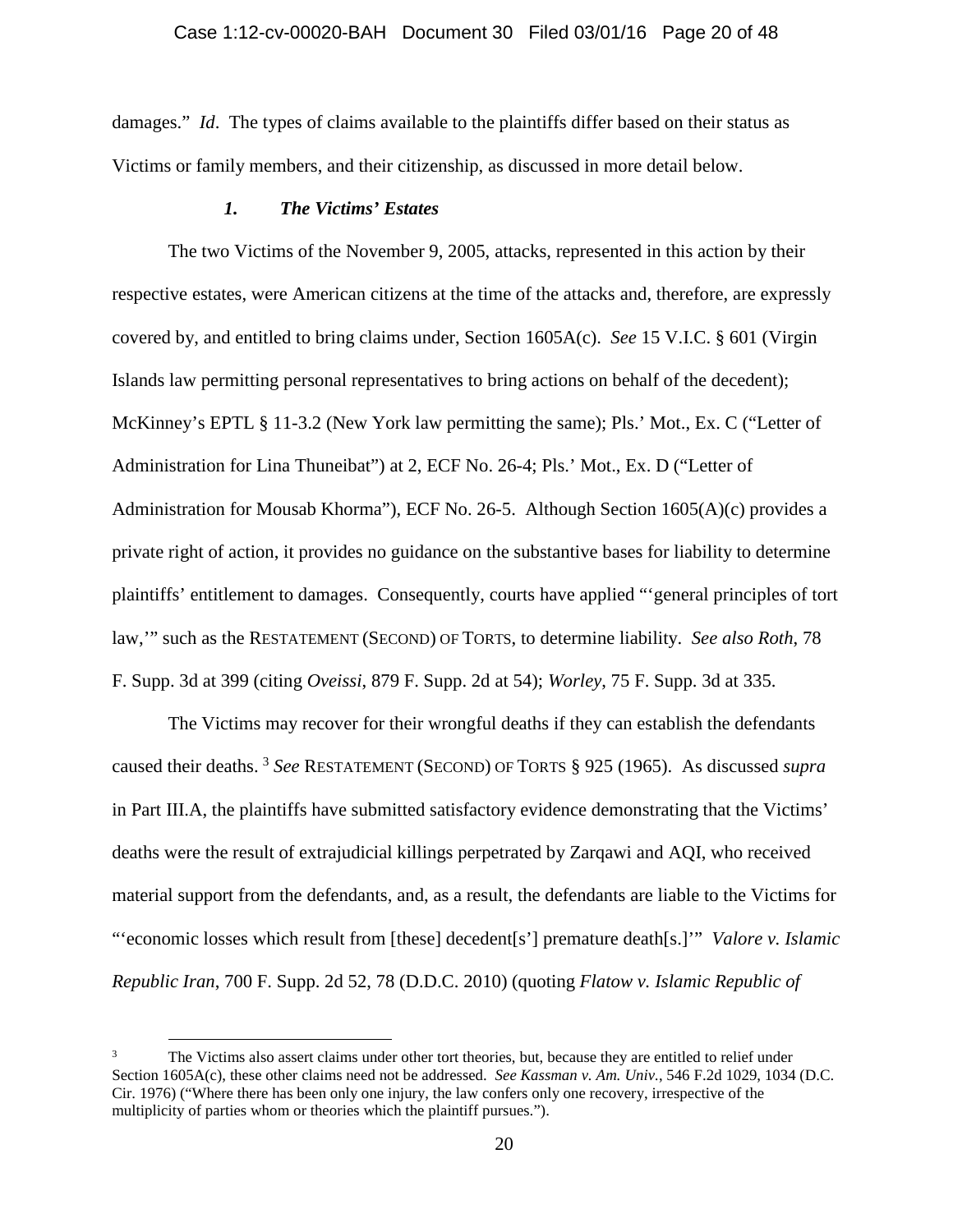*Iran*, 999 F. Supp. 1, 27 (D.D.C. 1998)); *see also Worley*, 75 F. Supp. 3d at 335. The exact damages due to the estates for these wrongful deaths will be discussed *infra* in Part III.D.<sup>[4](#page-20-0)</sup>

# *2. The Thuneibat Family*

The Thuneibat family plaintiffs are the parents and two brothers of Victim Lina Thuneibat. As American citizens they may also bring their claims under Section 1605A(c). This Victim's parents and siblings seek to recover solatium damages for the defendants' intentional infliction of emotional distress by providing material support to the terrorists who killed their daughter and sister. Compl. ¶ 76. The defendants are liable for intentional infliction of emotional distress under Section 1605A(c) if the plaintiffs produce sufficient evidence demonstrating that the defendants "by extreme and outrageous conduct intentionally or recklessly cause[d] severe emotional distress to" the plaintiffs. RESTATEMENT (SECOND) OF TORTS § 46(1); *see also Roth*, 78 F. Supp. 3d at 400 (quoting *Estate of Heiser v. Islamic Republic of Iran*, 659 F. Supp. 2d 20, 26 (D.D.C. 2009)). Where the claimants were not the direct recipient of the "extreme and outrageous conduct," the Restatement permits recovery if they are members of the Victim's immediate family and "'the defendants' conduct is sufficiently outrageous and intended to inflict severe emotional harm upon a person who is not present.'" *Estate of Heiser*, 659 F. Supp. 2d at 27 (quoting DAN B. DOBBS, The LAW OF TORTS § 307, at 834 (2000)); *see also* RESTATEMENT (SECOND) OF TORTS § 46, cmt. l (AM. LAW INST. 1977) (leaving "open the possibility of situations in which presence at the time may not be required").

<span id="page-20-0"></span><sup>&</sup>lt;sup>4</sup> To the extent that the two Victims seek to recover for any pain and suffering they endured as a result of the terrorist attacks prior to their deaths, which the plaintiffs' frame as a separate survival damages claim, Compl. ¶¶ 81- 84, this relief is denied. The plaintiffs have submitted no evidence, and made no argument in their memorandum, showing that either of the Victims suffered any pain and suffering prior to their deaths in the suicide bombings, but instead, given the Victims' proximity to the suicide bombers, their deaths were more likely instantaneous. Absent any evidence, no survival damages may be awarded.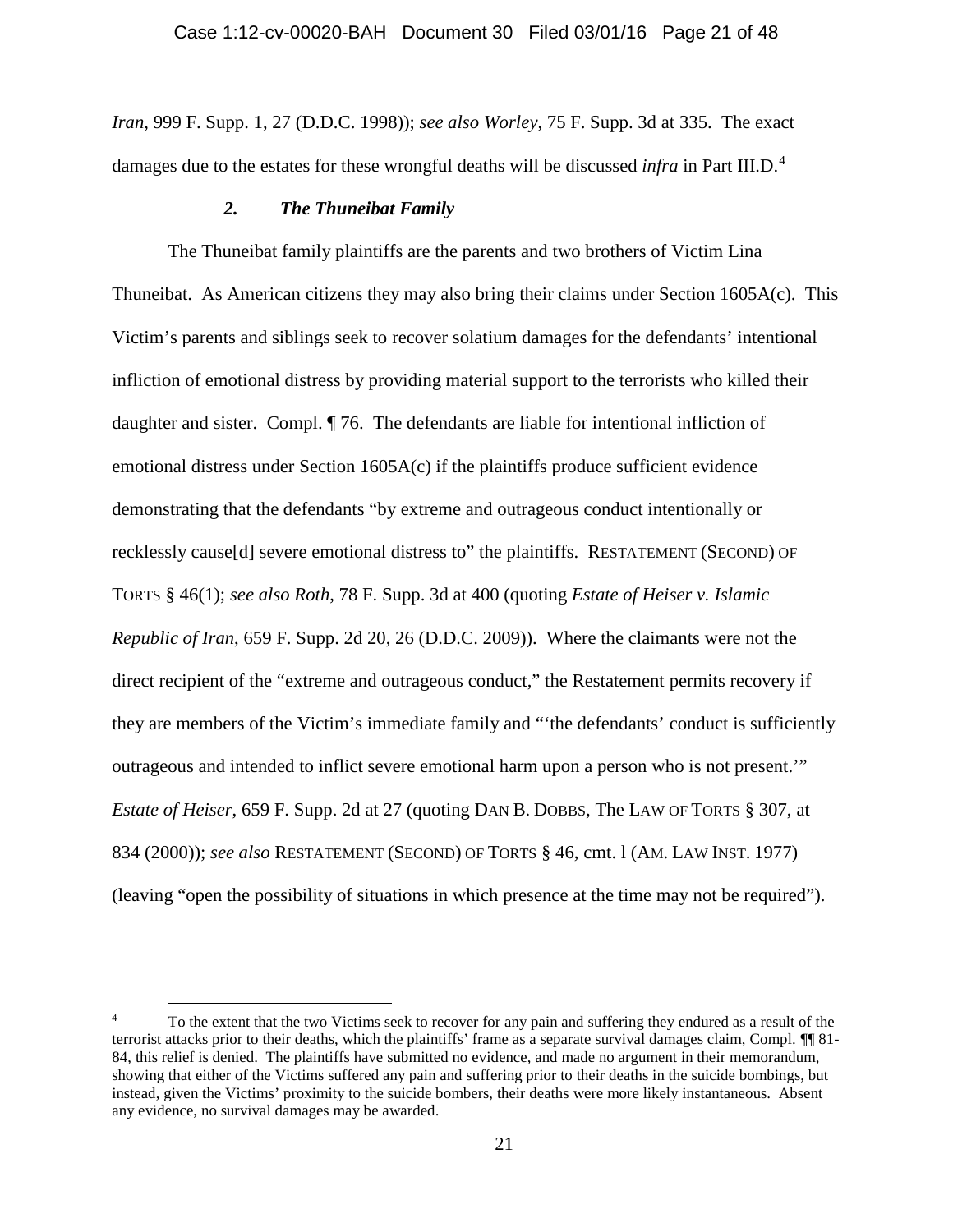# Case 1:12-cv-00020-BAH Document 30 Filed 03/01/16 Page 22 of 48

The Thuneibat family plaintiffs meet the elements of generalized principles of intentional infliction of emotional distress. They are the parents and siblings of the Victim, and, thus, are members of the Victim's "immediate family." RESTATEMENT (SECOND) OF TORTS §46; *see Roth*, 78 F. Supp. 3d at 400 ("The 'immediate family' requirement is strictly construed in FSIA cases; generally, only spouses, parents, siblings, and children are entitled to recover (citing *Murphy v. Islamic Republic of Iran*, 740 F. Supp. 2d 51, 75 (D.D.C. 2012)).The defendants' conduct in materially supporting known terrorists, who were responsible for similarly heinous crimes in the past, Schenker Expert Decl. at 6–8, was "'sufficiently outrageous and intended to inflict severe emotional harm upon a person who is not present,'" such that the Thuneibat family plaintiffs need not be present to recover for their emotional distress. *Heiser*, 659 F. Supp. 2d at 27 (quoting DAN B. DOBBS, THE LAW OF TORTS § 307, at 834 (2000)); *see also Roth*, 78 F. Supp. 3d at 401; *Worley*, 75 F. Supp. 3d at 336–37; *Wyatt*, 908 F. Supp. 2d at 231. Indeed, "terrorism" is defined to mean "the use of violent acts to frighten the people in an area as a way of trying to achieve a political goal." Terrorism, Merriam-Webster Dictionary Online, http://www.merriamwebster.com/dictionary/terrorism (last visited February 24, 2015).

The defendants' extreme and outrageous conduct enabled Zarqawi and AQI to perpetrate the terrorist attacks that killed Victim Lina Thuneibat, and, as a result, each member of the Thuneibat family suffered severe emotional distress. Nadira, Lina's mother, who accompanied Lina to their cousin's wedding held at the Radisson SAS, witnessed the explosion that killed her daughter and numerous other relatives. She saw her uncle die in front of her eyes as he was struck in the heart by a shrapnel. Nadira Thuneibat Decl. ¶ 24. She waded through the chaos after the suicide bomber detonated his bomb belt in the middle of a wedding party and saw guests decapitated and disemboweled. *Id.* ¶ 25. Most devastatingly, she suffered the senseless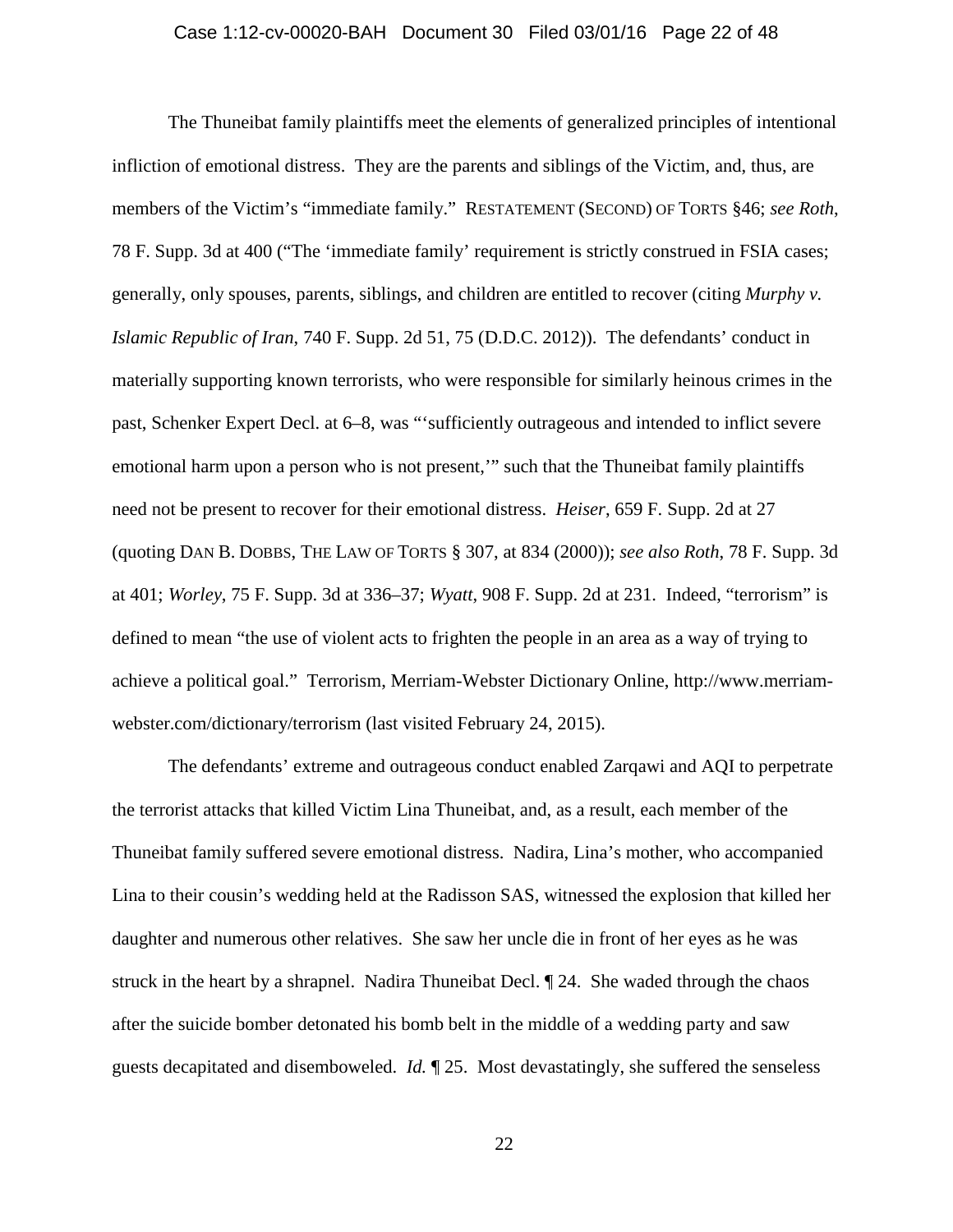#### Case 1:12-cv-00020-BAH Document 30 Filed 03/01/16 Page 23 of 48

death of her nine-year old daughter, whose future was cut so short. The trauma Nadira endured has had significant adverse effects on her physically and mentally. *Id.* **¶** 35, 42–47.

Mansoor, Lina's father, prior to his death in December 2007, *id.* ¶ 42, was similarly devastated by the loss of his only daughter.<sup>[5](#page-22-0)</sup> He was home in the United States Virgin Islands when the attacks happened and flew to Amman two days later. Mansoor, who always "had a very soft spot" for his daughter, refused to attend his only daughter's funeral, explaining that "'[t]here is no way in hell that I am going to let them put her into a grave.'" *Id.* ¶ 38. Due to his overwhelming grief, Mansoor withdrew from his family, became "disproportionately furious" at small errors, and was prescribed depression medication, which did not appear to help. *Id.*  $\P$  39– 41. His wife, Nadira, claims that after his daughter's death, Mansoor lost his will to live, "lost interest in his business, his sons," and his wife. *Id.* ¶ 41. In December 2006, he was diagnosed with brain cancer, and he died of a heart attack a year later in December 2007. *Id.* ¶ 42.

O.M.T., Lina's younger brother, only six years old at the time of the attacks, was in Amman the night of the attacks, when his house was flooded by "journalists, neighbors and family members." *Id.*  $\parallel$  50. Since his sister's death, O.M.T. changed from a happy child to a withdrawn one. *Id.* 152. He refuses to listen to authority figures, and, for four years, was unable to participate in a normal classroom, requiring private, one-on-one tutoring. *Id.* ¶ 53. He received counseling for his behavioral issues, but to no avail. *Id.* ¶ 52.

Muhammad, Lina's older brother by three and a half years, like the rest of his family, continues to agonize over the death of his beloved younger sister, whom he had always protected. *Id.* ¶ 54. Upon learning of her death, Muhammad, who was only twelve at the time,

<span id="page-22-0"></span><sup>&</sup>lt;sup>5</sup> The estate of Mansoor al-Thuneibat has standing to bring his claims on his behalf under Virgin Islands law, which applies because Mansoor was a resident of the Virgin Islands. *See* 15 V.I.C. § 601 (general survival statute); 5 § V.I.C. § 77 ("A thing in action arising out of . . . a statute imposing liability for such injury shall not abate . . . by reason of the death of the person injured . . . .").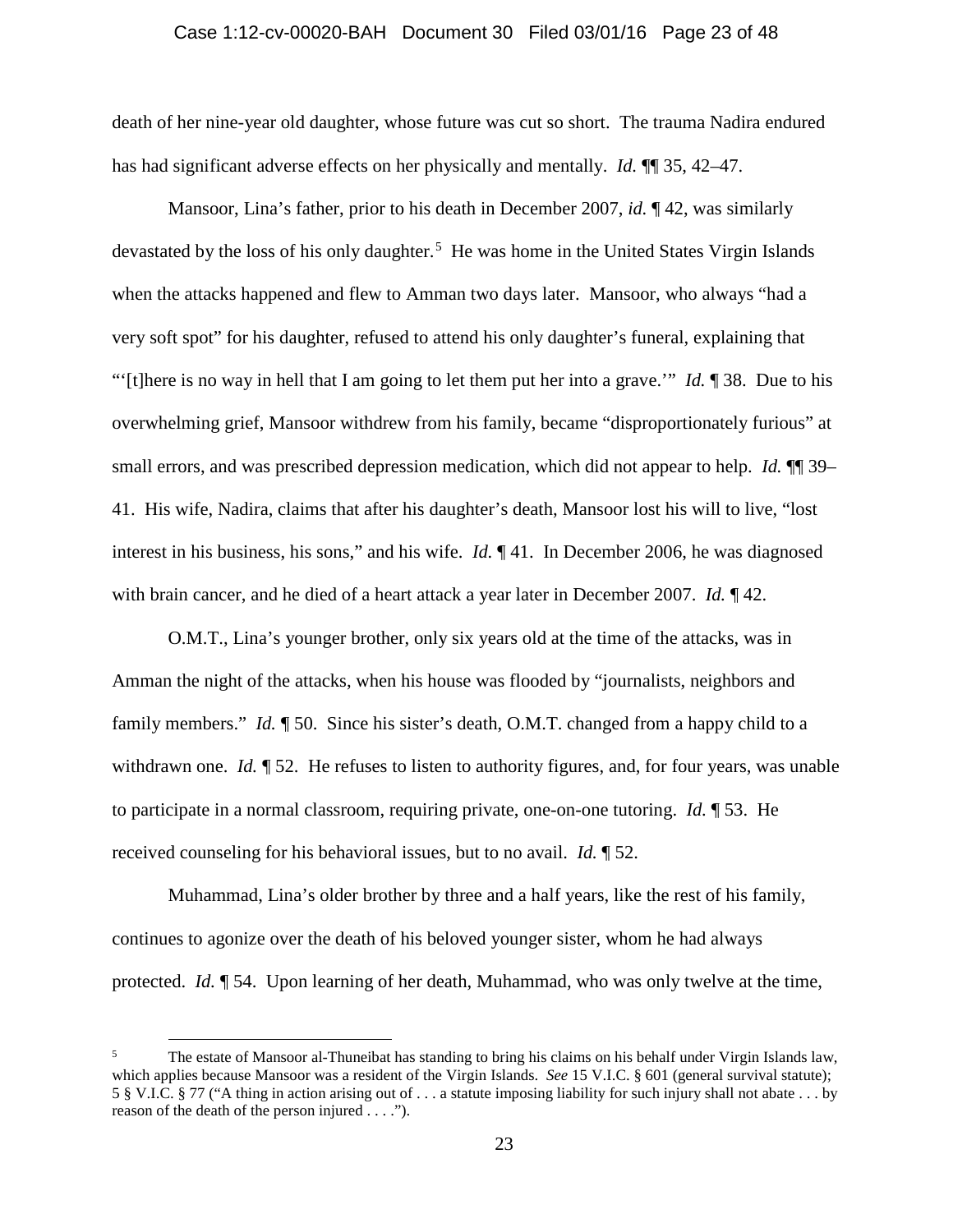# Case 1:12-cv-00020-BAH Document 30 Filed 03/01/16 Page 24 of 48

became prone to extreme moods. *Id.* ¶ 55. His grief has manifested itself in anger, for which he received counseling to no avail, and paranoia. *Id.* ¶¶ 56, 58.

Nadira Thuneibat's declaration makes clear that each member of her immediate family has suffered the loss of Lina Thuneibat, a beloved daughter and sister. Consequently, the members of the Thuneibat family have satisfactorily established, under Section 1605A(c), the defendants' liability to them for the emotional distress caused by the November 9, 2005, attacks. [6](#page-23-0)

# **3. The Khorma Family**

The Khorma family plaintiffs, including the mother and three siblings of Victim Mousab Ahmad Khorma, all reside in and are nationals of Jordan. The Khorma family plaintiffs are not United States citizens and do not fall into any category of persons authorized to bring a claim under Section 1605A(c). Nevertheless, because their claims are based on the death of Victim Mousab Khorma, who was a United States citizen at the time of his death from the terrorist attacks, they are eligible to bring their claims under Counts IV (Intentional Infliction of Emotional Distress), VI (Action for Conspiracy), and VII (Action for Aiding and Abetting), if such a derivative action is authorized under "applicable state and/or foreign law." *Leibovitch*, 697 F.3d at 572; *see also Owens*, 826 F. Supp. 2d at 153–54; *Estate of Doe*, 808 F. Supp. 2d at 20. As the D.C. Circuit explained in *Oveissi v. Islamic Republic of Iran*, although the "FSIA does not contain an express choice-of-law provision," this statute provides, "that a foreign state stripped of its immunity 'shall be liable in the same manner and to the same extent as a private individual under like circumstances,'" 28 U.S.C. § 1606, thereby "ensur[ing] that, if an FSIA exception abrogates immunity, plaintiffs may bring state or foreign law claims that they could

<span id="page-23-0"></span><sup>&</sup>lt;sup>6</sup> The Thuneibat family plaintiffs' other tort claims need not be addressed because they are entitled to recover the full requested relief under their Section 1605A(c) claims.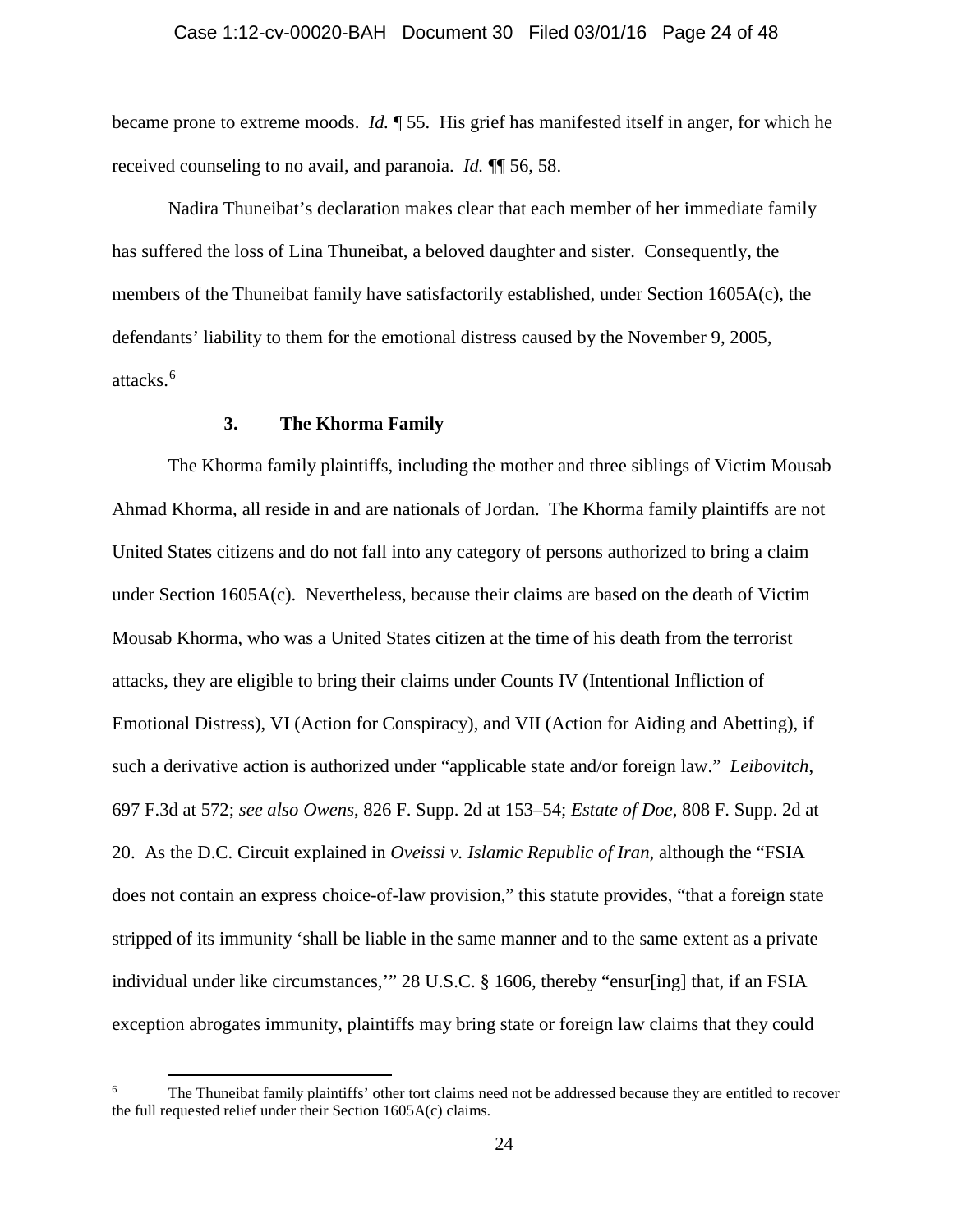#### Case 1:12-cv-00020-BAH Document 30 Filed 03/01/16 Page 25 of 48

have brought if the defendant were a private individual." 573 F.3d 835, 841 (D.C. Cir. 2009) (quoting 28 U.S.C. § 1606). This requires that the Court first address which state or foreign law applies to ascertain whether each Khorma family plaintiff may bring a derivative action, before turning to whether these plaintiffs have satisfactorily established liability.

# **a. Choice of Law**

The law of two jurisdictions may apply to evaluate the availability of suit for the Khorma family plaintiffs: the law of Jordan, where the terrorist attacks at issue occurred and the nationality and domicile of the Khorma family plaintiffs, and the law of the District of Columbia, the forum in which the plaintiffs bring their lawsuit. *See Owens*, 826 F. Supp. 2d at 154 (acknowledging that "[t]hree conceivable choices of law are presented . . . the law of the forum state . . . , the laws of the place of the tort . . . , or the law of the domicile state or country of each plaintiff . . ."); *Estate of Doe*, 808 F. Supp. 2d at 20 (holding the same "three conceivable choices of law" are available); *Dammarell v. Islamic Republic of Iran*, No. Civ. A. 01-2224JDB, 2005 WL 756090, at  $*$  18 (D.D.C. Mar. 29, 2005)). Under District of Columbia choice of law rules, courts must first determine "whether the jurisdictions' laws present no conflict, a false conflict, or a true conflict." *Barimany v. Urban Pace LLC*, 73 A.3d 964, 967 (D.C. 2013). "A 'no conflict' situation arises 'when the laws of the different jurisdictions are identical or would produce the identical results on the facts presented.'" *Id.* (quoting *USA Waste of Md., Inc. v. Love*, 954 A.2d 1027, 1032 (D.C. 2008)). In such a case where no conflict exists, the law of the forum, the District of Columbia, governs. *See Pietrangelo v. Wilmer Cutler Pickering Hale & Dorr, LLP*, 68 A.3d 697, 714 (D.C. 2013) (citing *Fowler v. A&A Co.*, 262 A.2d 334, 348 (D.C. 1970)). "A 'false conflict' situation arises 'when the policy of one jurisdiction would be advanced by application of its laws, and the policy of the other jurisdiction would not be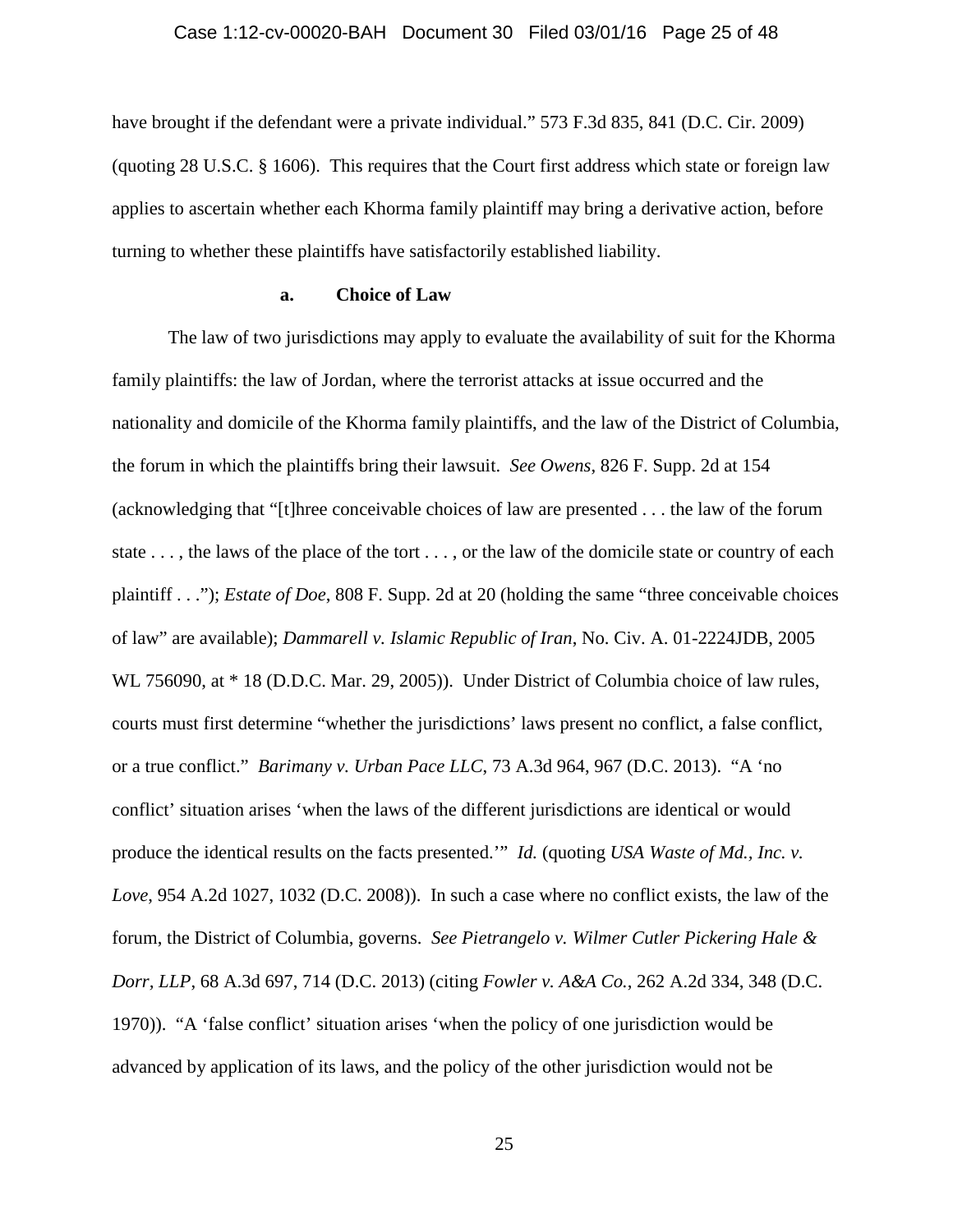# Case 1:12-cv-00020-BAH Document 30 Filed 03/01/16 Page 26 of 48

advanced by application of its law.'" *Barimany*, 73 A.3d at 967 (quoting *District of Columbia v. Coleman*, 667 A.2d 811, 816 (D.C. 1995)). Finally, "'[a] true conflict arises when both states have an interest in applying their laws to the facts of the case.'" *Id.* (quoting *Herbert v. District of Columbia*, 808 A.2d 776, 779 (D.C. 2002)).

In the event of a true conflict, D.C. utilizes a "governmental interests" approach:

"'under which [courts] evaluate the governmental policies underlying the applicable laws and determine which jurisdiction's policy would be more advanced by the application of its law to the facts of the case under review . . . . As part of this analysis, [courts] also consider the four factors enumerated in the RESTATEMENT (SECOND) OF CONFLICT OF LAWS § 145: a) the place where the injury occurred; b) the place where the conduct caused the injury occurred; c) the domicile, residence, nationality, place of incorporation and place of business of the parties; and d) the place where the relationship is centered.'"

*Jones v. Clinch*, 73 A.3d 80, 82 (D.C. 2013) (quoting *Coleman*, 667 A.2d at 816); *see also*

*Pietrangelo*, 68 A.3d at 714.

Jordanian law and D.C. law appear to conflict on the availability of solatium damages for immediate family members. The plaintiffs submitted a declaration from a Jordanian attorney, the managing partner at a leading Jordanian law firm, attesting that Jordanian law permits the immediate family members to recover for the "loss of a loved one and the pain and emotional distress caused," also called "'moral damage.'" Pls.' Mot., Ex. E (Decl. of Yousef Khalilieh, dated March 29, 2015 ("Khalilieh Expert Decl.")) at 2, 4, ECF No. 26-6. By contrast, the plaintiffs cited no D.C. statutory or caselaw permitting the same. Instead, the plaintiffs reference only general "U.S. law." *See* Pls.' Mem. at 9–12 (discussing the plaintiffs' intentional infliction of emotional distress claim). The Court's own review of D.C.'s intentional infliction of emotional distress law yielded no affirmative support for the plaintiffs' supposition that "solatium damages" are permitted to compensate an immediate family relative for their grief arising from the loss of a loved one. In fact, the D.C. Circuit in *Bettis v. Islamic Republic of*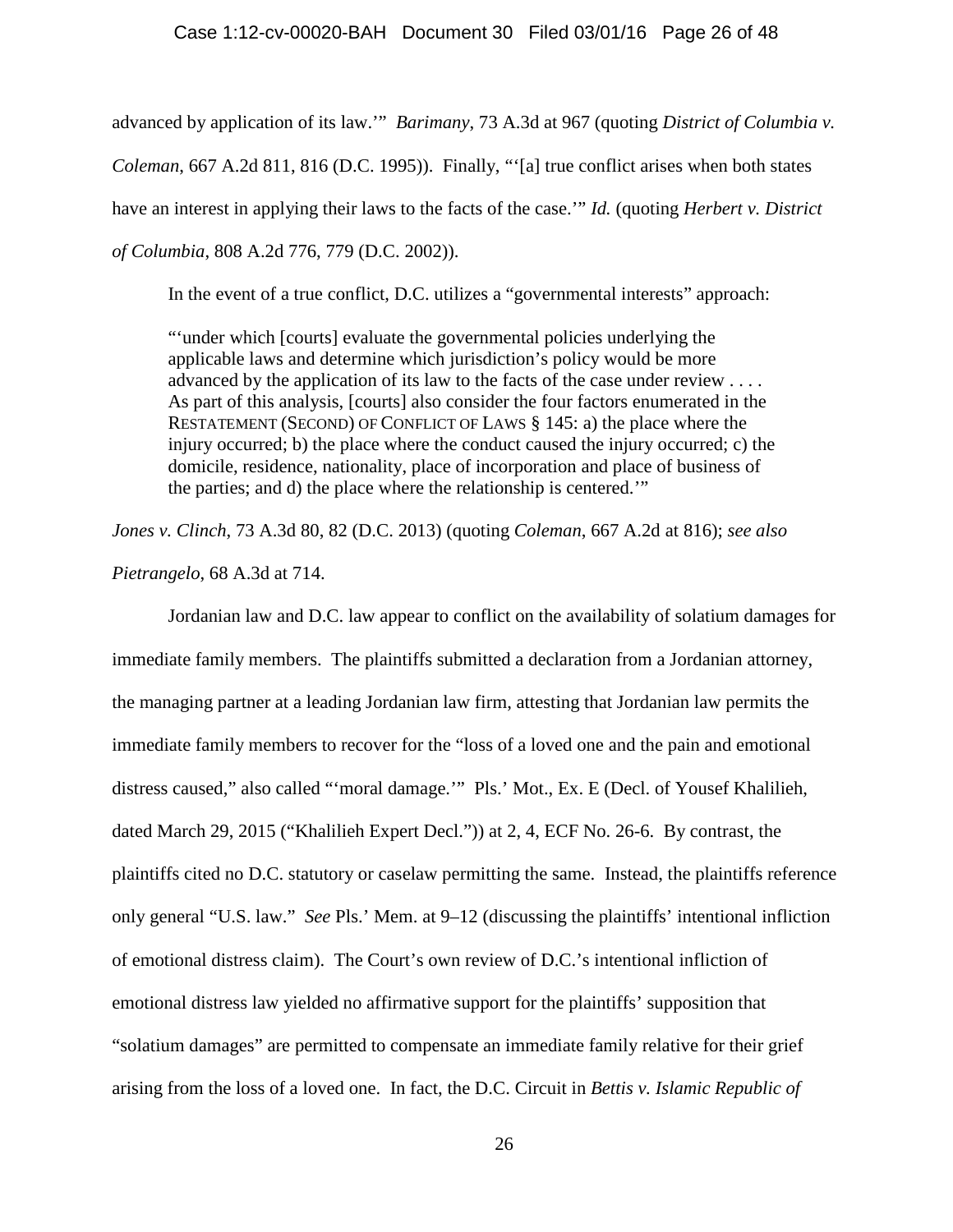# Case 1:12-cv-00020-BAH Document 30 Filed 03/01/16 Page 27 of 48

*Iran*, quoted a brief filed by the amicus curiae, Georgetown University Law Center's Appellate Litigation Program, which had been appointed by the Circuit to present arguments supporting the District Court's judgment given the defendant's absence, stating that "District of Columbia . . . does not recognize solatium damages in wrongful death causes of action,'" and that "'Amicus is aware of no case in the District of Columbia permitting someone other than the direct victim of the outrageous conduct to recover for intentional infliction of emotional distress.'" 315 F.3d 325, 332, 333 (D.C. Cir. 2003) (quoting Br. of *Amicus Curiae* at 18–21 (citing *Runyon v. District of Columbia*, 463 F.2d 1319, 1322 (D.C. Cir. 1972))). Hence, Jordanian and D.C. laws do not offer the same remedies for the Khorma family plaintiffs' injuries.<sup>[7](#page-26-0)</sup>

This conflict is a false conflict, however, because only Jordan has an interest in the application of its policies in this case. To ascertain whether the case presents a false conflict, rather than a true conflict, the Court must determine whether the policy of only one jurisdiction would be advanced by the application of its law, and the contrary policy of the other jurisdiction would not be advanced even if its law were applied. *Barimany*, 73 A.3d 964 at 967; *In re Estate of Delaney*, 819 A.2d 968, 988 (D.C. 2003). In order to determine which policy would be advanced, courts look to which party the law of each of the jurisdictions seeks to protect. For example, in *District of Columbia v. Coleman*, the D.C. Court of Appeals held, in a case where a D.C. police officer was sued for use of excessive force in Maryland when he "intervened to stop

<span id="page-26-0"></span>Differing views have been expressed on this Court whether D.C. law permits recovery for emotional distress by immediate family members of the victim. Some decisions have held or assumed that D.C. law permits immediate relatives of victims to recover solatium damages for the death of loved ones. *See Mwila v. Islamic Republic of Iran*, 33 F. Supp. 3d 36, 41 (D.D.C. 2014) (finding "D.C. law allows spouses and next of kin to recover solatium damages" (citing D.C. Code § 16-2701)); *Estate of Doe*, 808 F. Supp. 2d at 21 (finding DC Law permits "the award of compensation for . . . emotional distress suffered as a result of the wrongful death or tortious injury of an immediate relative" without citation to D.C. statutory or common law); *Owens*, 826 F. Supp. 2d at 155 (same). The D.C. Court of Appeals, however, has interpreted D.C. Code § 16-2701 to limit damages for wrongful death to "pecuniary losses" and "the value of lost services" only. *Herbert*, 808 A. 2d at 778 n.2 & 779 n.3; *see also Runyon*, 463 F.2d at 1322 ("The parties so recovering [under the Wrongful Death Act] may not be compensated for their grief.").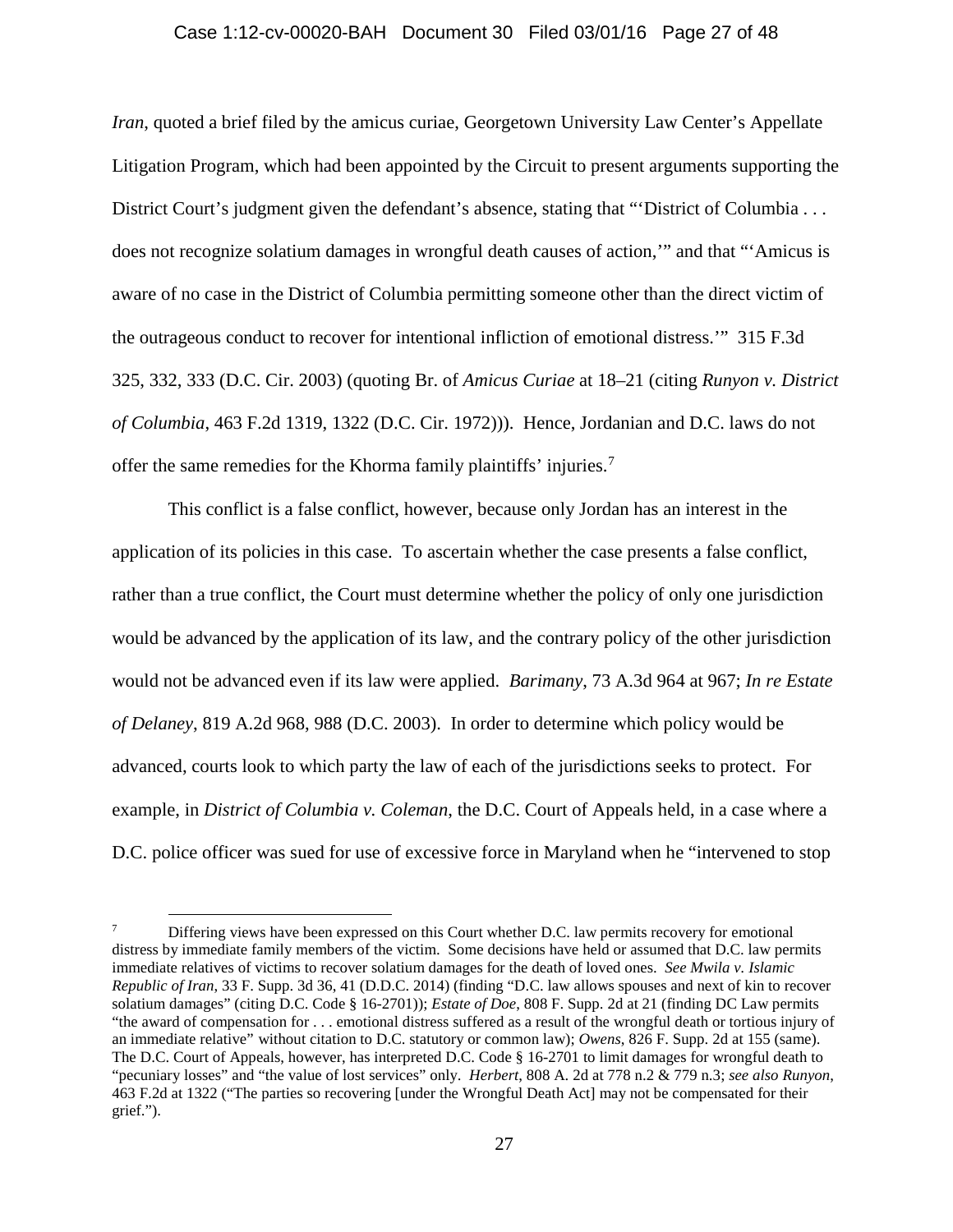#### Case 1:12-cv-00020-BAH Document 30 Filed 03/01/16 Page 28 of 48

an apparent assault and in the process shot and killed one of the two men involved in the attack," that only Maryland had a compelling interest in the application of its law and, therefore, permitting the assertion of affirmative defenses of contributory negligence and assumption of risk. 667 A.2d at 814, 817. D.C. law, which does not permit the defenses of contributory negligence and assumption of risk in a suit involving a violation of "police regulation concerning the use of force," is intended "'to promote the safety of citizens by deterring police use of excessive force'" and, consequently, the "major focus of the policy, then, is on public safety within the District itself." *Id.* at 817 (quoting *District of Columbia v. Peters*, 527 A.2d 1269, 1274 (D.C. 1987)). Conversely, the Court of Appeals found that Maryland law was intended to promote "public safety in Maryland," by limiting the liability of third parties "who go to the aid of those in apparent public danger." *Id.* at 817–818. Any alleged use of excessive force by the D.C. police officer occurred in Maryland. Consequently, the *Coleman* court found D.C. had no compelling interest because even if D.C. law were applied to disallow the D.C. officer from asserting affirmative defenses of contributory negligence and assumption of risk, its policy of protecting D.C. citizens from police brutality would not be promoted. *Id.* at 817.

The instant matter presents a mismatch similar to that in *Coleman*. Jordanian law would permit the recovery of non-pecuniary damages by the immediate family members of the deceased victim because that country's civil code views their "grief and sorrow" as "moral damage" that must be compensated by the attacker. Khalilieh Expert Decl. at 4–5. Jordan naturally has an interest in the application of its law, which benefits the immediate relatives of Mousab Khorma, who are Jordanian nationals. D.C. law, by contrast, appears to limit the liability of a tortfeasor and permits only the direct victim to recover for emotional distress. As a result, D.C. law favors the tortfeasor rather than the victim's immediate family members. The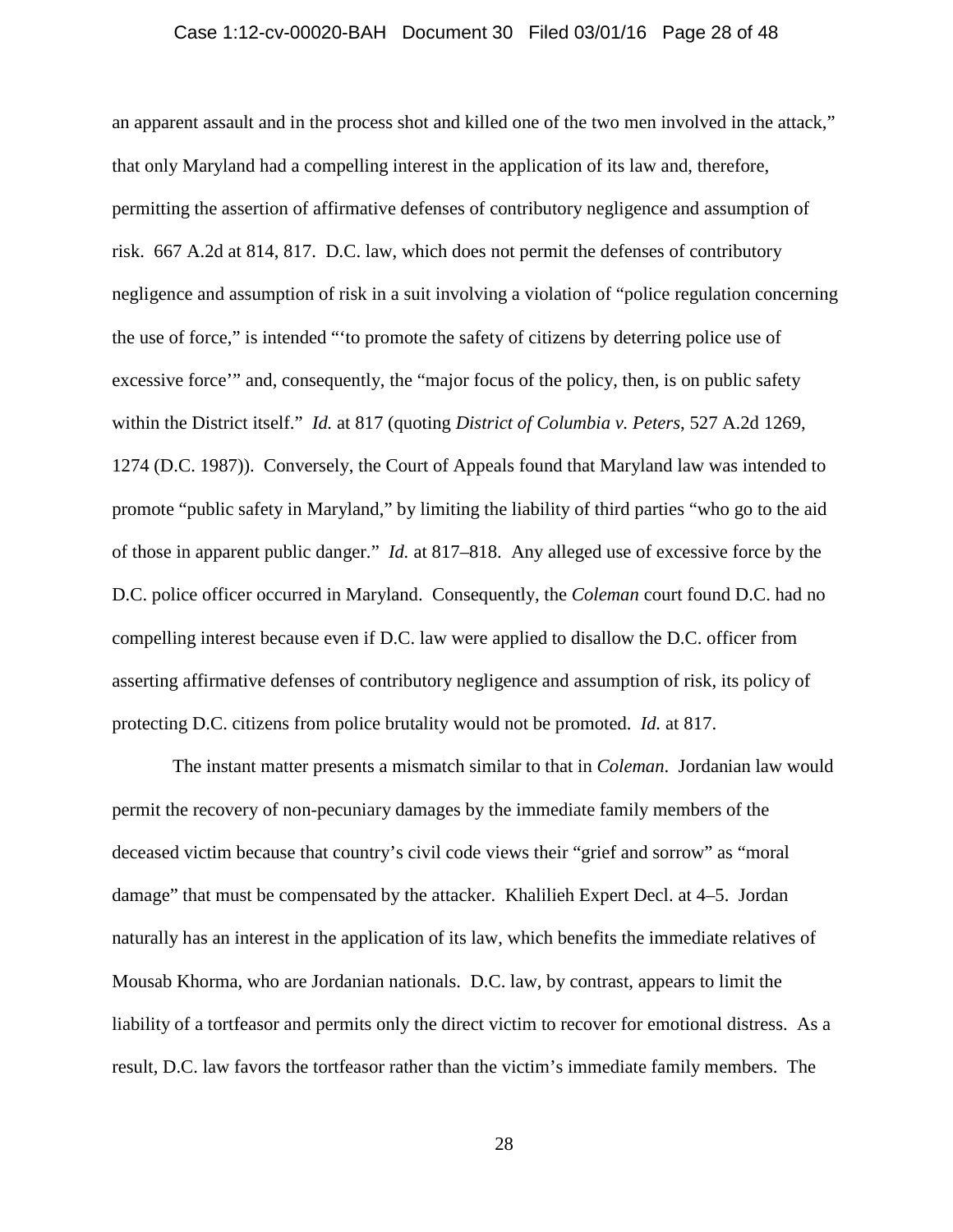#### Case 1:12-cv-00020-BAH Document 30 Filed 03/01/16 Page 29 of 48

tortfeasors in this case are not D.C. domiciliaries or residents, however. Thus, the policy behind the D.C. law, of limiting the liability of D.C. tortfeasors, would not be advanced even if D.C. law were applied in this case, whereas the Jordanian policy of compensating the immediate relatives of deceased victims would be advanced if Jordanian law were applied. Since only Jordan has an interest in the application of its law, creating a false conflict, Jordanian law applies to the Khorma family plaintiffs' claims for solatium damages. $8<sup>8</sup>$  $8<sup>8</sup>$ 

# **b. Liability under Jordanian Law**

"In determining foreign law, the court may consider any relevant material or source, including testimony, whether or not submitted by a party or admissible under the Federal Rules of Evidence." FED. R. CIV. P. 44.1. The Advisory Committee Notes to the 1966 Amendment clarifies that while "the court is not limited by material presented by the parties," and may "engage in its own research . . . the court is free to insist on a complete presentation by counsel." FED. R. CIV. P. 44.1 advisory committee's note to 1966 amendment. The Khorma family plaintiffs have submitted a "complete presentation" of their entitlement to the non-pecuniary damages they seek as the result of the "mental duress and suffering" they endured due to the

<span id="page-28-0"></span>Even if D.C. had an interest in the application of its law in this case, such as the generalized interest of the United States in applying its domestic law when American citizens are targeted, *see Estate of Doe*, 808 F. Supp. 2d at 21, and a true conflict existed between D.C. law and Jordanian law, following D.C.'s choice of law rules, Jordan still has the greater governmental interest and the more significant relationship to the case at hand. The four factors enumerated by the D.C. Court of Appeals—*i.e*., "a) the place where the injury occurred; b) the place where the conduct caused the injury occurred; c) the domicile, residence, nationality, place of incorporation and place of business of the parties; and d) the place where the relationship is centered"—all favor application of Jordanian law. *Jones*, 73 A.3d at 82. The terrorist attack occurred and resulted in the death of Victim Mousab Khorma in Jordan, which is also where his family members grieved. Zarqawi and AQI, with the defendants' support, targeted Jordan specifically due to its relationship with the United States. *See* Schenker Expert Decl. at 10–11. By contrast, any interest in applying D.C. law is significantly diminished since no relevant party is a D.C. domiciliary, resident or citizen—the Khorma family plaintiffs are Jordanian nationals domiciled and residing in Jordan, the defendants are Syrian, and the attackers were Iraqi. *See Estate of Buonocore v. Great Socialist People's Libyan Arab Jamahiriya*, 942 F. Supp. 2d 13, 16 (D.D.C. 2013) (noting that "while the U.S. arguably has an interest in applying its domestic law to its aggrieved domiciliaries, that interest is diminished when those domiciliaries are not U.S. nationals"); *Estate of Botvin*, 684 F. Supp. 2d at 40–41 (holding that Israel, where the plaintiffs were residing and where the terrorist attacks occurred, has the strongest governmental interest in the case); *Dammarell*, 2005 WL 756090, at \*19 (finding that, where most plaintiffs and attack at issue were from outside this forum, "District of Columbia can lay claim to very little interest in this case").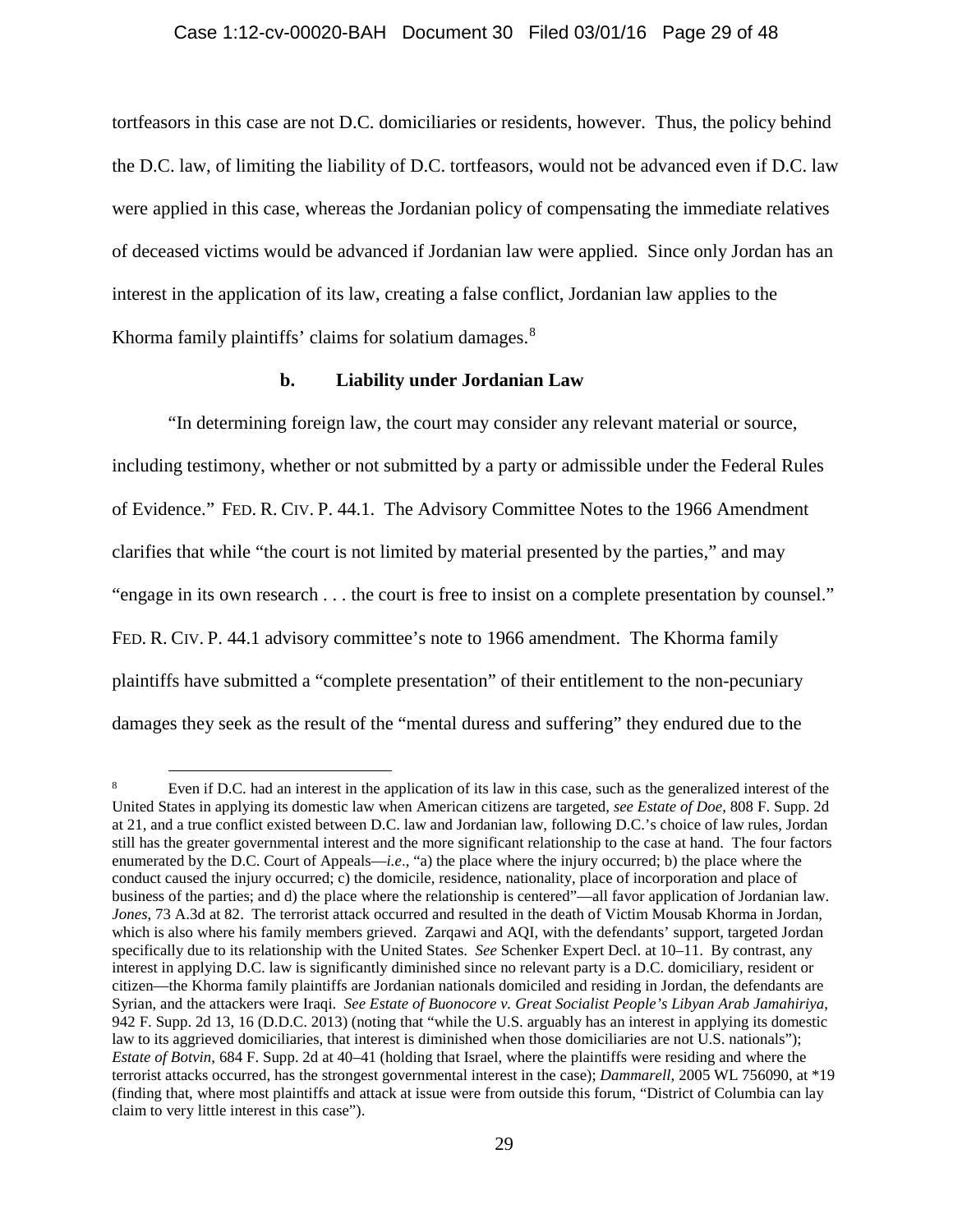#### Case 1:12-cv-00020-BAH Document 30 Filed 03/01/16 Page 30 of 48

death of their son and brother Victim Mousab Khorma, Compl. ¶ 76 (Count III—Intentional Infliction of Emotional Distress, including Solatium), whose death was caused by the defendants who either "willfully conspire<sup>[d]"</sup> with, *id.*  $\sqrt{\frac{1}{26}}$  (Count VI—Action for Conspiracy), or "aided and abetted," *id.* ¶ 90 (Count VII—Action for Aiding and Abetting), Zarqawi and AQI, who have claimed responsibility for the terrorist attacks. Schenker Expert Decl. at 10–11.

In support of the Khorma family plaintiffs' entitlement to relief under relevant Jordanian law, the plaintiffs submitted an admissible expert declaration, laying out the pertinent law: Article 256 of the Jordanian Civil Code No. 43 of the year 1976 provides that "'every injurious act shall render the person who commits it liable for damages even if he is a non-discerning person.'" Khalilieh Expert Decl. at 2–3 (quoting Article 256 of the Jordanian Civil Code No. 43 of the year 1976). In other words, "[t]he wrongdoer will be liable for all harm caused to others where there is a wrongful act, an injury and a causal link between the act and the injury." *Id.* at 3. A causal link may be established upon proof that that a wrongdoer "contributed to the harm." *Id.* (citing Article 257 of the Jordanian Civil Code No. 43 of the year 1976, which provides "The injurious act may be direct or causative. And if it is direct the damages shall be due unconditionally and if it is causative it shall be subject to the proof of trespass or intent or that the act led to the injury"). Moreover, immediate relatives of victims who have been killed may recover "'moral damages,'" *id.* at 4 (quoting Article 267 of the Jordanian Civil Code No. 43 of the year 1976), which the Jordanian Court of Cassation has defined to constitute the "grief and sorrow" of those whose immediate relative has been killed by a wrongful act, *id.* (quoting decision of the Court of Cassation No. 1924/2014).

The plaintiffs have established all of these elements—wrongful act, the injury, the defendants' causation, and the Khorma family plaintiffs' recoverable emotional distress. The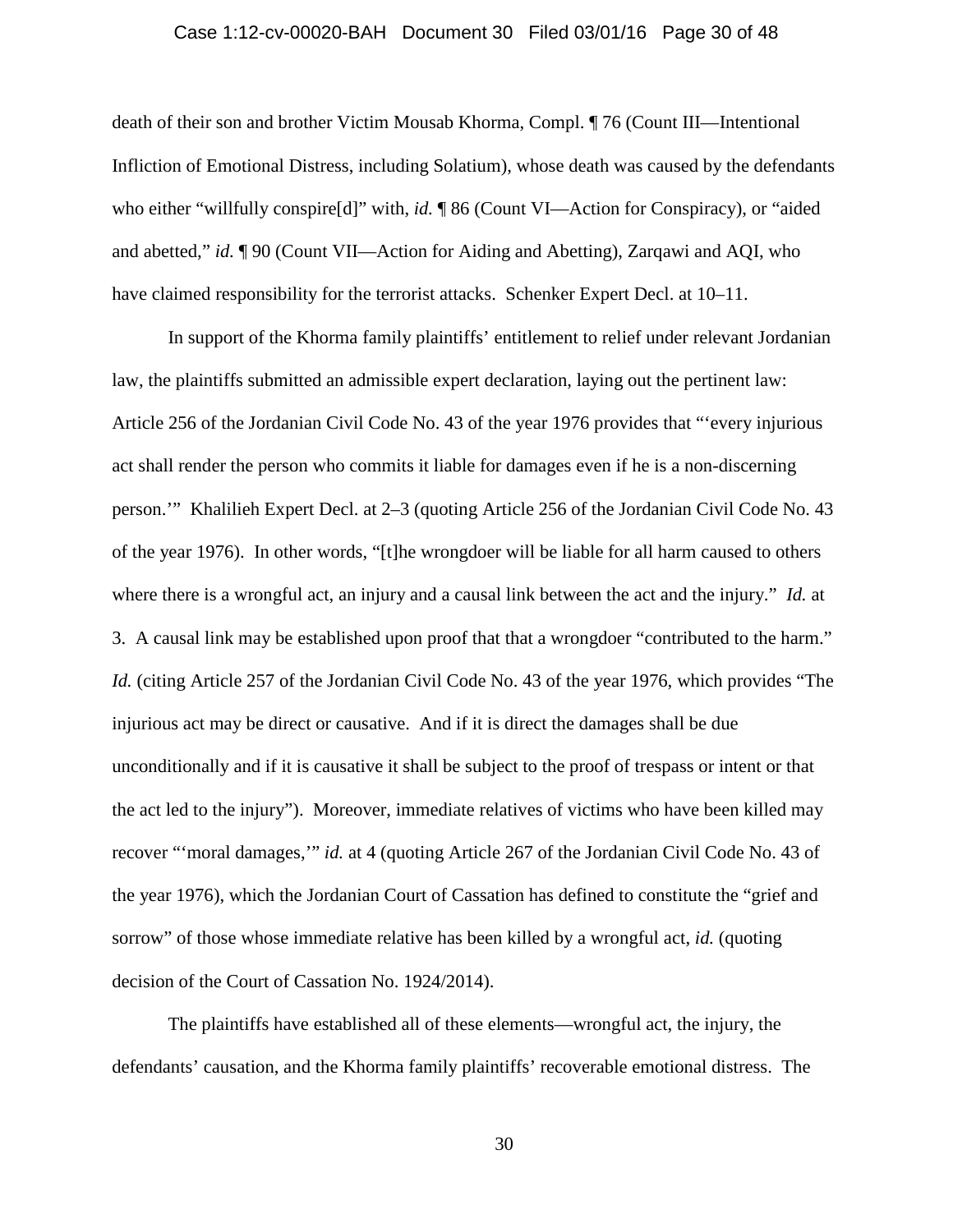# Case 1:12-cv-00020-BAH Document 30 Filed 03/01/16 Page 31 of 48

plaintiffs, as discussed *supra* in Part III.A., have submitted satisfactory evidence, in the form of a declaration from an expert on Middle Eastern Affairs, of the defendants' essential and material contribution to a known terrorist Zarqawi and his terrorist organization AQI, which material support contributed to the November 9, 2005, attacks, thereby causing the deaths of nearly sixty civilians, including Mousab Khorma. Schenker Expert Decl. at 14 (concluding "Syrian support for this network led to the deaths of hundreds of Americans in Iraq, and bolstered a terrorist network that killed dozens of Jordanians on November 9, 2005).

The plaintiffs also submitted declarations from each of the Khorma family plaintiffs, except Mousab Khorma's mother, Samira Khorma who died in 2012, attesting to the tremendous emotional distress endured by each family member as the result of Victim Mousab's untimely death. Samira Khorma, Mousab's mother, never recovered from the death of her youngest and her most beloved son. Tariq Khorma Decl.  $\parallel$  58. On the evening of the attack, she was hit by a car as she ran through the streets to reach the hospital where her son was taken after the attack, but Samira went into such shock that she did not even realize she had been hit. Tatsiana Khorma Decl. ¶ 23; Zeid Khorma Decl. ¶ 25. After she returned to her house, she broke down "every 5 minutes." Tatsiana Khorma ¶ 26. At Victim Mousab's burial, Samira "threw herself onto the grave, hysterical and crying," asking Mousab to "'Take me with you! Take me with you!'" and leaving the grave only after her other children forcibly dragged her away. *Id.* ¶ 32. She went from a lively socialite to a recluse after Mousab's death, refusing to leave her house, except to go to the hospital, to see her grandchildren and to eat. *Id.* ¶¶ 36, 39. She became a hypochondriac, going to the hospital "at least 30 different times" in the last two years of her life alone, sometimes returning to the hospital mere days after her release. *Id.* ¶¶ 40, 41. She eventually developed diabetes and became dependent on anti-depressants, sleeping pills and other sedatives.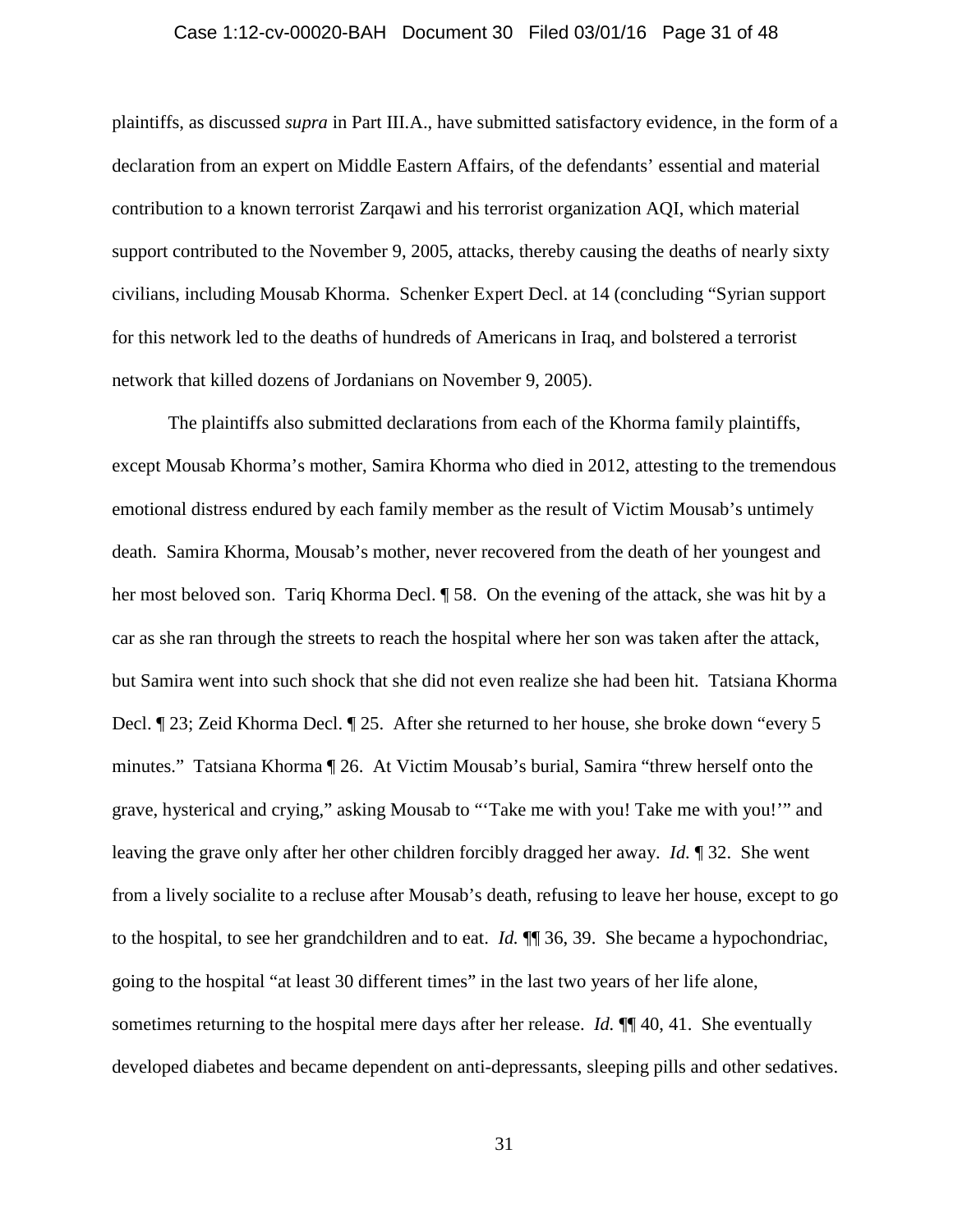# Case 1:12-cv-00020-BAH Document 30 Filed 03/01/16 Page 32 of 48

*Id.* **[47]** 39. Her despair continued for the next six and a half years before she died in July 2012. An obituary memorialized her pain thusly: "'This beautiful woman called Samira, suffering for these past 7 years, now can lay down to rest next to her beloved son.'" *Id.* ¶ 46.

Tariq Khorma, Victim Mousab's older brother, avers that he and Mousab were particularly close growing up because they were the closest in age of four siblings. Tariq Khorma Decl. ¶ 8. Tariq admired the entrepreneurship, ambition and determination of his younger brother, who, by the young age of thirty-nine, co-launched music record company, served as the Chief Executive Officer of a telecommunications firm in Palestine, and became, just prior to his death, the Deputy General Manager for Operations and Support Services for the Cairo Amman Bank. *Id.* ¶¶ 14–17, 20–26. Tariq, along with his sister Tatsiana Khorma and brother Zeid Khorma, were the first to arrive on the scene after learning of the terrorist attack at Grand Hyatt, but Mousab had already been declared dead and transported to a hospital. *Id.* ¶¶ 42, 43. Two days later, Tariq went to another hospital to which Mousab had been transferred, and he saw "garbage bags filled with mutilated body parts," and a room with "over 60 bodies piled on top of each other," a sight that, to this day, he cannot forget. *Id.* ¶ 50. Tariq avers that he "still grieve[s] Mousab's death;" he often dreams of Mousab and wakes up in tears. *Id.* ¶ 63.

Tatsiana Khorma, Mousab's older sister, similarly suffers extreme emotional distress, grieving for the loss of her brother. She avers that after her brother's burial, she "began to have a fear of seeing people," she "did not want to go out in public," and became withdrawn. Tatsiana Khorma Decl. ¶ 30. Tatsiana testifies that "a piece of [her] died with Mousab." *Id.* ¶ 34. She became paranoid about the safety of her children, "demanding that they call [her] at all times," and became "terrified" of phone calls at night, always fearing the worst. *Id.* ¶¶ 48, 49.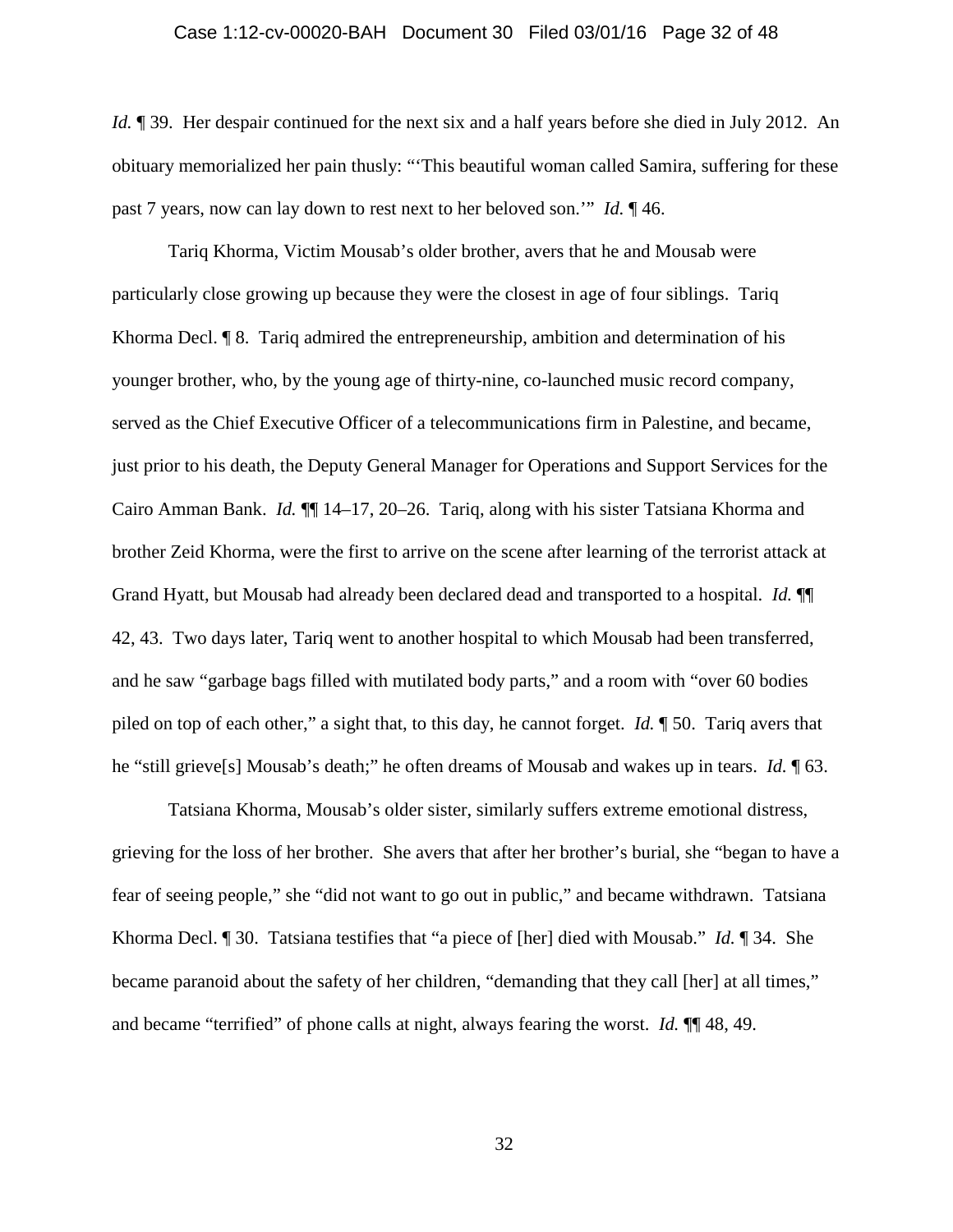#### Case 1:12-cv-00020-BAH Document 30 Filed 03/01/16 Page 33 of 48

Tatsiana's own grief was compounded by becoming the primary caretaker of her mother, who required daily attention, putting a tremendous strain on her marriage. *Id.* ¶¶ 38–40, 45.

Zeid Khorma, Mousab's elder brother, also testifies to his emotional anguish suffered as a result of his brother's death. Being the oldest, Zeid was very protective of Mousab growing up and filled in as a father authority when all of the siblings were away at boarding school. Zeid Khorma Decl. ¶¶ 11, 12. In adulthood, Zeid and Mousab remained close. *Id.* ¶¶ 18–19. On the night of the attacks, Zeid identified Mousab at the morgue, lifting up the "white, bloody sheets" from different bodies until he found his brother's. *Id.* ¶ 29. Immediately after Mousab's death, Zeid suffered "two severe anxiety attacks." *Id.* **[51.** He never fully recovered from his grief. When he hears "soft or sad music, or music that reminds [him] of Mousab, . . . he will cry automatically." *Id.* ¶¶ 50, 52. Moreover, Zeid testifies that he becomes anxiety in public places, always making sure to always face the entrance so that he "can monitor the people coming in," and he has irrational fears about flying on planes or driving under bridges. *Id.* ¶¶ 55, 56.

Based on these uncontroverted factual allegations, the plaintiffs have sufficiently established that, under Jordanian law, the defendants are liable to the Khorma family plaintiffs for "the full spectrum of emotional damages and for the grief and sorrow in the hearts that was caused by the injurious act." Khalilieh Expert Decl. at 6 (citing 267 of the Jordanian Civil Code, No. 43 of the year 1[9](#page-32-0)76 and the decision of the Court of Cassation No. 2460/2012).<sup>9</sup>

Accordingly, the plaintiffs have established the defendants' liability to the estates of the two Victims and to the Thuneibat family plaintiffs under the federal private right of action

<span id="page-32-0"></span>Samira Khorma may also recover for her traumatic emotional distress under Jordanian law even though she is deceased and not represented by a legal representative. The plaintiffs' Jordanian law expert concluded that, under Jordanian law, Samira may recover non-pecuniary damages after reviewing "the Declarations under oath provided by Tatsiana, Zeid and Tariq Khorma," which "describe their and their deceased mother's intimate family relationships with their murdered brother . . . and the extreme mental and emotional anxiety, suffering and distress, and loss of enjoyment of life, that they suffered as a result of it all," and the Court has no reason to disturb the expert's assertion that Samira has standing to recover. Khalilieh Expert Decl. at 5–6.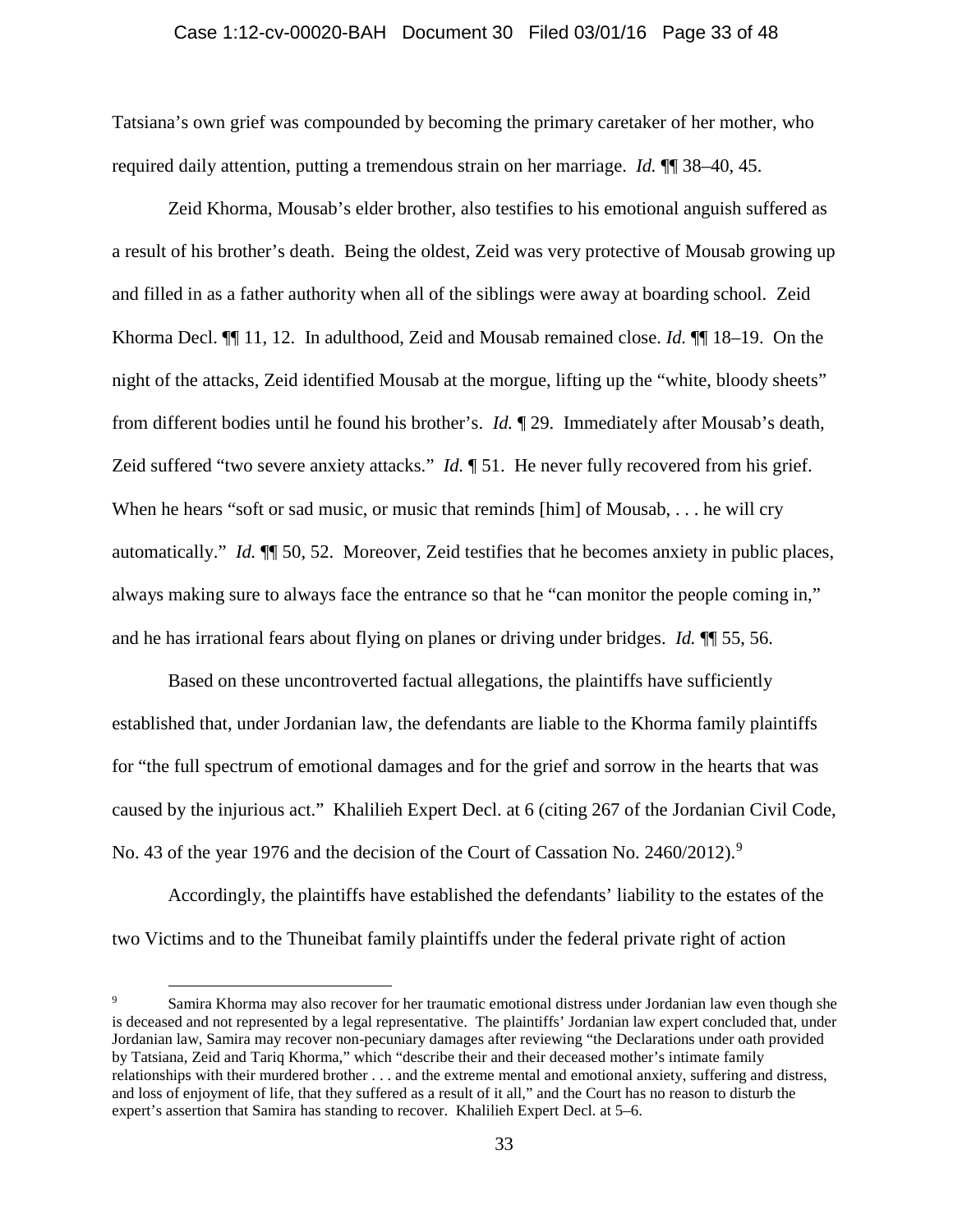#### Case 1:12-cv-00020-BAH Document 30 Filed 03/01/16 Page 34 of 48

against state-sponsors of terrorism, 28 U.S.C. § 1605A(c), and the defendants' liability to the Khorma family plaintiffs for intentional infliction of emotional distress under Jordanian law. The Victims' request, under Section 1605A(c), for damages stemming from "pain, suffering, mental anguish" experienced prior to death, Compl. ¶ 83 is denied. The damages allowable to the plaintiffs are discussed below.

# **D. DAMAGES**

The plaintiffs in this case seek to recover economic, solatium, and punitive damages to compensate for their own losses and to punish the defendants for their heinous actions in support of known terrorists. Compl. ¶¶ 77, 80, 98. Normally, damages would be calculated pursuant to the law under which liability was found, in this case federal statutory law and Jordanian law. The non-U.S. nationals Khorma family plaintiffs, however, did not submit evidence regarding how solatium damages are calculated under Jordanian law. The plaintiffs' Jordanian law expert proffered only his opinion as to whether the Khorma family plaintiffs are entitled to recover damages, not how much they should be awarded. *See* Khalilieh Expert Decl. at 6. Given the lack of the information regarding the proper calculation of solatium damages under Jordanian law, the Court will, "in the interest of justice," analyze damages awards under the federal Section 1605A framework. *See Liebovitch v. the Syrian Arab Republic*, 25 F. Supp. 3d 1071, 1087 (N.D. Ill. 2014) (borrowing from federal law for damages assessment where the plaintiffs "failed to provide the Court with relevant material pertaining to damages award for mental injury under Israeli law" (citing *Oveissi*, 768 F. Supp. 2d at 25–26 (applying the federal standard for solatium damages even though liability was established under French law); *Kirschenbaum v. Islamic Republic of Iran*, 572 F. Supp. 2d 200, 212–13(D.D.C. 2008) (applying federal standard to damages while applying New York law to the underlying tort claims); and *Blais v. Islamic*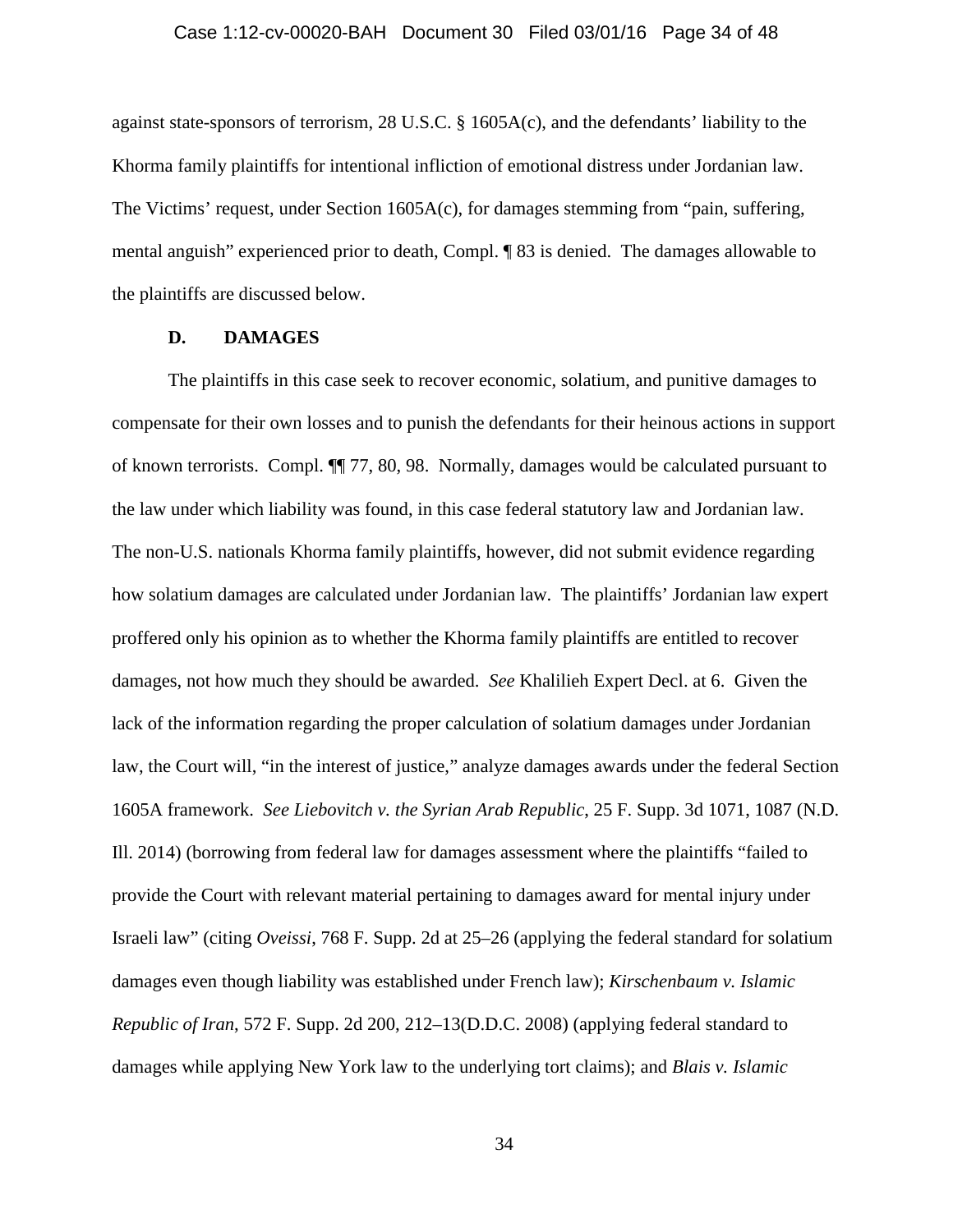*Republic of Iran*, 459 F. Supp. 2d 40, 59–60 (D.D.C. 2006) (applying federal standard to damages and state law to liability))).

As a result, the damages sought by all of the plaintiffs, foreign and domestic, will be analyzed under the federal statutory framework.

# **1. Legal Standard for Damages under Section 1605A(c)**

Congress, in creating a private right of action in Section 1605A(c) for victims of statesponsored terrorism, also provided, in the same subsection, that such foreign states are liable for money damages, including "economic damages, solatium, pain and suffering, and punitive damages." 28 U.S.C. § 1605A(c). "'To obtain damages against a non-immune foreign state under the FSIA, a plaintiff must prove that the consequences of the foreign state's conduct were reasonably certain (i.e., more likely than not) to occur, and must prove the amount of damages by a reasonable estimate consistent with this [Circuit]'s application of the American rule on damages.'" *Roth*, 78 F. Supp. 3d at 402 (quoting *Salazar v. Islamic Republic of Iran*, 370 F. Supp. 2d 105, 115–16 (D.D.C. 2005)) (internal quotations omitted and alteration in the original); *see also Kim v. Democratic People's Republic of Korea*, 87 F. Supp. 3d 286, 289 (D.D.C. 2015) (quoting *Hill v. Republic of Iraq*, 328 F.3d 680, 681 (D.C. Cir. 2003)). In determining the "reasonable estimate," courts may look to expert testimony and prior awards for comparable injury. *See Reed v. Islamic Republic of Iran*, 845 F. Supp. 2d 204, 214 (D.D.C. 2012); *Acosta v. Islamic Republic of Iran*, 574 F. Supp. 2d 15, 29 (D.D.C. 2008).

The plaintiffs have satisfactorily shown that the Victims' deaths and the grief of their respective families were reasonably certain and were actually the intended consequences of the defendants' material support of Zarqawi and AQI. The defendants knowingly provided shelter and funds to these terrorists. Schenker Expert Decl. at 4–6 (for example, a crucial AQI figure,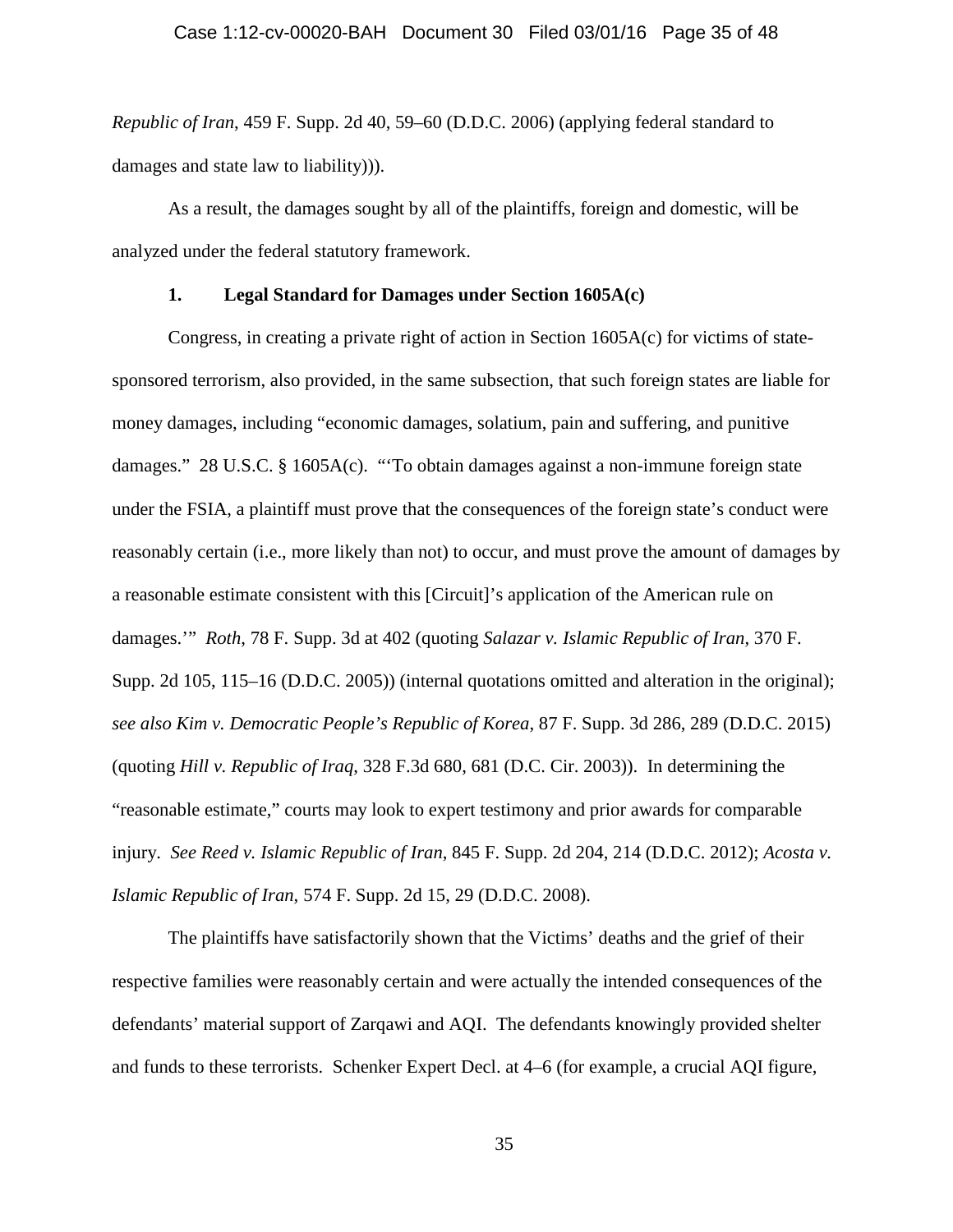# Case 1:12-cv-00020-BAH Document 30 Filed 03/01/16 Page 36 of 48

who "specialized in fundraising and operation planning for AQI," was described by the U.S. Department of Treasury as someone "supported financially by the Syrian Government" with "close ties to Syrian Intelligence."). Furthermore, Zarqawi and AQI have demonstrated their willingness to plan attacks with the intent of maximizing civilian injuries. In April 2004, the Jordanian officials foiled a Zarqawi-planned plot to explode, in central Amman, a chemical weapon-laden truck bomb "that the terrorists hoped to kill over 100,000" people. Schenker Expert Decl. at 7. Consequently, the defendants' conduct in supporting Zarqawi and his AQI network in Syria was likely, and intended, to result in the deaths of civilians, such as Victims Lina Thuneibat and Mousab Khorma, and devastate the families of these victims.

Concluding that the plaintiffs have proven that "the consequences of the foreign state's conduct were reasonably certain . . . to occur," the Court next turns to determining whether the plaintiffs have proven that the amounts they seek for economic loss, solatium and punitive damages, are "reasonable estimates." *Roth*, 78 F. Supp. 3d at 402.

# **2. Economic Loss**

Section 1605A explicitly provides that foreign state-sponsors of terrorism are liable to victims for economic losses stemming from injuries or death sustained as a result of the foreign state's conduct. 28 U.S.C. § 1605A(c). The estates of the two Victims seek to recover the Victims' "lost earning capacity." Pls.' Mem. at 15. In support, the plaintiffs submitted satisfactory evidence in the form of reports from "an expert in forensic economics," *id.*, who, based on data provided by the National Center for Health Statistics, information submitted by the immediate family members of the two Victims, and his own expertise, calculated the "loss of wages and employee benefits" for each of the two Victims. Pls.' Mot., Ex. F ("Thuneibat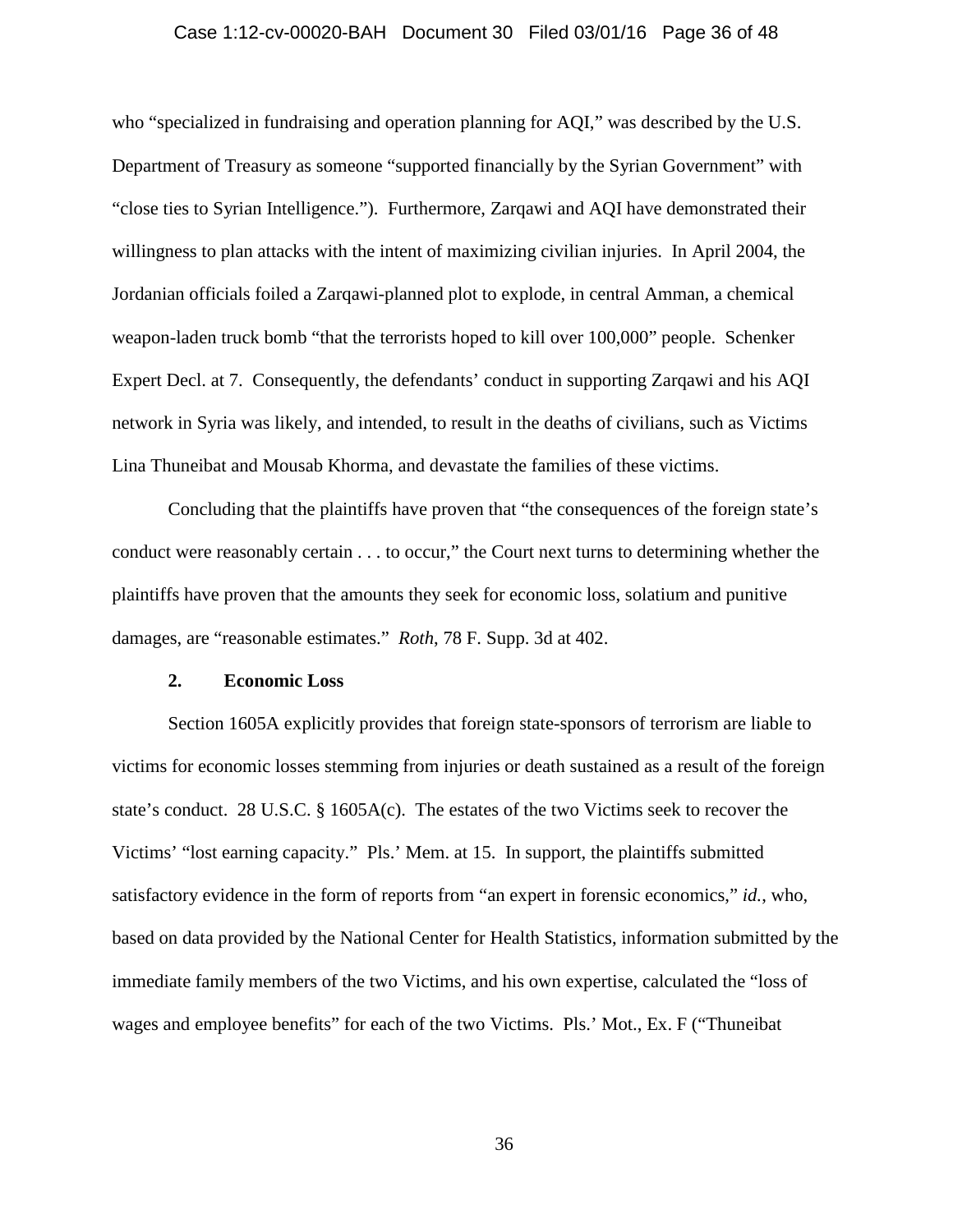Economic Losses Decl.") at 1, ECF No. 26-7; Pls.' Mot., Ex. G ("Khorma Economic Losses Decl.") at 1, ECF No. 26-8.

The forensic economics expert report estimated Lina Thuneibat's cumulative economic losses to be between \$1,123,207 and \$1,453,749, depending on the level of education she would have attained, whether stopping with a bachelor's degree or a master's degree, respectively.<sup>10</sup> Thuneibat Economic Losses Decl. at 14. The forensic economist projected Lina's potential income streams based on the average earnings of all white females with the equivalent postsecondary degree, taking into account growths in income over time. *Id.* at 3. To this, he added potential employee benefits "based on data from the U.S. Department of Labor, Bureau of Labor Statistics, Employer Cost of Employee Compensation – December 2014, 2015." *Id.* The forensic economist then offset the potential income and benefit streams with estimates of personal consumption, using a study published in the Journal of Forensic Economics, which was based on data from the U.S. Department of Labor, Bureau of Labor Statistics, "Consumer Expenditure Survey, 2005-06." *Id.* All of this was then discounted—at a rate of 1.25 percent per year, "based on the rate of return on U.S. Treasury Bills based on Historical H.15 data from the Board of Governors of the Federal Reserve System"—to 2015 dollars. *Id.* at 2. These are the

<span id="page-36-0"></span><sup>&</sup>lt;sup>10</sup> The forensic economics expert report also included an estimate of Lina's loss of enjoyment of life, also known as a loss of value of life, which seeks to calculate what contemporary society would be willing to "pay to preserve the ability to lead a normal life." Thuneibat Economic Losses Decl. at 4. The loss of enjoyment of life, however, is not normally considered a type of economic damages that may be awarded to estates of decedents for wrongful death. *See* RESTATEMENT (SECOND) OF TORTS § 906 (1979) ("Compensatory damages that will not be awarded without proof of pecuniary loss include compensation for (a) harm to property, (b) harm to earning capacity, and (c) the creation of liabilities."); § 925A (summarizing the approaches taken by different state death statutes, all of which approaches closely track probable income, and do not add separate economic losses in the form of loss of employment of life). Courts awarding economic damages for wrongful death under Section 1605A have limited awards to reasonable loss of income, not including loss of the value of life. *See Moradi v. Islamic Republic of Iran*, 77 F. Supp. 3d 57, 71 (D.D.C. 2015); *Roth*, 78 F. Supp. 3d at 402; *Owens*, 71 F. Supp. 3d at 258; *Estate of Doe*, 943 F. Supp. 2d at 185; *Belkin v. Islamic Republic of Iran*, 667 F. Supp. 2d 8, 24 (D.D.C. 2009). The plaintiffs appear to concede this limit on the Victims' damages referencing only that "[e]conomic damages are available to compensate the estate of the deceased for the victim's lost earning capacity." Pls.' Mem. at 15 (citing *Valore*, 700 F. Supp. 2d at 83).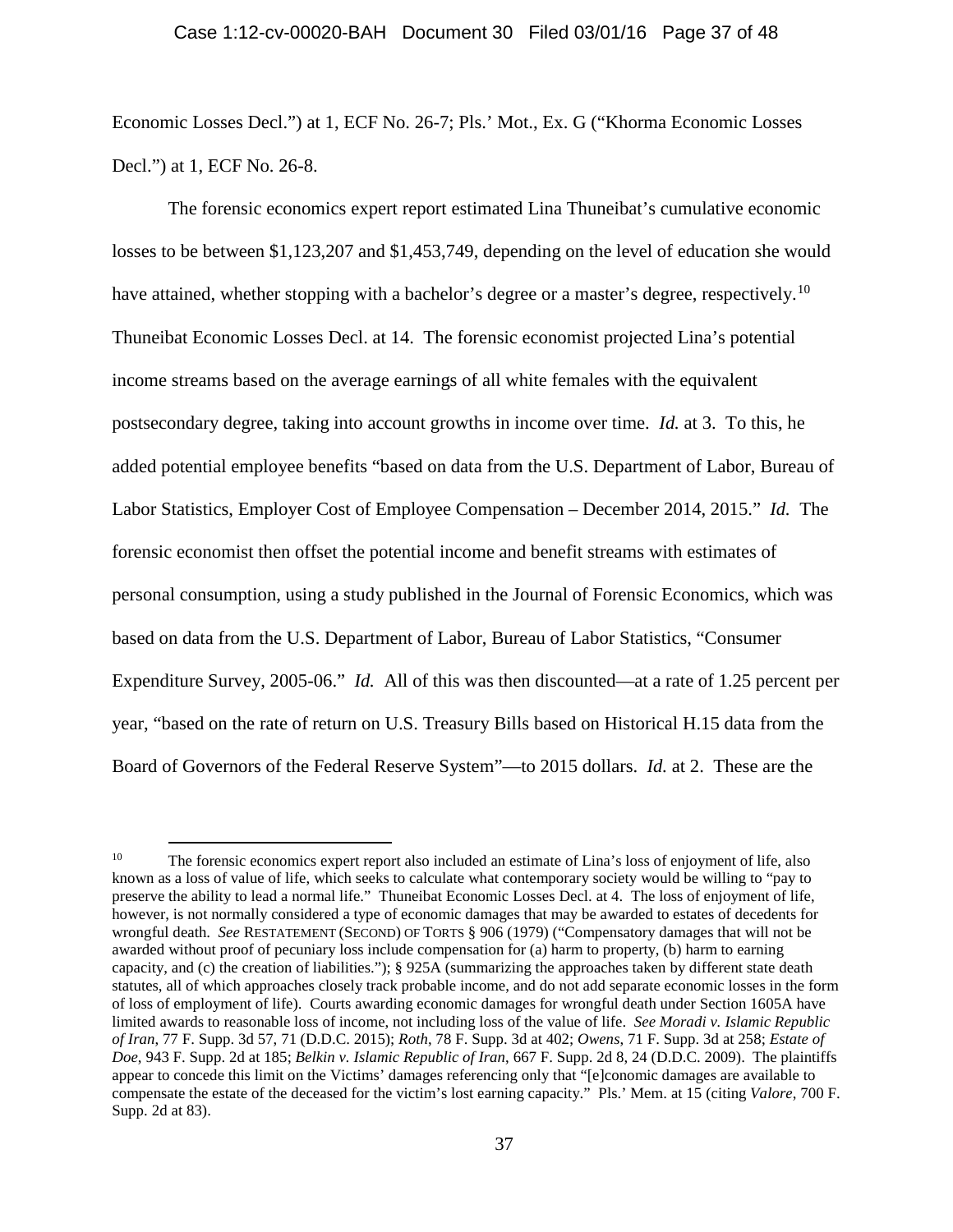# Case 1:12-cv-00020-BAH Document 30 Filed 03/01/16 Page 38 of 48

most reasonable estimates of income and expenditure because Lina Thuneibat was only nineyears old at her death, over a decade before she would have earned her first post-college paycheck.

The estate of Lina Thuneibat is awarded \$1,453,749 for economic damages stemming from her wrongful death. This is the figure estimated by the forensic economist based on the assumption Lina would have achieved a master's degree and worked through the age of 67. *Id.*  at 4. This is the more reasonable estimate of Lina Thuneibat's potential economic loss than \$1,123,207, which assumes that Lina would have achieved only a bachelor's degree and worked through the age of 67, because of information regarding Lina's background. Both of Lina's parents are well-educated with bachelor's degrees. *Id.* at 2. At the time of Lina's death, she was attending an "elite private" school in Amman, indicating her parents' devotion to her successful education and her potential for high achievement. *Id.* at 3. Lina's older brother, Muhammad, is currently a "Biology student at the University of the Virgin Islands and plans to go to medical school." *Id*. Lina's mother, Nadira Thuneibat, suggests that Lina may have had similar ambitions. *Id.* In support, Nadira avers that Lina greatly admired a cousin who was a nurse and had "a scholarship to study for her master's degree in the U.S." Nadira Thuneibat Decl. 19. Moreover, "other family members . . . are studying medicine, and her uncle is a doctor in the United States." Thuneibat Economic Losses Decl. at 3. In light of all of these facts, and the aspirations of her family for her, it is reasonable to assume that Lina Thuneibat, had she not been killed in a terrorist attack at the age of nine, would have gone on to earn at least a master's degree.

The forensic economics expert report estimated Victim Mousab Khorma's cumulative loss of wages and employee benefits, less personal expenditures, to be between \$13,668,260 and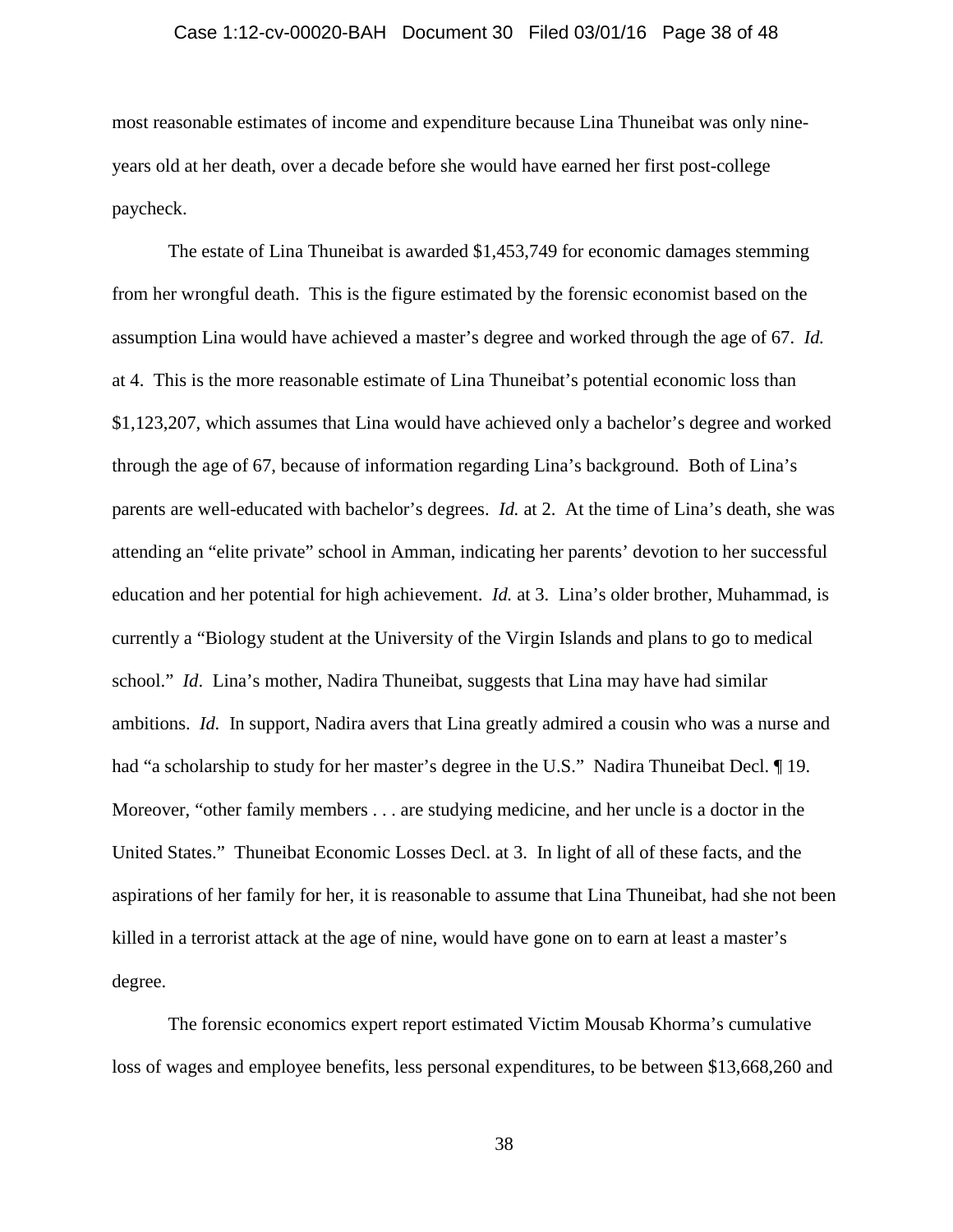#### Case 1:12-cv-00020-BAH Document 30 Filed 03/01/16 Page 39 of 48

\$16,401,923, depending on the size of his annual bonuses.<sup>11</sup> Khorma Economics Loss Decl. at 15. Unlike Lina Thuneibat, who was too young to have previous work experience before her death, Mousab Khorma led a successful career prior to his death. By the age of thirty-nine, Mousab had "received a bachelor's and master's degree in Electrical Engineering, and a master's degree in Business Administration," and was recruited by a Palestinian telecommunications company to act as its Chief Financial Officer. *Id.* at 2. He was promoted to the Acting Chief Executive Officer. *Id.* Less than a year before his death, he transferred to the Cairo Amman Bank to serve as the General Manager for Operations and Support Services. *Id.* at 3. In his last position, Mousab earned an annual base salary of 127,500 Jordanian Dinars, which is approximately \$179,831 in U.S. dollars. *Id.* at 3. Starting from this baseline, the forensic economist applied the actual wage growth in Jordan for the years 2006 through 2011, based on data provided in the Decent Work Country Profile for Jordan, compiled by the International Labour Organization, in the subsection on "Legislators, Senior Officials, and Managers." *Id.* at 3–4. Wage growth for the years after 2011 is assumed to be 2.5 percent, based on review of past annual consumer price changes in Jordan, as published by the World Bank. *Id.* at 4. The forensic economist offset personal consumption costs, which are estimated based on a study published in the Journal of Forensic Economics. *Id.* at 5. The income streams are then discounted to 2015 dollar based on a discount rate of 1.25. *Id.* at 2. The forensic economist assumed Mousab would work through the age of 67, with a remaining life expectancy of 38.2 years. *Id.* at 1, 5.

<span id="page-38-0"></span><sup>&</sup>lt;sup>11</sup> The forensic economist also suggested an amount to compensate for Mousab Khorma's loss of enjoyment of life, or loss of value of life. As discussed *supra* n.10, loss of enjoyment of life is not compensable as part of damages under Section 1605A(c), and, thus, will not be awarded.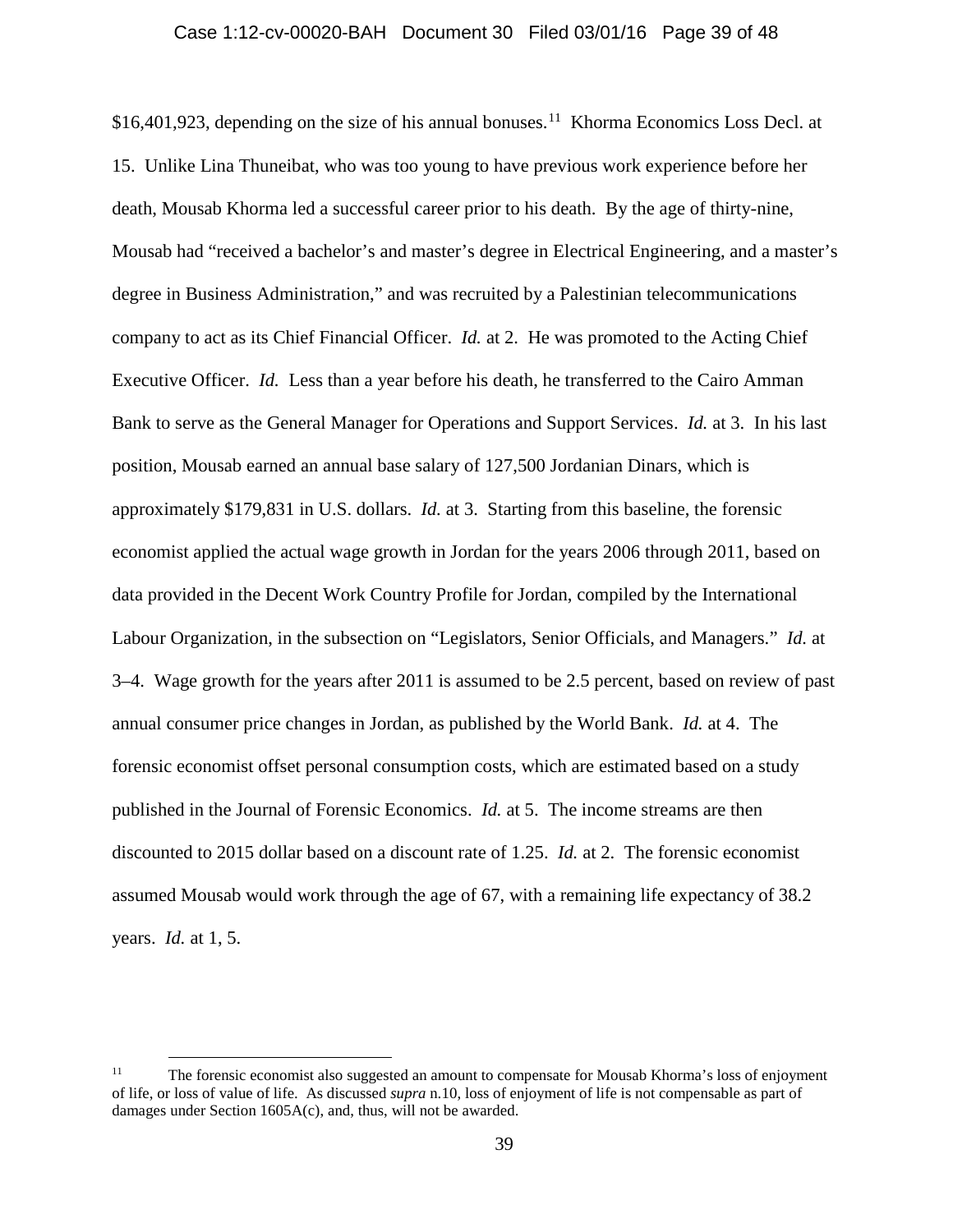# Case 1:12-cv-00020-BAH Document 30 Filed 03/01/16 Page 40 of 48

Assuming an annual bonus of two-thirds of base salary, the forensic economist found a total lifetime loss of \$13,668,260; and assuming an annual bonus of a hundred percent of base salary, the total lifetime loss amounted to \$16,401,923. While the plaintiffs submitted evidence that Mousab received a year-end bonus of a hundred percent of his base salary while Mousab served as the Chief Financial Officer at the Palestinian telecommunications company, no evidence demonstrated that he received a year-end bonus of a hundred percent of his base salary at his penultimate or ultimate positions. In fact, his last position was at Cairo Amman Bank, an entirely different employer with a potentially different compensation scheme than that of the Palestinian telecommunications company. Evidence of his last bonus received at Cairo Amman Bank demonstrates, however, that Mousab would have continued to receive sizeable bonuses. In light of these facts, the more reasonable estimate of total economic damages to the estate of Mousab Khorma is \$13,668,260.

Accordingly, the estate of Lina Thuneibat is entitled to \$1,453,749 and the estate of Mousab Khorma is entitled to \$13,668,260 for the economic damages as a result of their wrongful deaths.

# **3. Non-Pecuniary Damages**

The immediate relatives of the two Victims seek solatium damages to compensate for "'the mental anguish, bereavement, and grief,'" of losing their loved ones. Pls.' Mem. at 17 (quoting *Valore*, 700 F. Supp. 2d at 85). In determining the appropriate amount to compensate for the family members' emotional distress, "the Court may look to prior decisions awarding damages . . . for solatium." *Acosta*, 574 F. Supp.2d at 29. Solatium damages, by their nature, are "unquantifiable," *Moradi v. Islamic Republic of Iran*, 77 F. Supp. 3d 57, 72 (D.D.C. 2015), and, therefore, this Court has developed a commonly-accepted standardized framework, known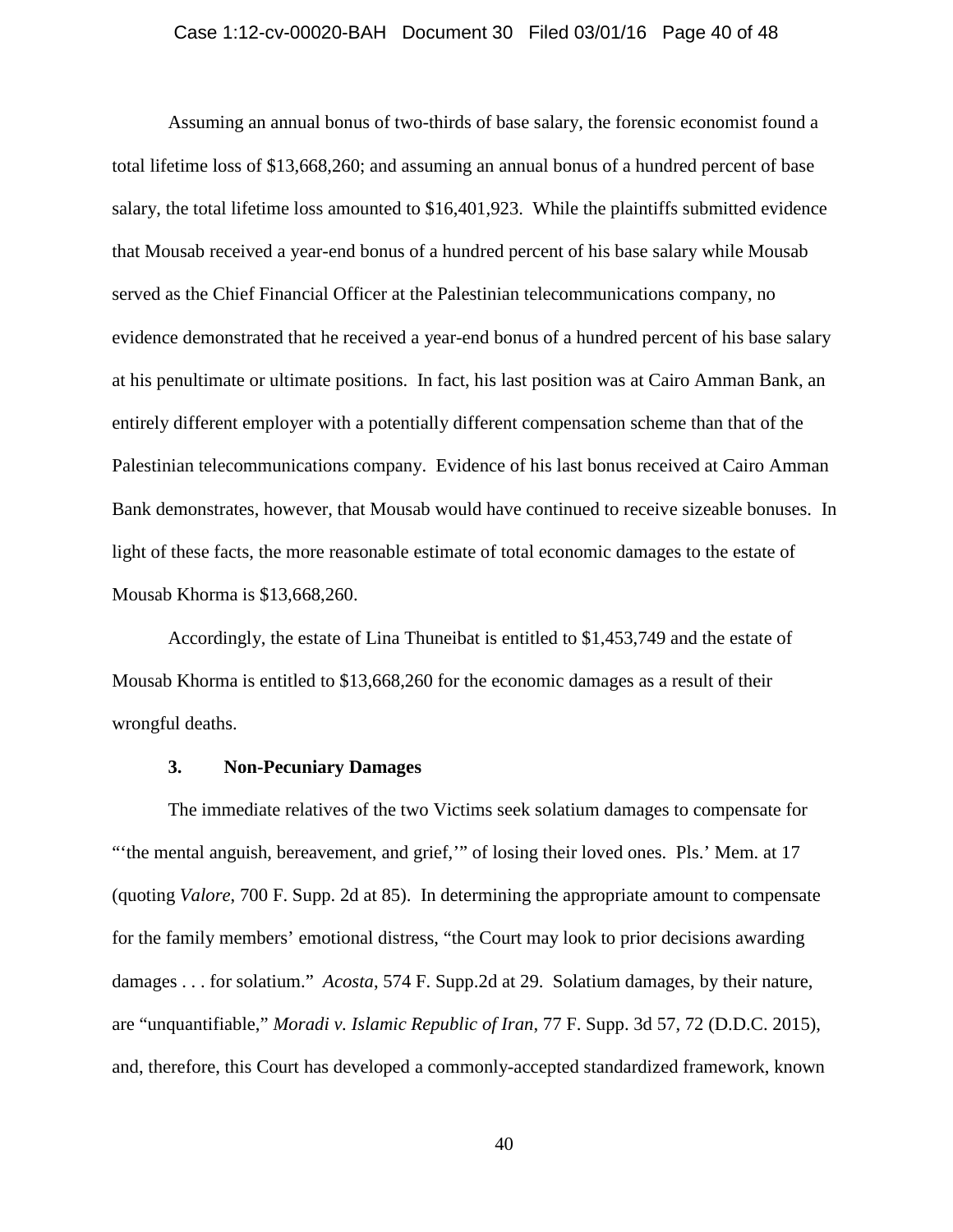# Case 1:12-cv-00020-BAH Document 30 Filed 03/01/16 Page 41 of 48

as the *Heiser* damages framework, for solatium damages, which awards, as a baseline, \$5 million to parents of deceased victims and \$2.5 million to siblings. Pls.' Mem. at 17 (citing *Estate of Heiser*, 466 F. Supp. 2d at 269); *Roth*, 78 F. Supp. 3d at 403 (noting the "framework has been adopted by other courts as an appropriate measure of solatium damages for the family members of victims of state-sponsored terror (citing *Valore*, 700 F. Supp. 2d at 85)).

These numbers serve only as a baseline from which the Court may deviate in order to compensate for specific circumstances. For example, enhancements may be awarded where "'evidence establish[es] an especially close relationship between the plaintiff and decedent, particularly in comparison to the normal interactions to be expected given the familial relationship; medical proof of severe pain, grief or suffering on behalf of the claimant [is present]; and circumstances surrounding the terrorist attack [rendered] the suffering particularly more acute or agonizing.'" *Roth*, 78 F. Supp. 3d at 403 (quoting *Oveissi*, 768 F. Supp. 2d at 26– 27) (alterations in the original). With this framework in mind, the Court discusses the appropriate damages amount for each member of the Thuneibat and Khorma families.

# **a. Thuneibat Family**

Nadira Thuneibat, the mother of Lina Thuneibat, is entitled to an upward adjustment from the \$5 million normally awarded to parents of deceased victims. Nadira not only suffered the loss of her young daughter, with whom she had a close relationship, she was also present at the scene of the attack. Nadira Thuneibat Decl. ¶¶ 23, 24. She was not in the ballroom where the suicide bomber detonated his bomb belt, but stood right outside where she witnessed her uncle die in front of her from a shrapnel wound to his heart. *Id.* ¶ 24. Thereafter, she saw her own daughter carried out of the ballroom into an ambulance and multiple dead and injured bodies of many of her relatives in attendance at the family wedding. *Id.* ¶¶ 24–27. As a result of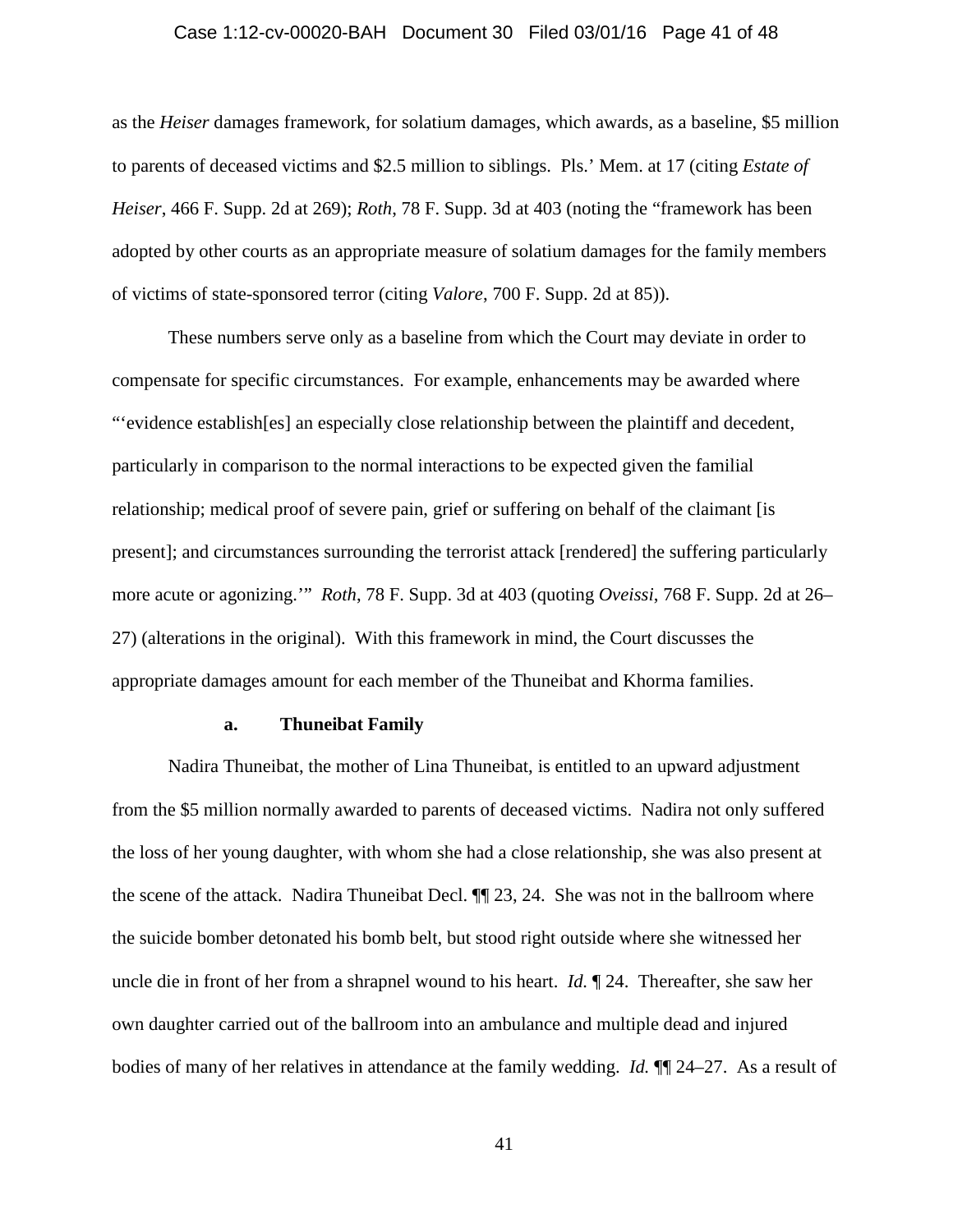# Case 1:12-cv-00020-BAH Document 30 Filed 03/01/16 Page 42 of 48

this emotional trauma, Nadira continues to suffer from severe physical and emotional difficulties. *Id.* ¶¶ 35, 46.

Family members present at the scene of the attack may recover for the emotional distress suffered due both to the loss of a loved one and to enduring the terrorist attack, which is a separate harm. *See Acosta*, 574 F. Supp. 2d at 30 (awarding the spouse of a surviving victim \$500,000, or roughly 17%, more to compensate for her "own pain and suffering endured by being present during the shooting"). Nadira's presence at the scene of the attack and the extremity of her mental distress, as evidenced by her physical ailments, warrant an upward departure of approximately 25%. An upward departure of 25% is well within the parameters of prior opinions of this Court involving similar special circumstances. *See Flanagan v. Islamic Republic of Iran*, 87 F. Supp. 3d 93, 118 (D.D.C. 2015) (awarding a 25% enhancement to the baseline for each member of the victim's family where his "unexpected death was devastating," and the plaintiffs experienced "extraordinarily severe pain and suffering following [the victim's] death"); *Baker v. Socialist People's Libyan Arab Jamahirya*, 775 F. Supp.2d 48, 83 (D.D.C. 2011) (departing upward by 25% in light of evidence that the brother of the victim was so traumatized that he "turned to self-destructive behavior to cope with his pain"); *Valore*, 700 F. Supp. 2d at 86 (awarding an upward departure of 25% from baseline due to the plaintiff's "uniquely acute suffering"). Thus, Nadira Thuneibat is entitled to a total of \$6,250,000 million dollars.

Lina Thuneibat's father, Mansoor al-Thuneibat, likewise suffered extreme emotional distress following Lina's death, warranting a 25% upward departure. Mansoor was particularly close to Lina, his only daughter. Nadira Thuneibat Decl. ¶ 37. Mansoor was so devastated that he withdrew from society, even staying away from Lina's funeral, and "lost interest in his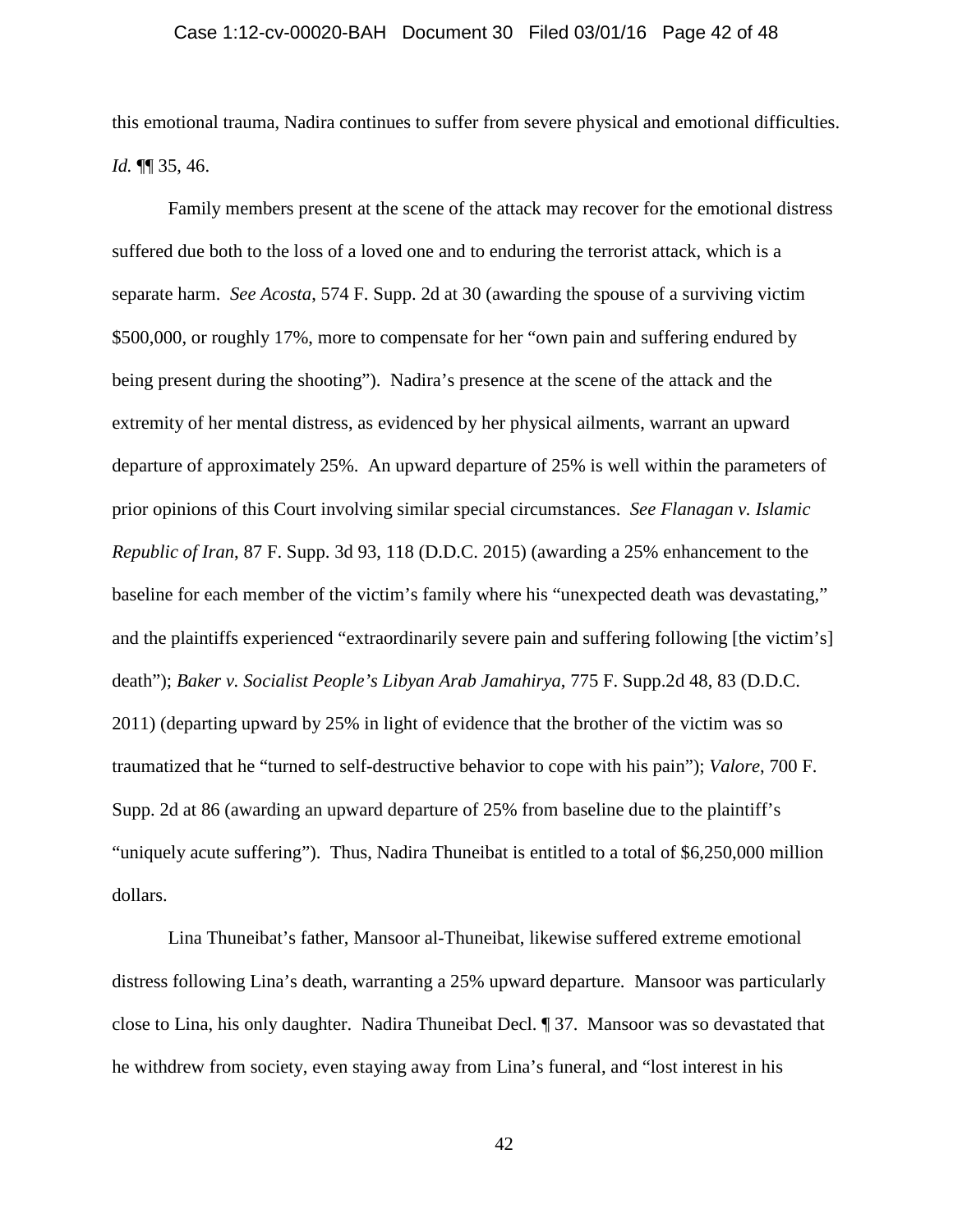#### Case 1:12-cv-00020-BAH Document 30 Filed 03/01/16 Page 43 of 48

business, his sons," and his wife. *Id.* ¶¶ 38, 39, 41. Mansoor became depressed to the point of requiring medication. *Id.* ¶ 41. In December 2006, he was diagnosed with brain cancer, requiring two surgeries, and he died of a heart attack in December 2007. These averments from his wife regarding Mansoor's last days portray a man changed and severely deflated by the death of his only daughter. For these reasons, the estate of Mansoor al-Thuneibat is entitled to a total of \$6,250,000 million dollars, reflecting a 25% upward adjust. *See Estate of Brown v. Islamic Republic of Iran*, 872 F. Supp. 2d 37, 43 (D.D.C. 2012) (awarding an enhanced award of \$3 million to the sister of the deceased victim where she "suffered a nervous breakdown . . . for which she sought medical treatment and was prescribed medication for approximately one year"); *Baker*, 775 F. Supp. 2d at 83 (awarding an upward departure of 25% where the sister of the deceased victim "had to be hospitalized for asthma and shock . . . and has battled depression ever since).

Lina Thuneibat is survived by her two brothers. Each was close in age and relationship to Lina. *See* Nadira Thuneibat Decl. ¶ 49 ("O.M.T. and Lina were only a little less th[a]n two years apart in age, and they were especially close as children. O.M.T. was the baby. Lina was protective of him. They always did everything together."),  $\P$  54 ("Muhamm[a]d . . . was three and one-half years older than Lina. He was always protective of her. He never allowed anyone to hurt her, or to speak to her harshly."). Each clearly suffered greatly in the death of their only sister. O.M.T. and Muhammad were only six and twelve when their sister died, and this loss, due to their young age, had a lasting impact on their development. For four years after the terrorist attacks, O.M.T. became unable to learn in a classroom setting, requiring one-on-one instruction for two-thirds of his curriculum. *Id.* ¶ 53. Muhammad became prone to violent outbursts. In the immediate aftermath of the terrorist attacks, "he cried a lot, screamed, and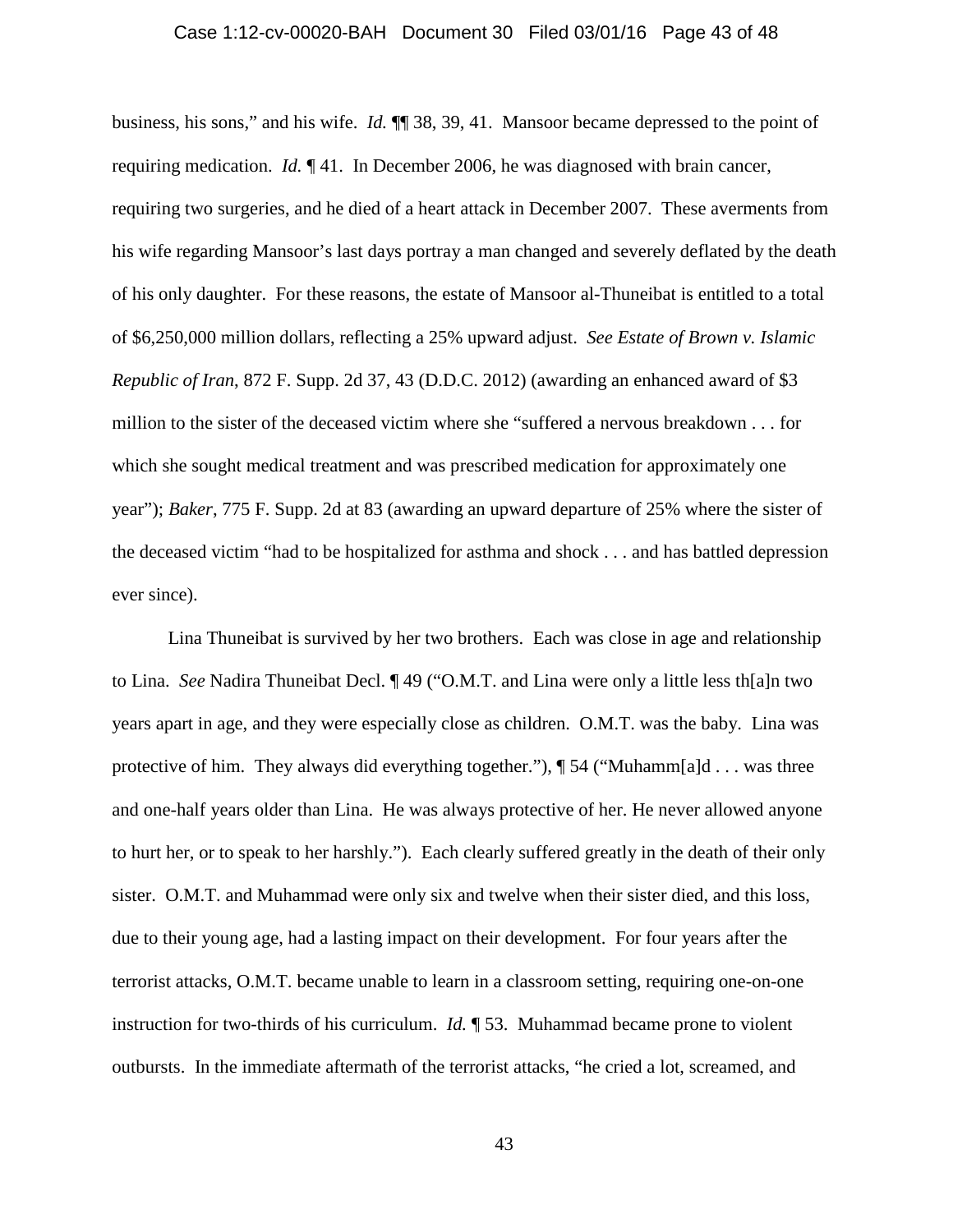# Case 1:12-cv-00020-BAH Document 30 Filed 03/01/16 Page 44 of 48

wanted to find and shoot down Zarqawi." *Id.*  $\parallel$  55. He became angry and "would take his anger out on his cousins, or destroy [his mother's] plants, trees and flowers." *Id.* ¶ 56. Due to their serious emotional behavioral difficulties, both brothers received counseling, though with little result. *Id.* ¶¶ 52, 56. Taking into consideration the brothers' "uniquely acute suffering," the effect on their development, and the tender age at which the traumatic event occurred, O.M.T. and Muhammad Thuneibat are each entitled to \$3,125,000, reflecting an upward adjustment of 25% from the baseline of \$2,500,000 for each sibling. *See Flanagan*, 87 F. Supp. 3d at 118 (awarding 25% enhancement); *Oveissi*, 768 F. Supp. 2d at 29–30 (awarding a 50% enhancement to the grandson of the deceased victim because he was very young at the time of his grandfather's death, who had taken care of him as a father, and who "changed significantly, turning from a happy and outgoing boy to a withdrawn and solemn figure," suffering from "fits of anger").

#### **b. Khorma Family**

Samira Khorma, the deceased mother of Victim Mousab Khorma, had an unusually close relationship to Mousab, her favorite son. Tariq Khorma Decl. ¶ 58. The effect of Mousab's death on her mental state was dramatic, turning her from a lively socialite to a complete recluse, hypochondriac, with a dependency on drugs for sleep. Tatsiana Khorma Decl.  $\P$  36, 39, 40, 41. Samira never recovered from the sudden and unexpected death of her son, grieving for him for nearly seven years before her own death. *Id.* 146. For Samira Khorma's utter devastation, she is awarded a 25% departure for a total of \$6,250,000 in solatium damages. *See Valore*, 700 F. Supp. 2d at 86; *Estate of Brown*, 872 F. Supp. 2d at 43.

Each of Mousab's siblings, Tariq, Tatsiana and Zeid Khorma, also suffered immensely at the loss of their brother, with whom they were all very close. Tariq Khorma Decl. ¶ 8; Tatsiana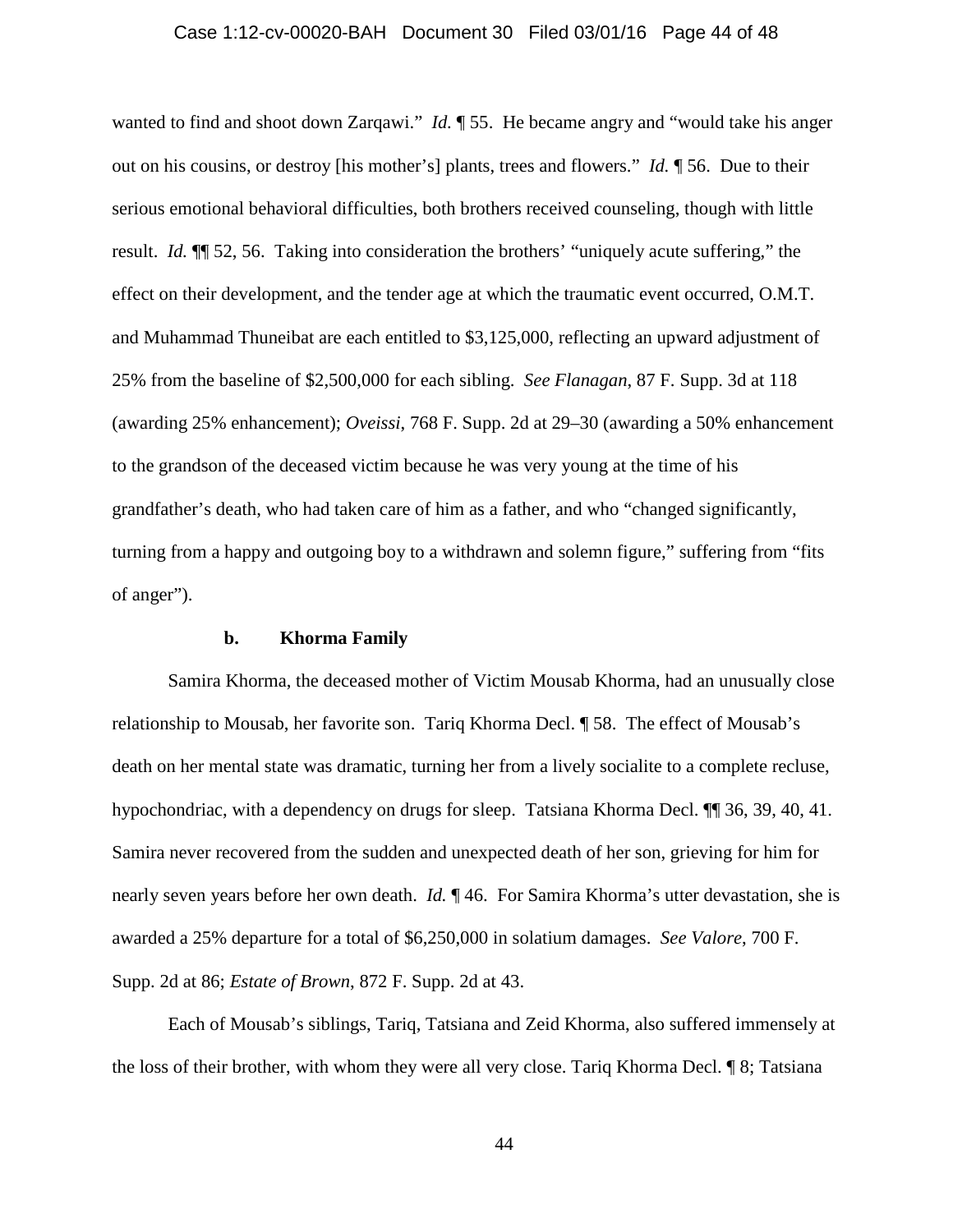# Case 1:12-cv-00020-BAH Document 30 Filed 03/01/16 Page 45 of 48

Khorma Decl. ¶ 7; Zeid Khorma Decl. ¶ 11. For each, the memory of Mousab still looms very large, and his death is still felt very intensely. Tariq Khorma Decl. ¶¶57–60, 63; Tatsiana Khorma Decl. ¶ 34; Zeid Khorma Decl. ¶¶ 50, 52. Fortunately, they were able to cope with their difficult loss with the support of their families and the mental fortitude they enjoyed due to their mature age at the time of the attacks. For these reasons, they are each awarded \$2,500,000 for the death of their brother.

# **4. Punitive Damages**

The plaintiffs also seek punitive damages, which are allowable under Section 1605A(c). Punitive damages are awarded not to compensate the victims, but to "'punish outrageous behavior and deter such outrageous conduct in the future.'" *Kim*, 87 F. Supp. 3d at 290 (quoting *Bodoff v. Islamic Republic of Iran*, 907 F. Supp. 2d 93, 105 (D.D.C. 2012) (internal quotations omitted)); *see also* RESTATEMENT (SECOND) OF TORTS § 908(1) (1977). Punitive damages are warranted where "defendants supported, protected, harbored, aided, abetted, enabled, sponsored, conspired with, and subsidized a known terrorist organization whose modus operandi included the targeting, brutalization, and murder of American citizens and others." *Baker*, 775 F. Supp. 2d at 85 (D.D.C. 2011). The defendants' conduct in sheltering and sponsoring Zarqawi and AQI, known terrorists whose stated mission is to devastate those who support Americans, certainly justifies the imposition of punitive damages here. *See also Gates*, 580 F. Supp. 2d at 74 (finding that "Syria supported, protected, harbored, and subsidized a terrorist group," Zarqawi's AQI, "whose modus operandi was the targeting, brutalization, and murder of American and Iraqi civilians").

Various approaches have been articulated for calculation of the appropriate amount of punitive damages in state-sponsored terrorism cases. One approach is to multiply the foreign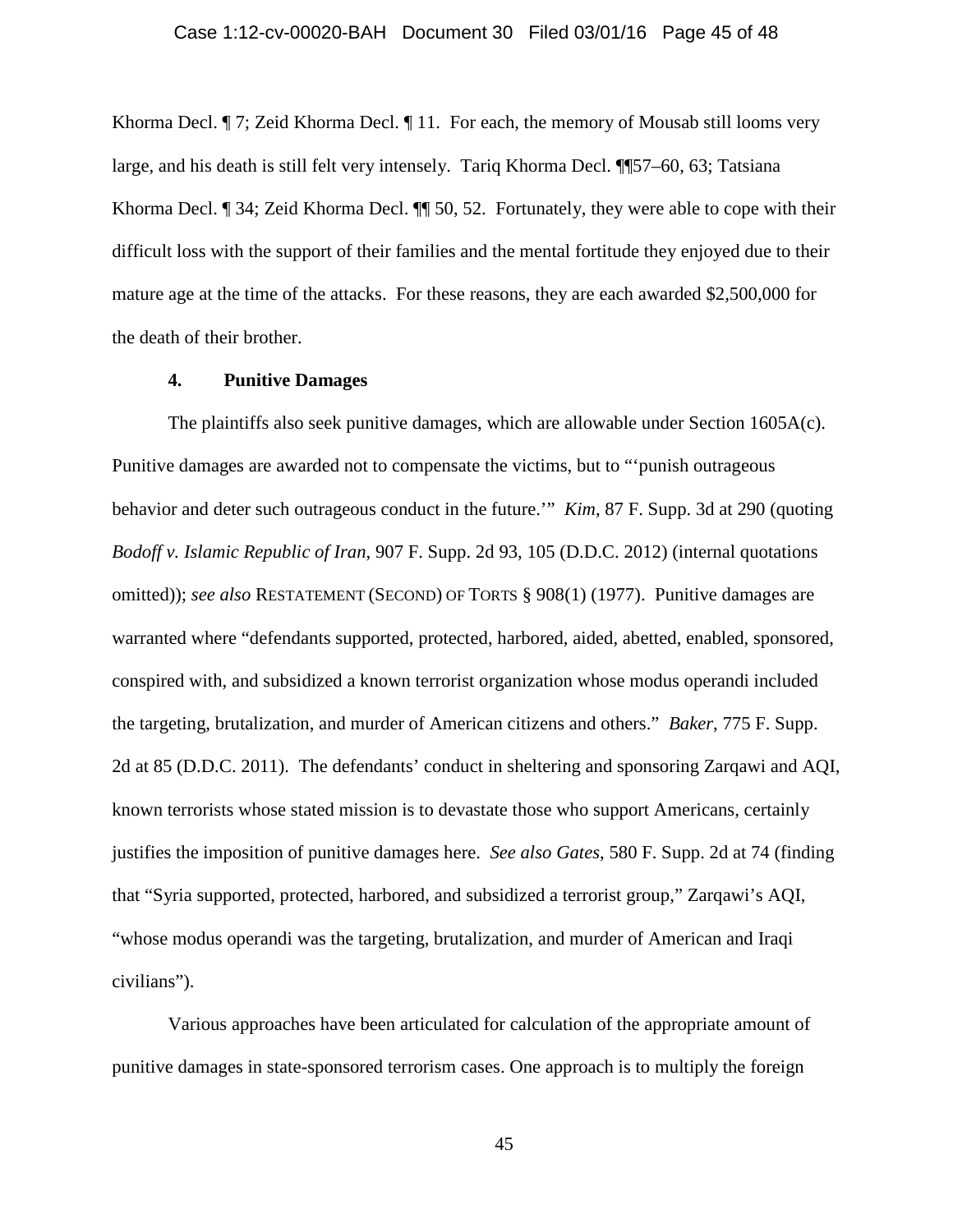#### Case 1:12-cv-00020-BAH Document 30 Filed 03/01/16 Page 46 of 48

state's "annual expenditures on terrorism" by a factor between three and five. *See Baker*, 775 F. Supp. 2d at 85 (citing to *Valore*, 700 F. Supp. 2d at 88-90; *Estate of Heiser*, 659 F. Supp. 2d at 30-31; *Acosta*, 574 F. Supp. 2d at 31); *Beer v. Islamic Republic of Iran*, 789 F. Supp. 2d 14, 26 (D.D.C. 2011). Alternatively, punitive damages have been awarded based on "the ratio of punitive to compensatory damages set forth in earlier cases," if similar conduct has been previously litigated. *See Spencer v. Islamic Republic of Iran*, 71 F. Supp. 3d 23, 31 (D.D.C. 2014); *Goldberg-Botvin v. Islamic Republic of Iran*, 938 F. Supp. 2d 1, 11–12 (D.D.C. 2013). A third approach awards a fixed amount of \$150,000,000 per victim. *See Wyatt*, 908 F. Supp. 2d at 233 (awarding \$300 million in total two the estates of two victims and their families); *Bodoff*, at 106 (awarding \$300 million in total to a single victim and his family); *Baker*, 775 F. Supp. 2d at 86 (awarding \$150 million to each family of three deceased victims); *Gates*, 580 F. Supp. 2d at 75 (awarding \$150 million each to the estates of two victims).

The defendants here are estimated to spend between \$500 million to \$700 million annually to support terrorism. *See Baker*, 775 F. Supp. 2d at 85. Multiplying the average of \$600 million by even the lower multiplier of three would result in an award of \$1.8 billion. This amount would exceed the punitive damages awarded in other cases against the Syrian government by \$1.5 billion and is even more than the plaintiffs demand. *See* Compl. ¶ 98 ("Plaintiffs….demand that judgment be entered, jointly and severally, against defendants in the amount of THREE HUNDRED SIXTY MILLION US DOLLARS (\$360,000,000.00)."). The defendants' conduct in providing material support to the terrorist group that perpetrated the attacks here is indeed outrageous, and the results are indisputably tragic. The conduct here, however, is not more outrageous and the results are not more tragic than the events at issue in other cases. In *Gates*, for example, two American civilians working in Iraq were brutally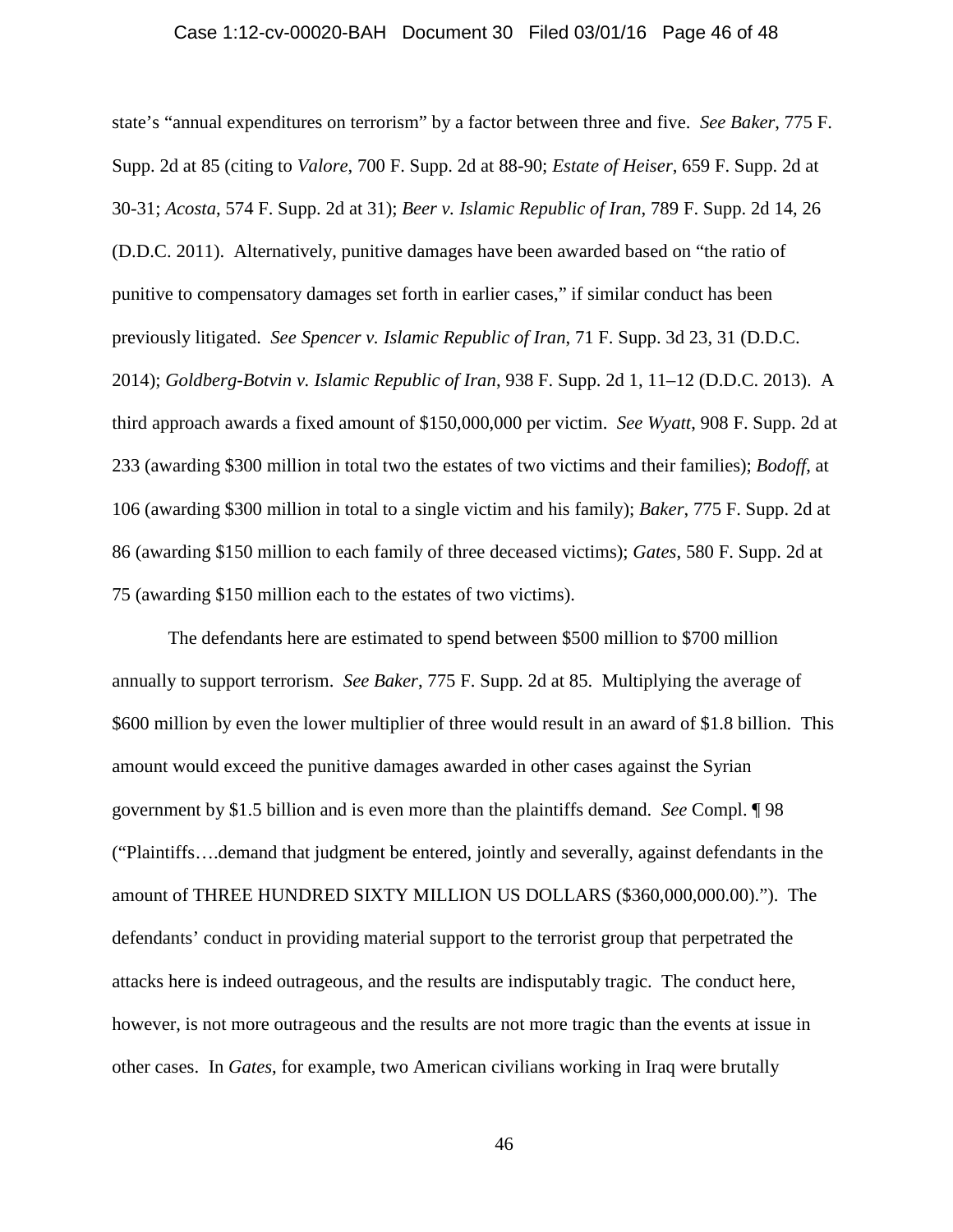#### Case 1:12-cv-00020-BAH Document 30 Filed 03/01/16 Page 47 of 48

decapitated and their deaths videotaped to be broadcast to the world. 580 F. Supp. 2d at 55. In *Baker*, terrorists, who hijacked a Cairo-bound plane, shot "execution-style" three Americans on board the flight. 775 F. Supp. 2d at 55. Mindful of these precedents and the plaintiffs' demand, and the lack of prior cases arising out of the same conduct, this Court opts to award \$150,000,000 to each of the estates of the two victims in punitive damages, for a total of \$300,000,000.

#### **5. Prejudgment Interest**

The plaintiffs have also requested prejudgment interest, Compl. (Prayer for Relief); Pls.' Mem. at 45–46, but this request is denied. Three types of damages are awarded here: pecuniary damages, nonpecuniary damages, and punitive damages. First, the total economic damages awarded to the estates of the two Victims are already discounted to present value, and, therefore, a separate award of prejudgment interest would be duplicative. *Roth*, 78 F. Supp. 3d at 407. Second, nonpecuniary damages, such as solatium damages, do not typically require prejudgment interest because they are "designed to be fully compensatory." *Wyatt*, 908 F. Supp. 2d at 232; *Roth*, 78 F. Supp. 3d at 408; *Wultz v. Islamic Republic of Iran*, 864 F. Supp. 2d 24, 42 (D.D.C. 2012); *Oveissi*, 879 F. Supp. 2d at 59–60 ("When this Court applies the *Heiser* damages framework—as it did in the underlying solatium award here—it has consistently refused to award prejudgment interest"). Some courts have awarded prejudgment interest on nonpecuniary awards, however, noting the loss of the use of money had the plaintiffs been able to bring the suit closer to the triggering event. *See Owens*, 71 F. Supp. 3d at 261; *Estate of Doe*, 943 F. Supp. 2d at 184 n.1. The plaintiffs did not submit any evidence that the delay between 2005, when the terrorist attacks occurred, and 2012, when the instant suit was filed, was due to any nefarious interference by the defendants or anyone else. Therefore, the solatium damages awarded are